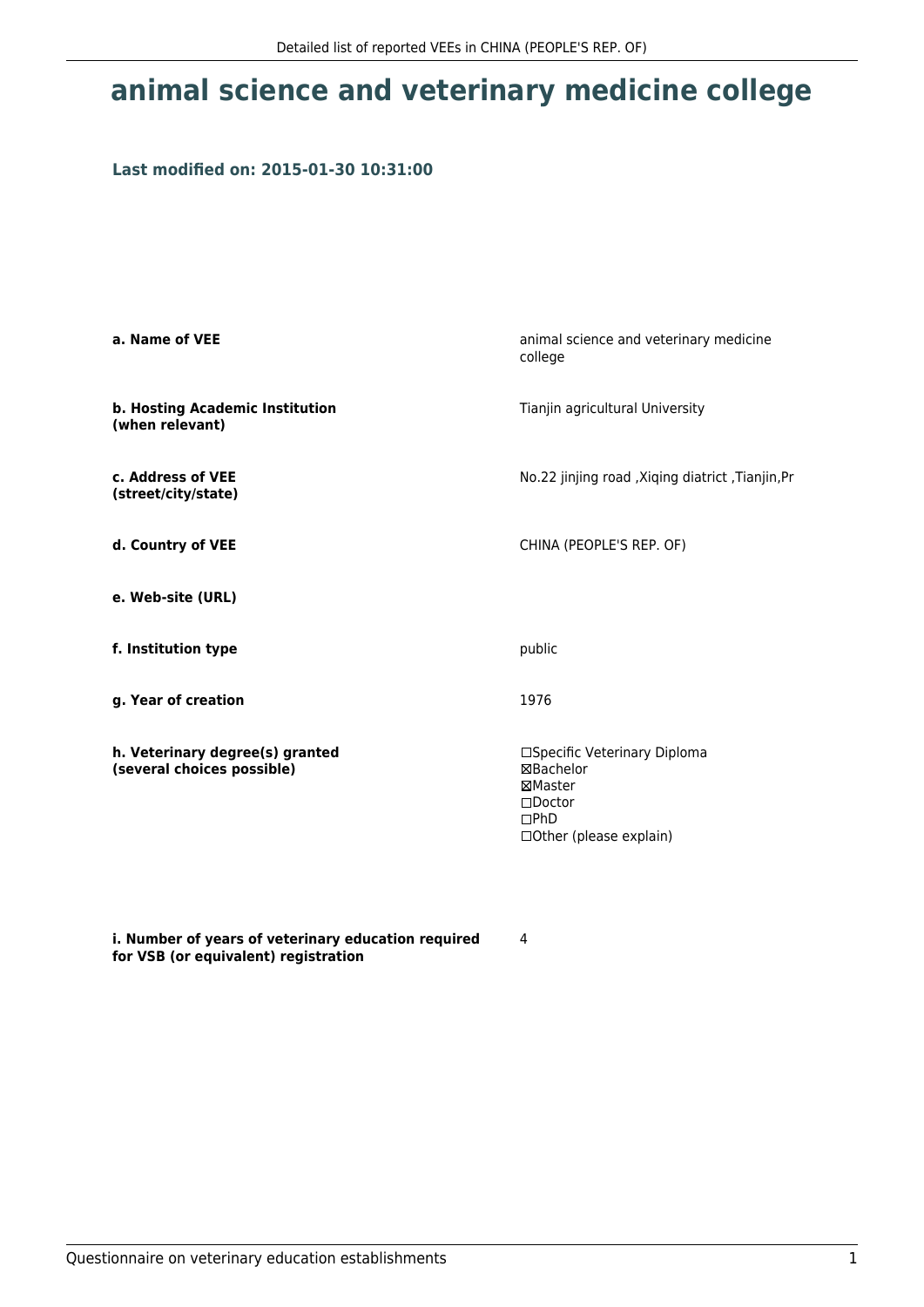#### **j. Average number of veterinary students per class within the establishment**

**k. Average number of veterinary graduates per year**

**from the establishment**

| 1st Year | $0 - 50$ |
|----------|----------|
| 2d Year  | $0 - 50$ |
| 3d Year  | $0 - 50$ |
| 4th Year | $0 - 50$ |
| 5th Year |          |
| 6th Year |          |
| 7th Year |          |
| 151-200  |          |

| I. Minimum education required for admission to the<br>establishment<br>(several choices possible) | ⊠High School University Entrance<br><b>Oualification</b><br>□Pre-Veterinary Science Diploma<br>□Pre-Veterinary Science Degree<br>$\Box$ Other specific VEE entrance qualifications |
|---------------------------------------------------------------------------------------------------|------------------------------------------------------------------------------------------------------------------------------------------------------------------------------------|
| m. Is there a selection procedure at<br>(several choices possible)                                | <b>⊠National level</b><br><b>XState level</b><br>□Establishment level                                                                                                              |
| n. National accreditation/certification/approval                                                  | No.                                                                                                                                                                                |

No

**o. Regional accreditation/certification/approval** No

**p. Any form of other international accreditation/certification/approval?**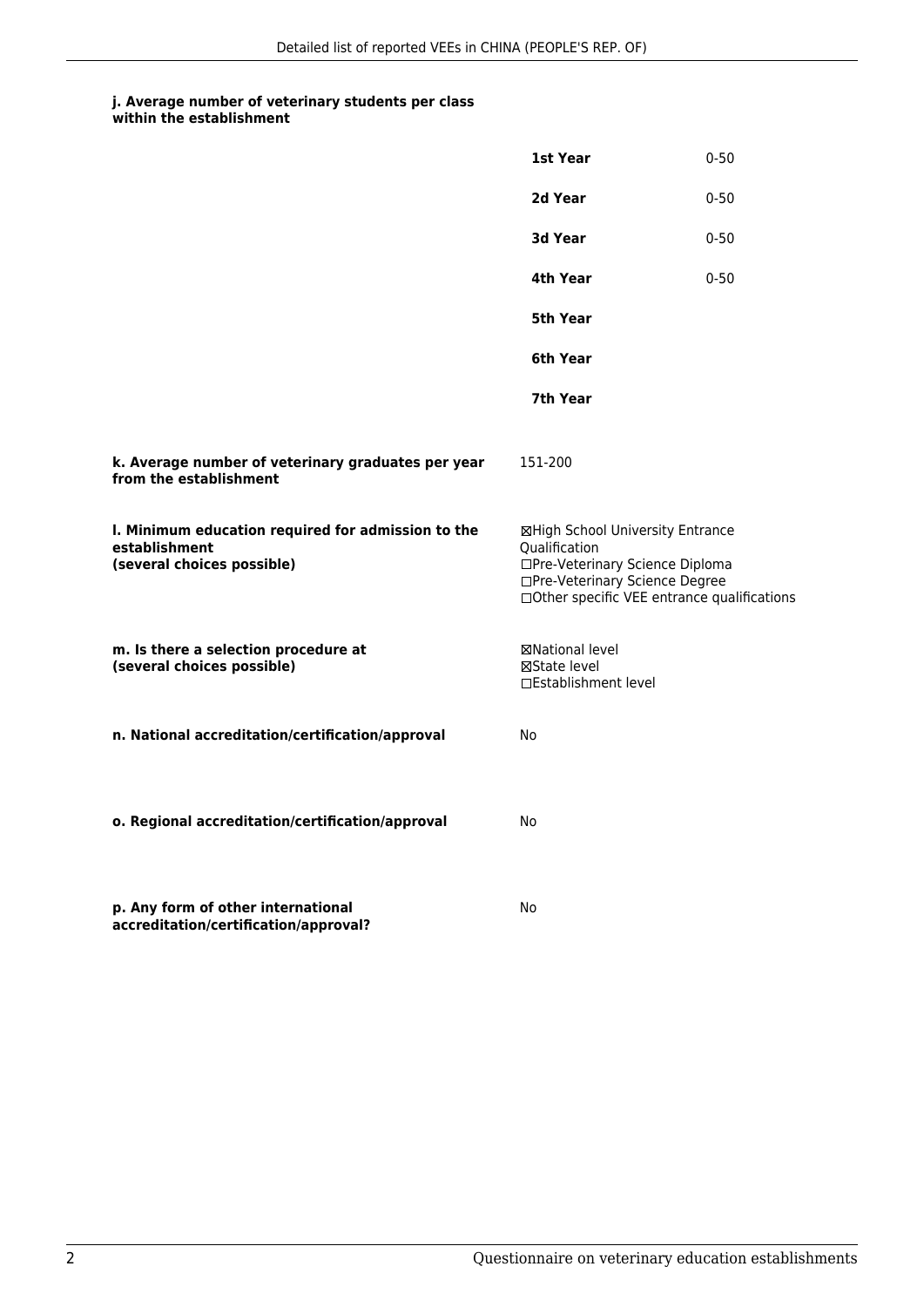# **College of Animal science and technology**

### **Last modified on: 2015-01-30 11:08:12**

| a. Name of VEE                                                | College of Animal science and technology                                                                          |  |
|---------------------------------------------------------------|-------------------------------------------------------------------------------------------------------------------|--|
| b. Hosting Academic Institution<br>(when relevant)            | HeNan University of science and technology                                                                        |  |
| c. Address of VEE<br>(street/city/state)                      | No.70, Tianjin Road, Luoyang City, PR China.                                                                      |  |
| d. Country of VEE                                             | CHINA (PEOPLE'S REP. OF)                                                                                          |  |
| e. Web-site (URL)                                             | http://www.haust.edu.cn/                                                                                          |  |
| f. Institution type                                           | public                                                                                                            |  |
| g. Year of creation                                           | 2003                                                                                                              |  |
| h. Veterinary degree(s) granted<br>(several choices possible) | □Specific Veterinary Diploma<br>⊠Bachelor<br>⊠Master<br>$\square$ Doctor<br>DPhD<br>$\Box$ Other (please explain) |  |

**i. Number of years of veterinary education required for VSB (or equivalent) registration**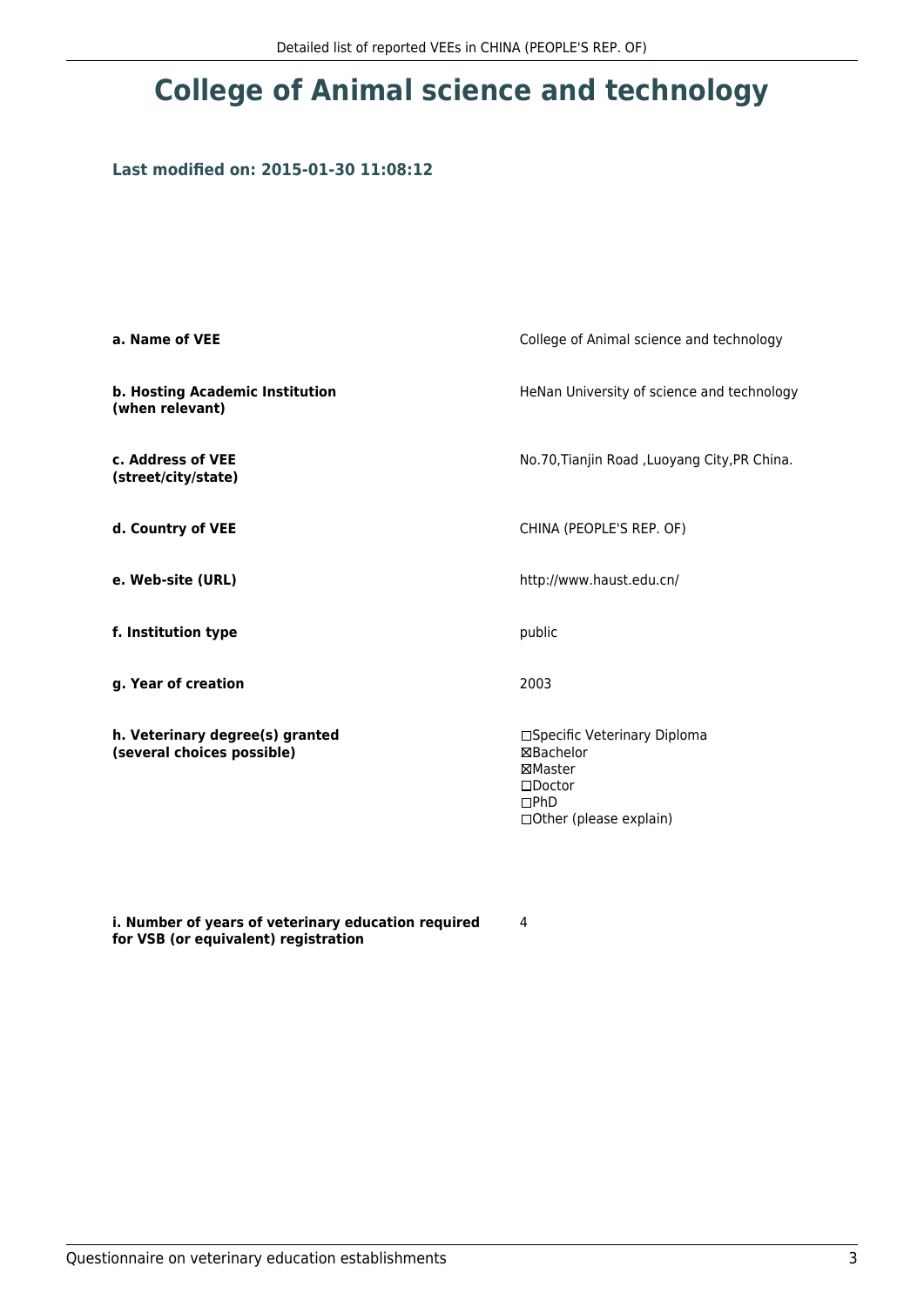|                                                                                                   | 1st Year                                                                                                                                                              | $0 - 50$ |
|---------------------------------------------------------------------------------------------------|-----------------------------------------------------------------------------------------------------------------------------------------------------------------------|----------|
|                                                                                                   | 2d Year                                                                                                                                                               | $0 - 50$ |
|                                                                                                   | <b>3d Year</b>                                                                                                                                                        | $0 - 50$ |
|                                                                                                   | 4th Year                                                                                                                                                              | $0 - 50$ |
|                                                                                                   | 5th Year                                                                                                                                                              |          |
|                                                                                                   | 6th Year                                                                                                                                                              |          |
|                                                                                                   | 7th Year                                                                                                                                                              |          |
| k. Average number of veterinary graduates per year<br>from the establishment                      | 101-150                                                                                                                                                               |          |
| I. Minimum education required for admission to the<br>establishment<br>(several choices possible) | ⊠High School University Entrance<br>Qualification<br>□Pre-Veterinary Science Diploma<br>□Pre-Veterinary Science Degree<br>□Other specific VEE entrance qualifications |          |
| m. Is there a selection procedure at<br>(several choices possible)                                | ⊠National level<br>□State level<br>□Establishment level                                                                                                               |          |
| n. National accreditation/certification/approval                                                  | No                                                                                                                                                                    |          |
| o. Regional accreditation/certification/approval                                                  | No                                                                                                                                                                    |          |
| p. Any form of other international<br>accreditation/certification/approval?                       | No                                                                                                                                                                    |          |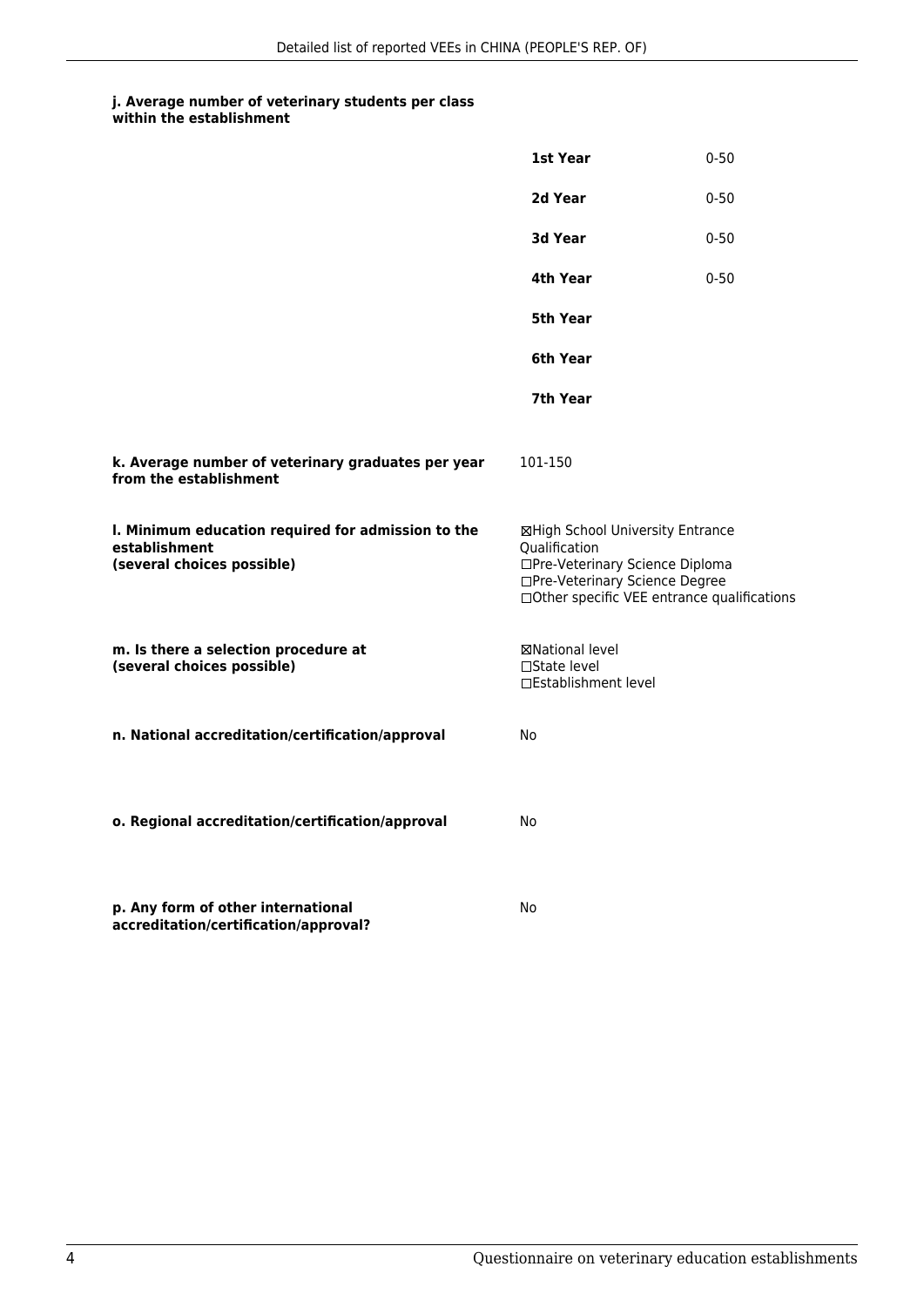## **College of Animal Husbandry and Veterinary Medicine**

**Last modified on: 2015-01-30 10:36:14**

| a. Name of VEE                                                | College of Animal Husbandry and Veterinary<br>Medicine                                              |  |
|---------------------------------------------------------------|-----------------------------------------------------------------------------------------------------|--|
| b. Hosting Academic Institution<br>(when relevant)            | Shenyang Agricultural University                                                                    |  |
| c. Address of VEE<br>(street/city/state)                      | Dongling street 120, shenyang, liaoning<br>province                                                 |  |
| d. Country of VEE                                             | CHINA (PEOPLE'S REP. OF)                                                                            |  |
| e. Web-site (URL)                                             | http://www.syau.edu.cn/                                                                             |  |
| f. Institution type                                           | public                                                                                              |  |
| g. Year of creation                                           | 1906                                                                                                |  |
| h. Veterinary degree(s) granted<br>(several choices possible) | ⊠Specific Veterinary Diploma<br>⊠Bachelor<br>⊠Master<br>⊠Doctor<br>⊠PhD<br>□ Other (please explain) |  |

4

**i. Number of years of veterinary education required for VSB (or equivalent) registration**

Questionnaire on veterinary education establishments 5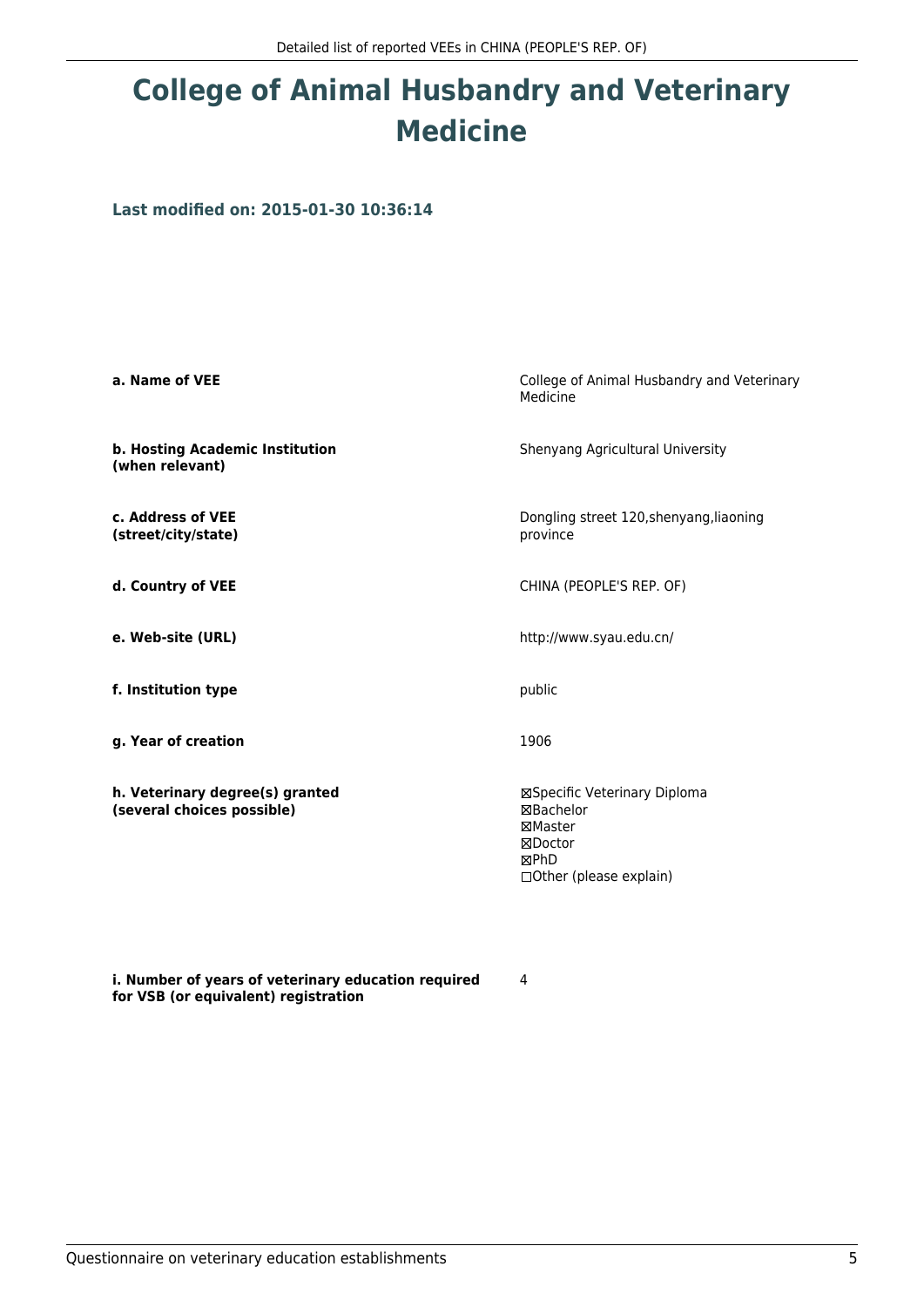|  | within the establishment |  |
|--|--------------------------|--|
|  |                          |  |

|                                                                                                   | 1st Year                                                                                                                                                              | $0 - 50$ |
|---------------------------------------------------------------------------------------------------|-----------------------------------------------------------------------------------------------------------------------------------------------------------------------|----------|
|                                                                                                   | 2d Year                                                                                                                                                               | $0 - 50$ |
|                                                                                                   | 3d Year                                                                                                                                                               | $0 - 50$ |
|                                                                                                   | 4th Year                                                                                                                                                              | $0 - 50$ |
|                                                                                                   | 5th Year                                                                                                                                                              |          |
|                                                                                                   | 6th Year                                                                                                                                                              |          |
|                                                                                                   | 7th Year                                                                                                                                                              |          |
| k. Average number of veterinary graduates per year<br>from the establishment                      | 101-150                                                                                                                                                               |          |
| I. Minimum education required for admission to the<br>establishment<br>(several choices possible) | ⊠High School University Entrance<br>Qualification<br>□Pre-Veterinary Science Diploma<br>□Pre-Veterinary Science Degree<br>□Other specific VEE entrance qualifications |          |
| m. Is there a selection procedure at<br>(several choices possible)                                | ⊠National level<br>⊠State level<br>⊠Establishment level                                                                                                               |          |
| n. National accreditation/certification/approval                                                  | No                                                                                                                                                                    |          |
| o. Regional accreditation/certification/approval                                                  | No                                                                                                                                                                    |          |
| p. Any form of other international<br>accreditation/certification/approval?                       | No                                                                                                                                                                    |          |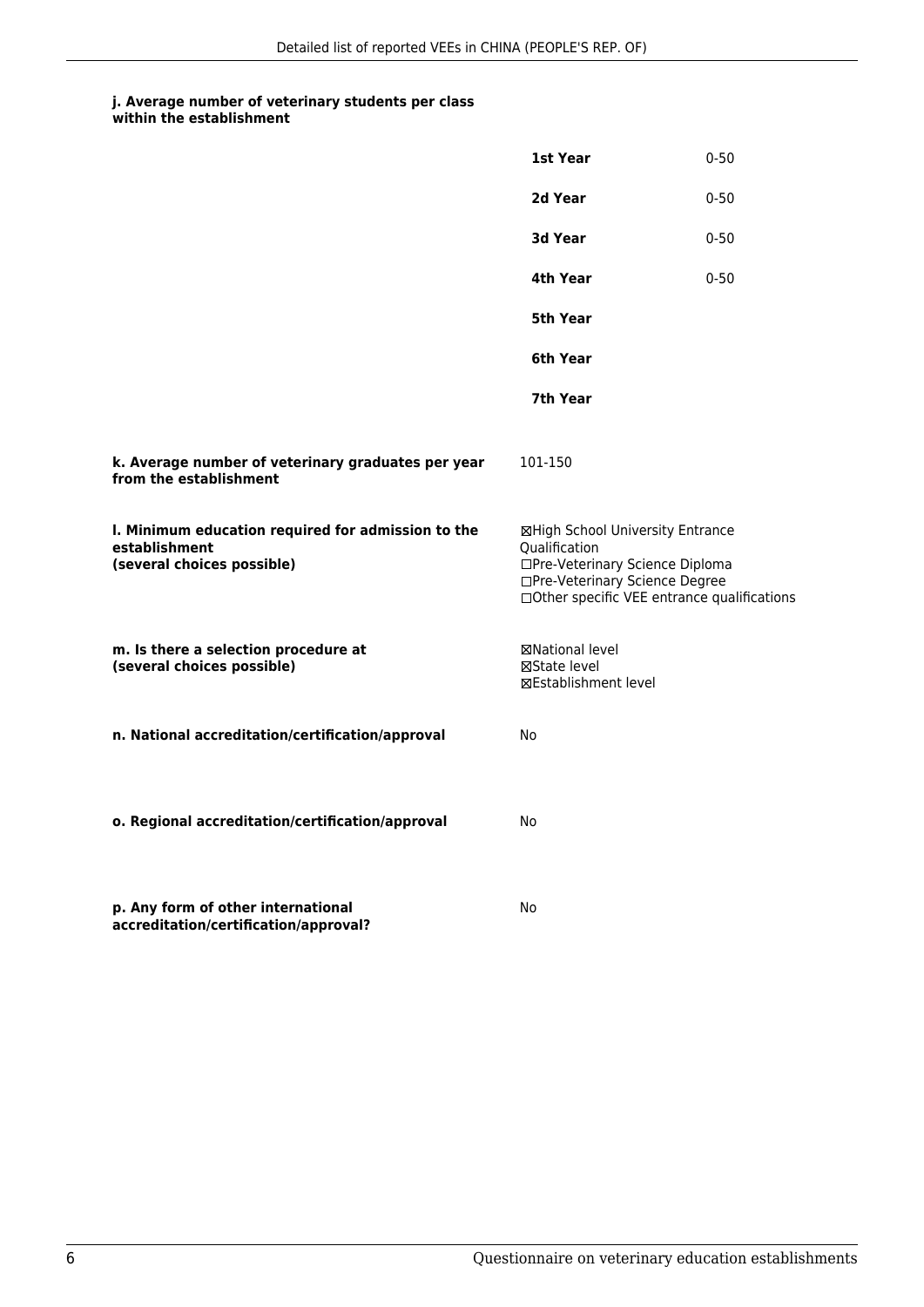# **College of Animal Science**

### **Last modified on: 2015-01-30 10:10:49**

| a. Name of VEE                                                | <b>College of Animal Science</b>                                                                           |
|---------------------------------------------------------------|------------------------------------------------------------------------------------------------------------|
| b. Hosting Academic Institution<br>(when relevant)            | Shihezi University                                                                                         |
| c. Address of VEE<br>(street/city/state)                      | 31 district∏Shihezi City∏XinJiang                                                                          |
| d. Country of VEE                                             | CHINA (PEOPLE'S REP. OF)                                                                                   |
| e. Web-site (URL)                                             | http://dkxy.shzu.edu.cn/structure/sy                                                                       |
| f. Institution type                                           | public                                                                                                     |
| g. Year of creation                                           | 1954                                                                                                       |
| h. Veterinary degree(s) granted<br>(several choices possible) | □Specific Veterinary Diploma<br><b>⊠Bachelor</b><br>⊠Master<br>⊠Doctor<br>DPhD<br>□ Other (please explain) |

**i. Number of years of veterinary education required for VSB (or equivalent) registration**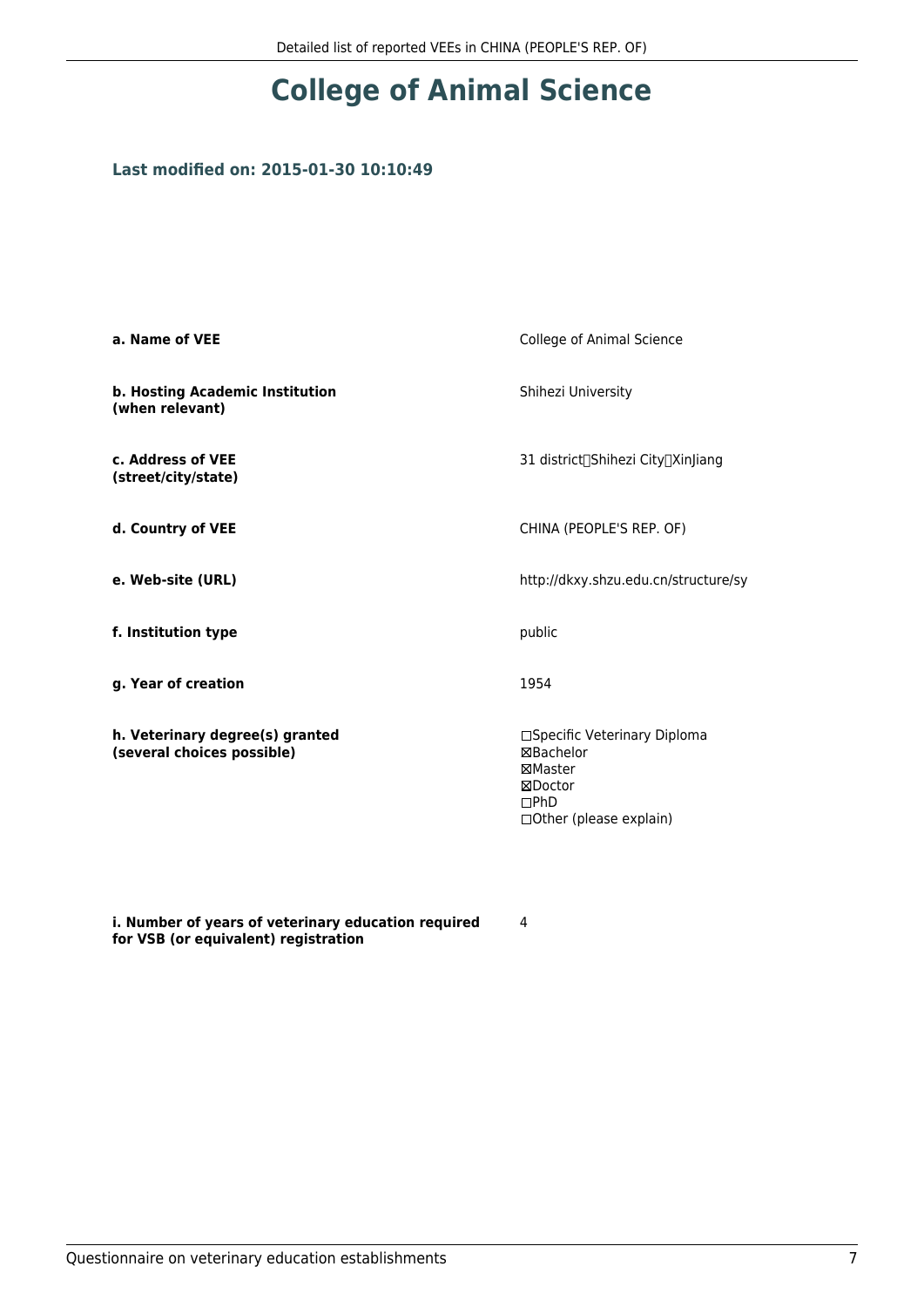#### **j. Average number of veterinary students per class within the establishment**

|                                                                                                   | 1st Year                                                                                                                                                              | $0 - 50$                                                  |
|---------------------------------------------------------------------------------------------------|-----------------------------------------------------------------------------------------------------------------------------------------------------------------------|-----------------------------------------------------------|
|                                                                                                   | 2d Year                                                                                                                                                               | $0 - 50$                                                  |
|                                                                                                   | 3d Year                                                                                                                                                               | $0 - 50$                                                  |
|                                                                                                   | 4th Year                                                                                                                                                              | $0 - 50$                                                  |
|                                                                                                   | <b>5th Year</b>                                                                                                                                                       |                                                           |
|                                                                                                   | 6th Year                                                                                                                                                              |                                                           |
|                                                                                                   | 7th Year                                                                                                                                                              |                                                           |
| k. Average number of veterinary graduates per year<br>from the establishment                      | 151-200                                                                                                                                                               |                                                           |
| I. Minimum education required for admission to the<br>establishment<br>(several choices possible) | ⊠High School University Entrance<br>Qualification<br>□Pre-Veterinary Science Diploma<br>□Pre-Veterinary Science Degree<br>□Other specific VEE entrance qualifications |                                                           |
| m. Is there a selection procedure at<br>(several choices possible)                                | ⊠National level<br>$\Box$ State level<br>□Establishment level                                                                                                         |                                                           |
| n. National accreditation/certification/approval                                                  | Yes                                                                                                                                                                   |                                                           |
|                                                                                                   | <b>Accrediting agency:</b>                                                                                                                                            |                                                           |
|                                                                                                   | <b>Name of the Agency</b>                                                                                                                                             | People's<br>Republic of<br>China Ministry<br>of Education |
|                                                                                                   | <b>Address of the</b><br><b>Agency</b>                                                                                                                                | Beijing                                                   |
|                                                                                                   | Country of the<br><b>Agency</b>                                                                                                                                       | Ministry of<br>Education                                  |
|                                                                                                   | Date granted (yyyy-<br>mm-dd)                                                                                                                                         | 1996-04-01                                                |
|                                                                                                   | <b>Period of validity</b><br>(years)                                                                                                                                  | 0                                                         |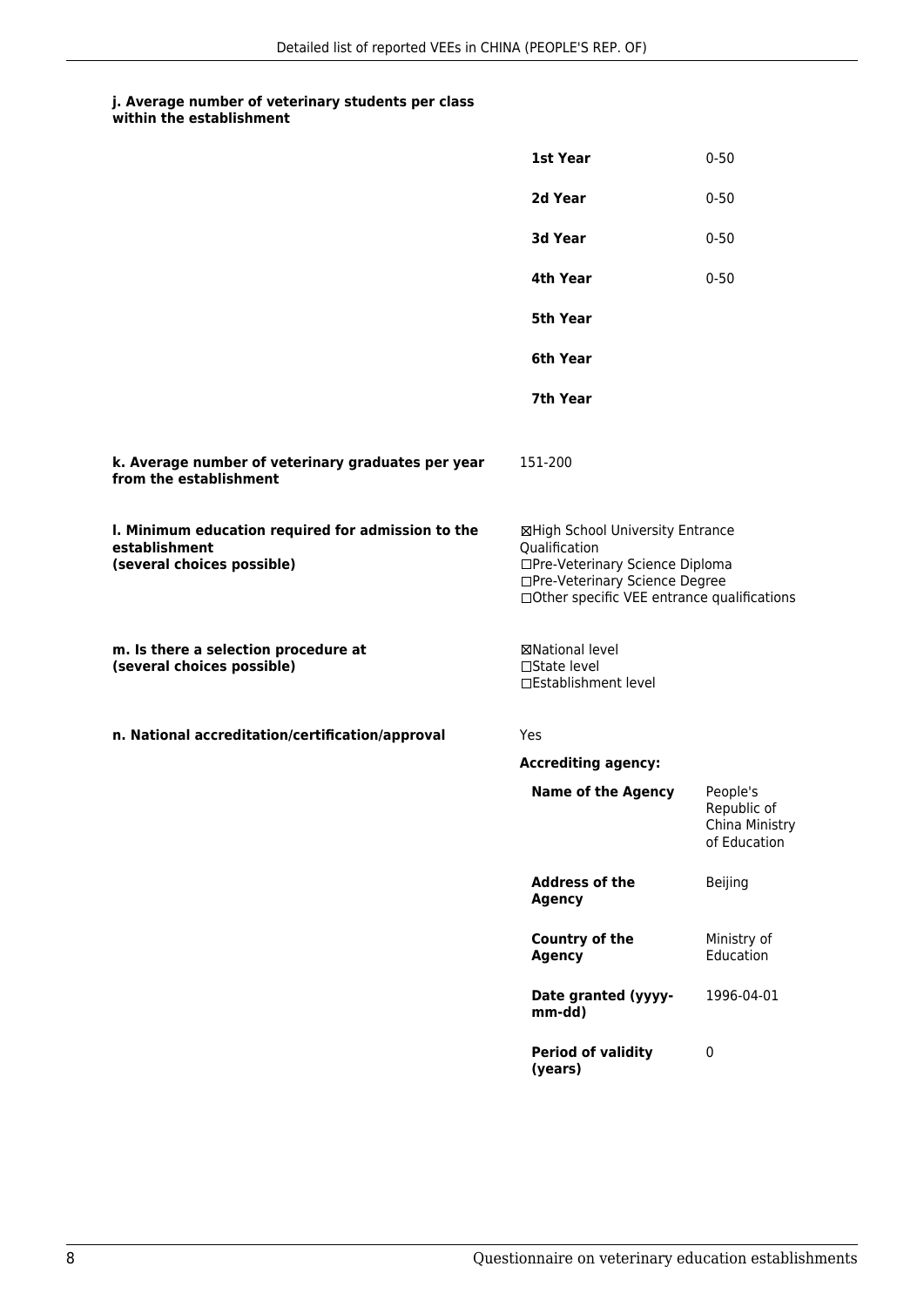### **o. Regional accreditation/certification/approval** Yes

| Xinjiang Uygur<br>Autonomous<br>Region |
|----------------------------------------|
| Urumgi,<br>Xinjiang                    |
| Department of<br><b>Education</b>      |
| 1996-04-01                             |
|                                        |

 $\theta$ 

**Period of validity (years)**

**p. Any form of other international accreditation/certification/approval?** No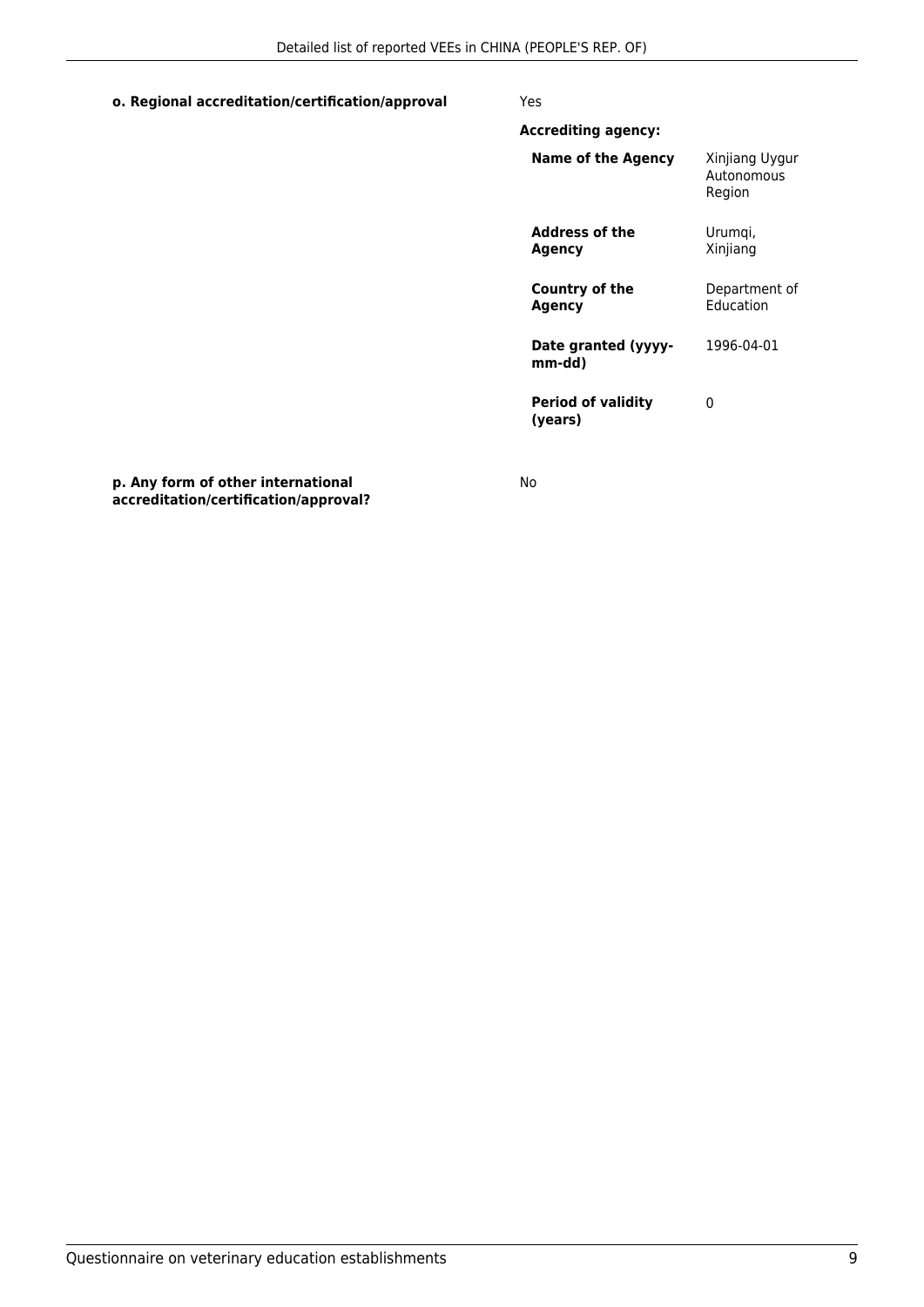## **College of Animal Science and Technolog**

### **Last modified on: 2015-01-30 10:44:03**

| a. Name of VEE                                                | College of Animal Science and Technolog                                                             |
|---------------------------------------------------------------|-----------------------------------------------------------------------------------------------------|
| b. Hosting Academic Institution<br>(when relevant)            | Guangxi University                                                                                  |
| c. Address of VEE<br>(street/city/state)                      | No.75 Xiuling Road,<br>Nanning, 530005, Guangxi, PR china                                           |
| d. Country of VEE                                             | CHINA (PEOPLE'S REP. OF)                                                                            |
| e. Web-site (URL)                                             |                                                                                                     |
| f. Institution type                                           | public                                                                                              |
| g. Year of creation                                           | 1928                                                                                                |
| h. Veterinary degree(s) granted<br>(several choices possible) | ⊠Specific Veterinary Diploma<br>⊠Bachelor<br>⊠Master<br>⊠Doctor<br>⊠PhD<br>□ Other (please explain) |

**i. Number of years of veterinary education required for VSB (or equivalent) registration**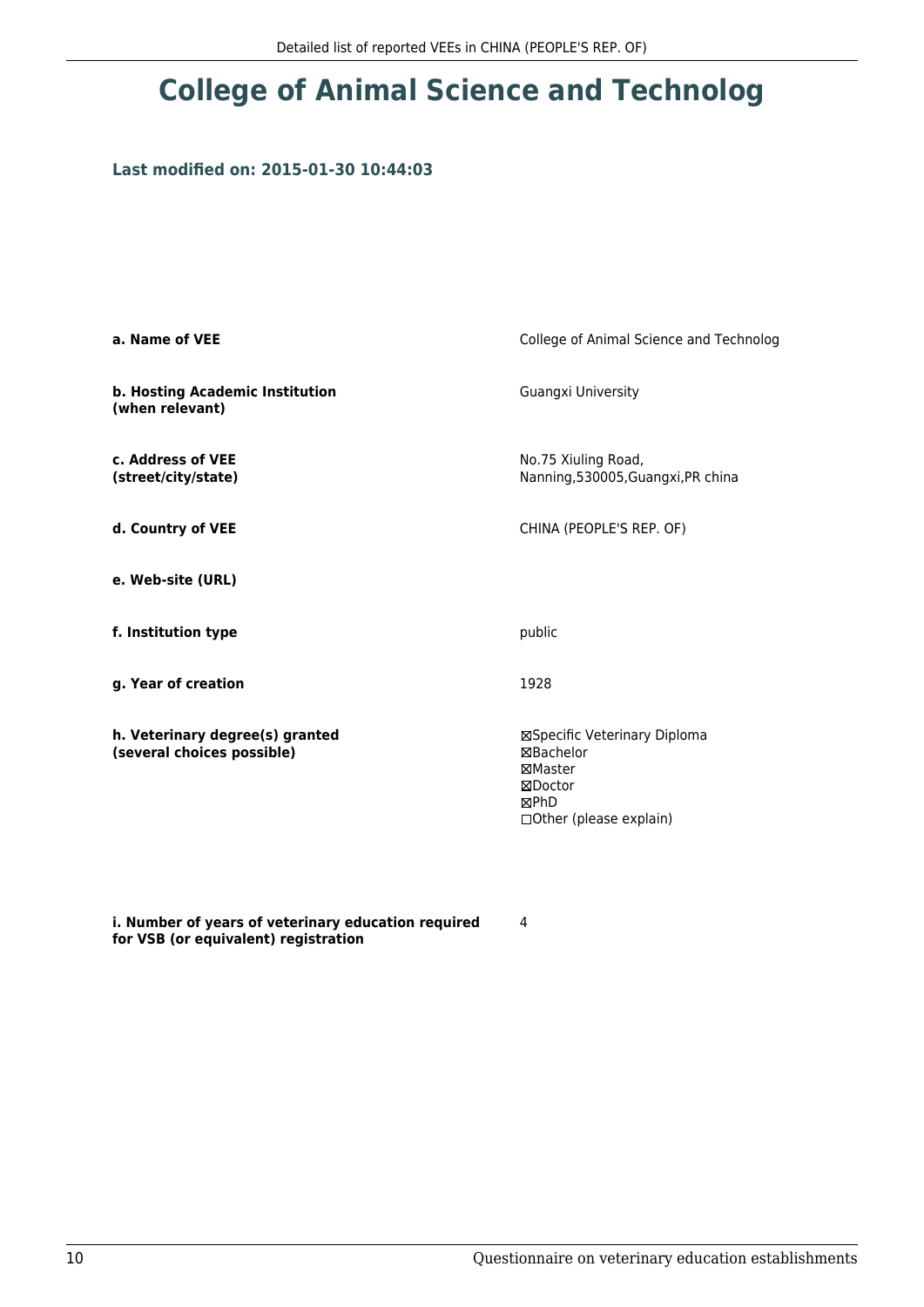#### **j. Average number of veterinary students per class within the establishment**

|                                                                                                   | 1st Year                                                                                                                                                              | $0 - 50$                                 |  |
|---------------------------------------------------------------------------------------------------|-----------------------------------------------------------------------------------------------------------------------------------------------------------------------|------------------------------------------|--|
|                                                                                                   | 2d Year                                                                                                                                                               | $0 - 50$                                 |  |
|                                                                                                   | 3d Year                                                                                                                                                               | $0 - 50$                                 |  |
|                                                                                                   | 4th Year                                                                                                                                                              | $0 - 50$                                 |  |
|                                                                                                   | 5th Year                                                                                                                                                              |                                          |  |
|                                                                                                   | 6th Year                                                                                                                                                              |                                          |  |
|                                                                                                   | 7th Year                                                                                                                                                              |                                          |  |
| k. Average number of veterinary graduates per year<br>from the establishment                      | 51-100                                                                                                                                                                |                                          |  |
| I. Minimum education required for admission to the<br>establishment<br>(several choices possible) | ⊠High School University Entrance<br>Qualification<br>□Pre-Veterinary Science Diploma<br>□Pre-Veterinary Science Degree<br>□Other specific VEE entrance qualifications |                                          |  |
| m. Is there a selection procedure at<br>(several choices possible)                                | ⊠National level<br>⊠State level<br>□Establishment level                                                                                                               |                                          |  |
| n. National accreditation/certification/approval                                                  | <b>Yes</b>                                                                                                                                                            |                                          |  |
|                                                                                                   | <b>Accrediting agency:</b>                                                                                                                                            |                                          |  |
|                                                                                                   | <b>Name of the Agency</b>                                                                                                                                             | The Ministry of<br>Education             |  |
|                                                                                                   | <b>Address of the</b><br><b>Agency</b>                                                                                                                                | No 37 Damucang<br>Hutong, Xidan, Beijing |  |
|                                                                                                   | <b>Country of the</b><br><b>Agency</b>                                                                                                                                | china                                    |  |
|                                                                                                   | Date granted (yyyy-<br>mm-dd)                                                                                                                                         | 2005-07-01                               |  |
|                                                                                                   | <b>Period of validity</b><br>(years)                                                                                                                                  | 10                                       |  |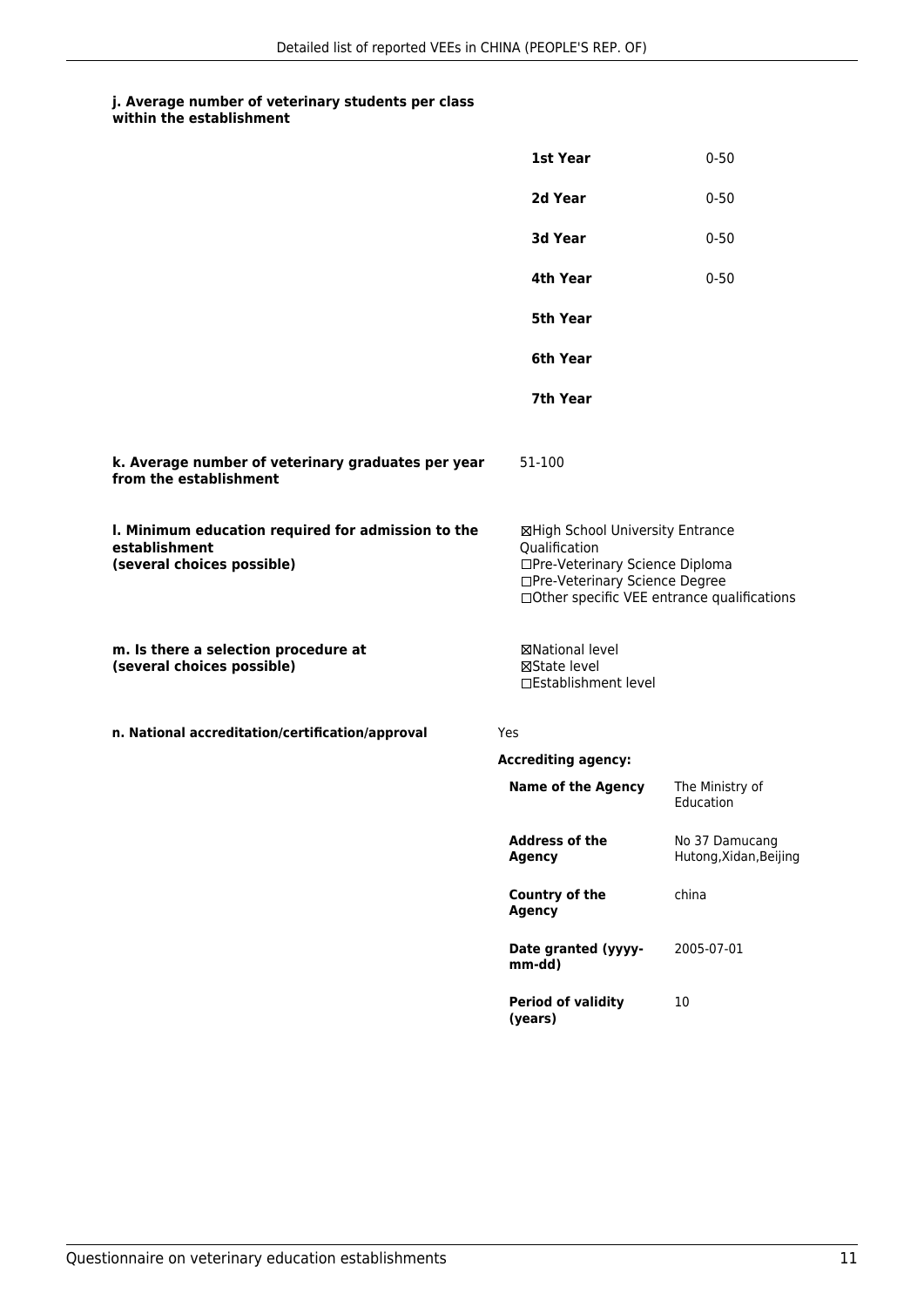#### **o. Regional accreditation/certification/approval** Yes

### **Accrediting agency: Name of the Agency** Guangxi Department of education **Address of the Agency** No 37 Damucang Hutong,Xidan,Beijing **Country of the Agency** china **Date granted (yyyymm-dd)** 2011-09-01 **Period of validity (years)** 5

**p. Any form of other international accreditation/certification/approval?** No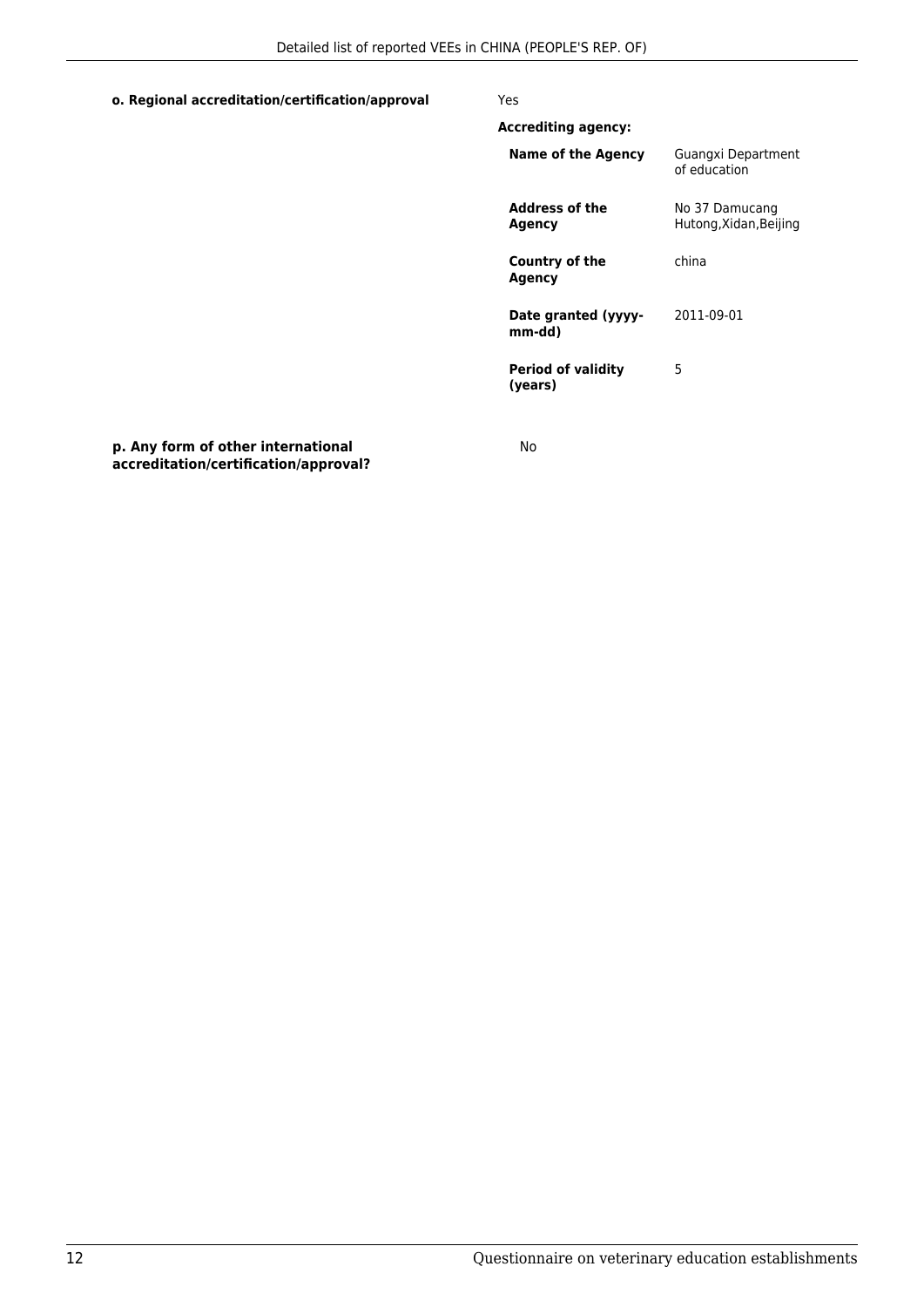## **College of Animal Science and Technolog**

### **Last modified on: 2015-01-30 10:41:07**

| a. Name of VEE                                                | College of Animal Science and Technolog                                                                           |
|---------------------------------------------------------------|-------------------------------------------------------------------------------------------------------------------|
| b. Hosting Academic Institution<br>(when relevant)            | Qingdao Agricultural University                                                                                   |
| c. Address of VEE<br>(street/city/state)                      | Chengyang District Qingdao City Shandong<br>Province                                                              |
| d. Country of VEE                                             | CHINA (PEOPLE'S REP. OF)                                                                                          |
| e. Web-site (URL)                                             |                                                                                                                   |
| f. Institution type                                           | public                                                                                                            |
| g. Year of creation                                           | 1951                                                                                                              |
| h. Veterinary degree(s) granted<br>(several choices possible) | ⊠Specific Veterinary Diploma<br>⊠Bachelor<br>⊠Master<br>$\square$ Doctor<br>DPhD<br>$\Box$ Other (please explain) |

**i. Number of years of veterinary education required for VSB (or equivalent) registration**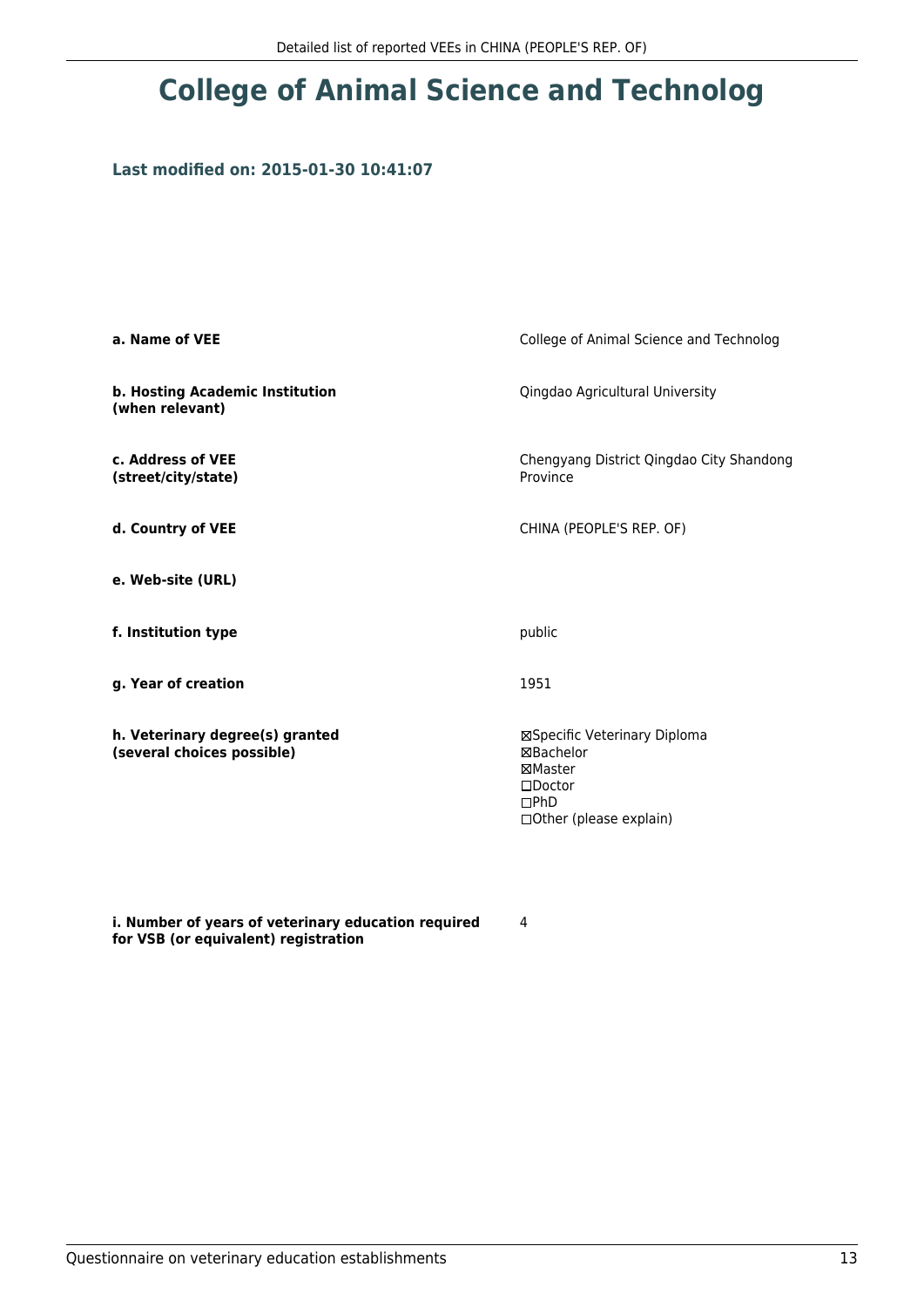| within the establishment                                                                          |                                                                                                                        |                                             |
|---------------------------------------------------------------------------------------------------|------------------------------------------------------------------------------------------------------------------------|---------------------------------------------|
|                                                                                                   | 1st Year                                                                                                               | $0 - 50$                                    |
|                                                                                                   | 2d Year                                                                                                                | $0 - 50$                                    |
|                                                                                                   | 3d Year                                                                                                                | $0 - 50$                                    |
|                                                                                                   | 4th Year                                                                                                               | $0 - 50$                                    |
|                                                                                                   | <b>5th Year</b>                                                                                                        |                                             |
|                                                                                                   | 6th Year                                                                                                               |                                             |
|                                                                                                   | 7th Year                                                                                                               |                                             |
| k. Average number of veterinary graduates per year<br>from the establishment                      | $+200$                                                                                                                 |                                             |
| I. Minimum education required for admission to the<br>establishment<br>(several choices possible) | ⊠High School University Entrance<br>Qualification<br>□Pre-Veterinary Science Diploma<br>□Pre-Veterinary Science Degree | □Other specific VEE entrance qualifications |
| m. Is there a selection procedure at<br>(several choices possible)                                | ⊠National level<br>□State level<br>□Establishment level                                                                |                                             |
| n. National accreditation/certification/approval                                                  | <b>No</b>                                                                                                              |                                             |
|                                                                                                   |                                                                                                                        |                                             |
| o. Regional accreditation/certification/approval                                                  | No                                                                                                                     |                                             |

**p. Any form of other international accreditation/certification/approval?** No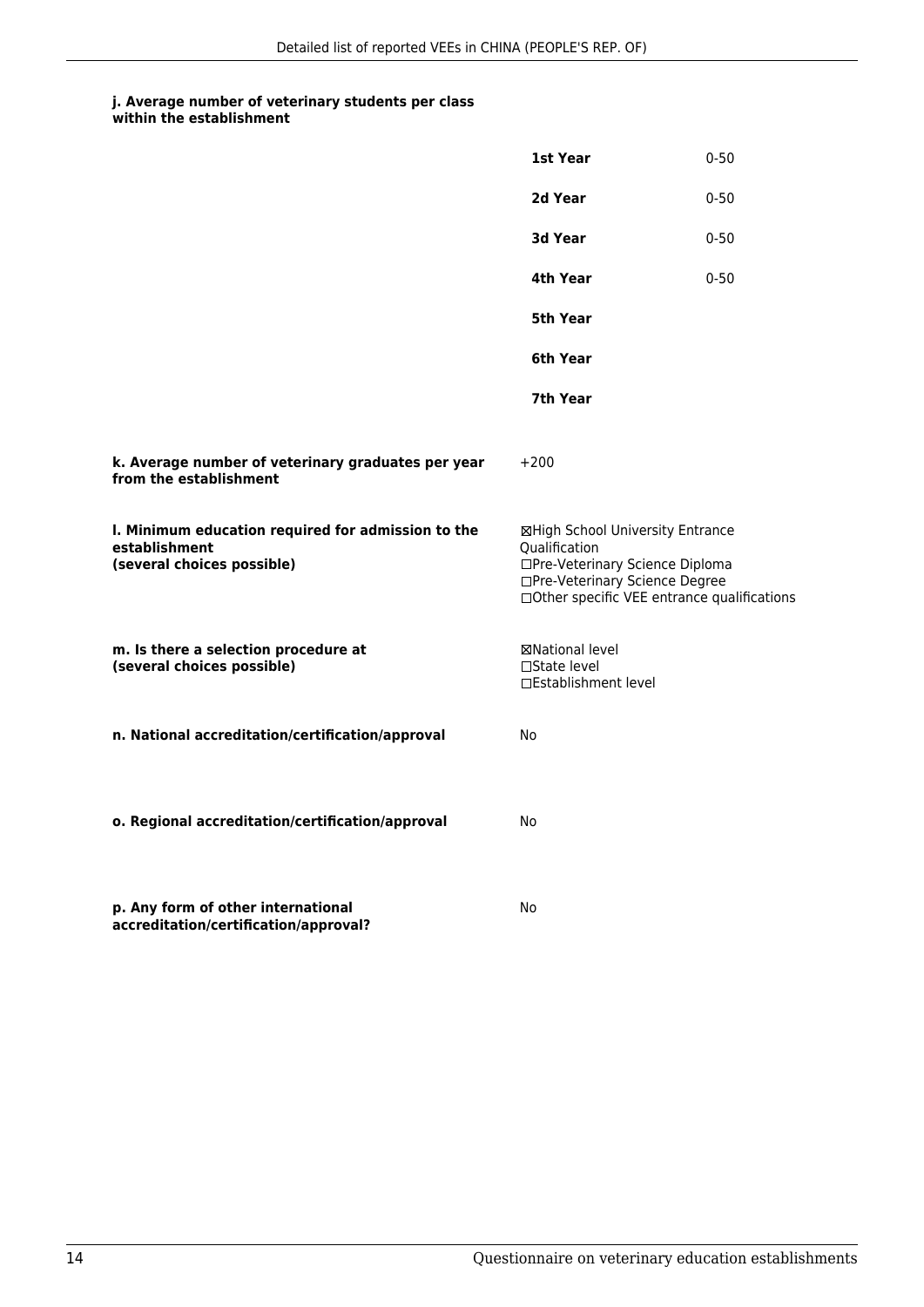# **College of Animal Science and Technology**

### **Last modified on: 2015-01-30 09:52:13**

| College of Animal Science and Technology                                                                          |
|-------------------------------------------------------------------------------------------------------------------|
| Animal diseases institute                                                                                         |
| No.2888 Xincheng street, Changchun, Jilin<br>Province                                                             |
| CHINA (PEOPLE'S REP. OF)                                                                                          |
|                                                                                                                   |
| public                                                                                                            |
| 1967                                                                                                              |
| □Specific Veterinary Diploma<br>⊠Bachelor<br>⊠Master<br>$\square$ Doctor<br>⊠PhD<br>$\Box$ Other (please explain) |
|                                                                                                                   |

**i. Number of years of veterinary education required for VSB (or equivalent) registration**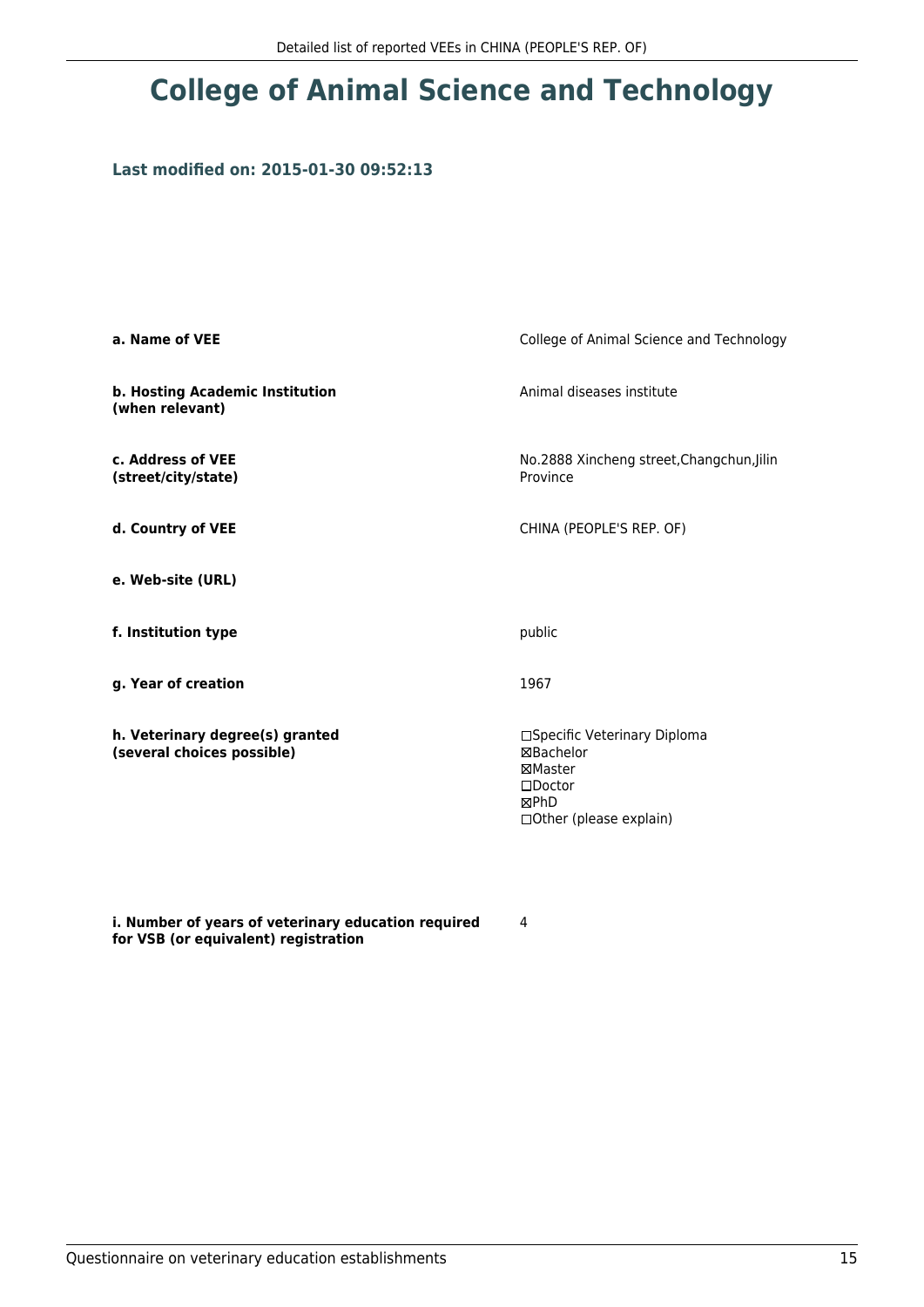| within the establishment |  |
|--------------------------|--|
|--------------------------|--|

|                                                                                                   | 1st Year                                                                                                                                                              | $0 - 50$ |
|---------------------------------------------------------------------------------------------------|-----------------------------------------------------------------------------------------------------------------------------------------------------------------------|----------|
|                                                                                                   | 2d Year                                                                                                                                                               | $0 - 50$ |
|                                                                                                   | 3d Year                                                                                                                                                               | $0 - 50$ |
|                                                                                                   | 4th Year                                                                                                                                                              | $0 - 50$ |
|                                                                                                   | 5th Year                                                                                                                                                              |          |
|                                                                                                   | 6th Year                                                                                                                                                              |          |
|                                                                                                   | 7th Year                                                                                                                                                              |          |
| k. Average number of veterinary graduates per year<br>from the establishment                      | $0 - 50$                                                                                                                                                              |          |
| I. Minimum education required for admission to the<br>establishment<br>(several choices possible) | ⊠High School University Entrance<br>Qualification<br>□Pre-Veterinary Science Diploma<br>□Pre-Veterinary Science Degree<br>□Other specific VEE entrance qualifications |          |
| m. Is there a selection procedure at<br>(several choices possible)                                | ⊠National level<br>$\Box$ State level<br>□Establishment level                                                                                                         |          |
| n. National accreditation/certification/approval                                                  | No.                                                                                                                                                                   |          |
| o. Regional accreditation/certification/approval                                                  | No                                                                                                                                                                    |          |
| p. Any form of other international<br>accreditation/certification/approval?                       | No                                                                                                                                                                    |          |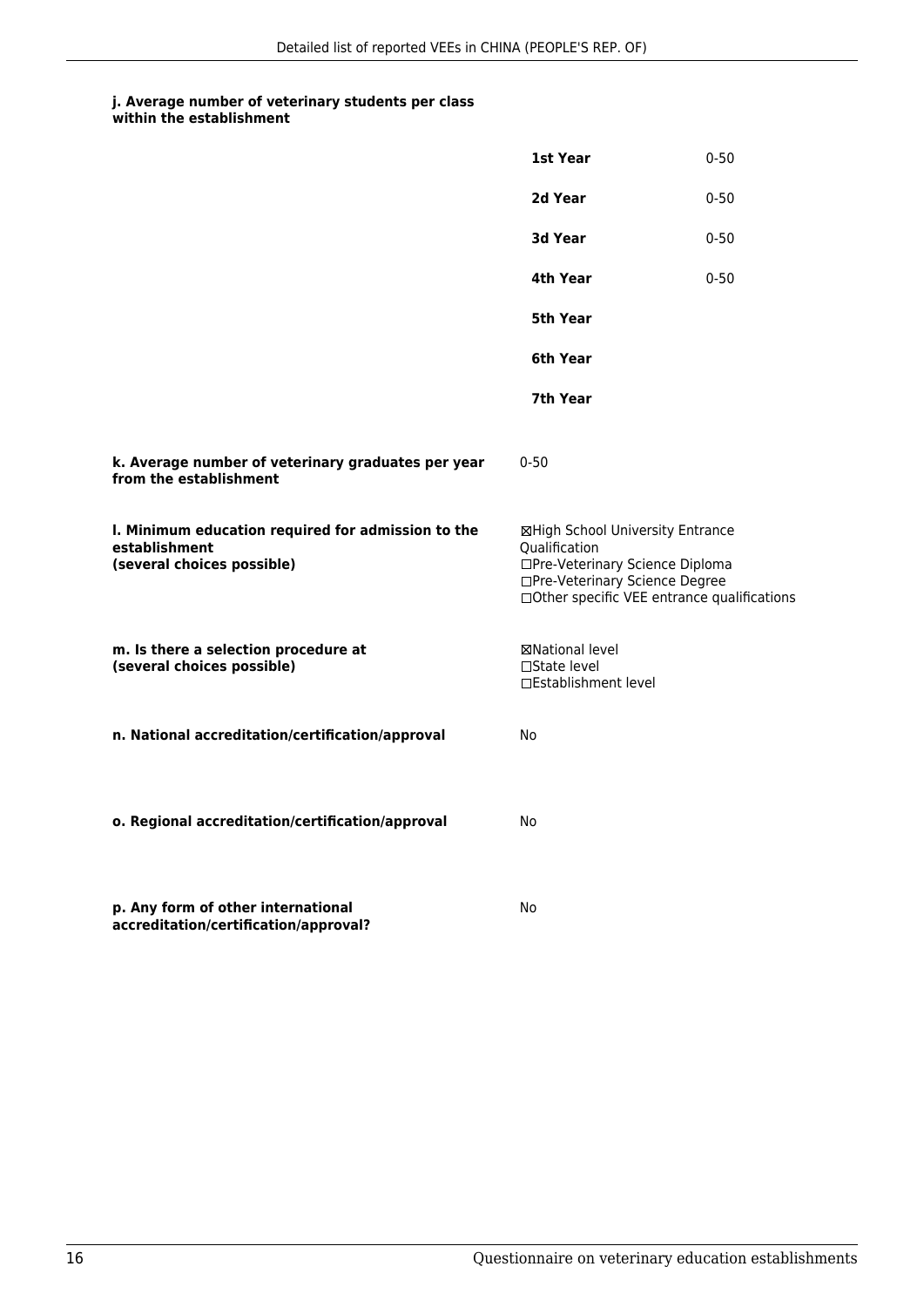# **College of Animal Science and Technology**

### **Last modified on: 2015-12-02 09:43:31**

| a. Name of VEE                                                | College of Animal Science and Technology                                                                                 |
|---------------------------------------------------------------|--------------------------------------------------------------------------------------------------------------------------|
| b. Hosting Academic Institution<br>(when relevant)            | Anhui Agricultural University                                                                                            |
| c. Address of VEE<br>(street/city/state)                      | 130 West Changjiang Road, Hefei city, Anhui<br>province                                                                  |
| d. Country of VEE                                             | CHINA (PEOPLE'S REP. OF)                                                                                                 |
| e. Web-site (URL)                                             | http://dwkjxy.ahau.edu.cn/                                                                                               |
| f. Institution type                                           | public                                                                                                                   |
| g. Year of creation                                           | 1958                                                                                                                     |
| h. Veterinary degree(s) granted<br>(several choices possible) | ⊠Specific Veterinary Diploma<br><b>⊠Bachelor</b><br>⊠Master<br>$\square$ Doctor<br>DPhD<br>$\Box$ Other (please explain) |

**i. Number of years of veterinary education required for VSB (or equivalent) registration**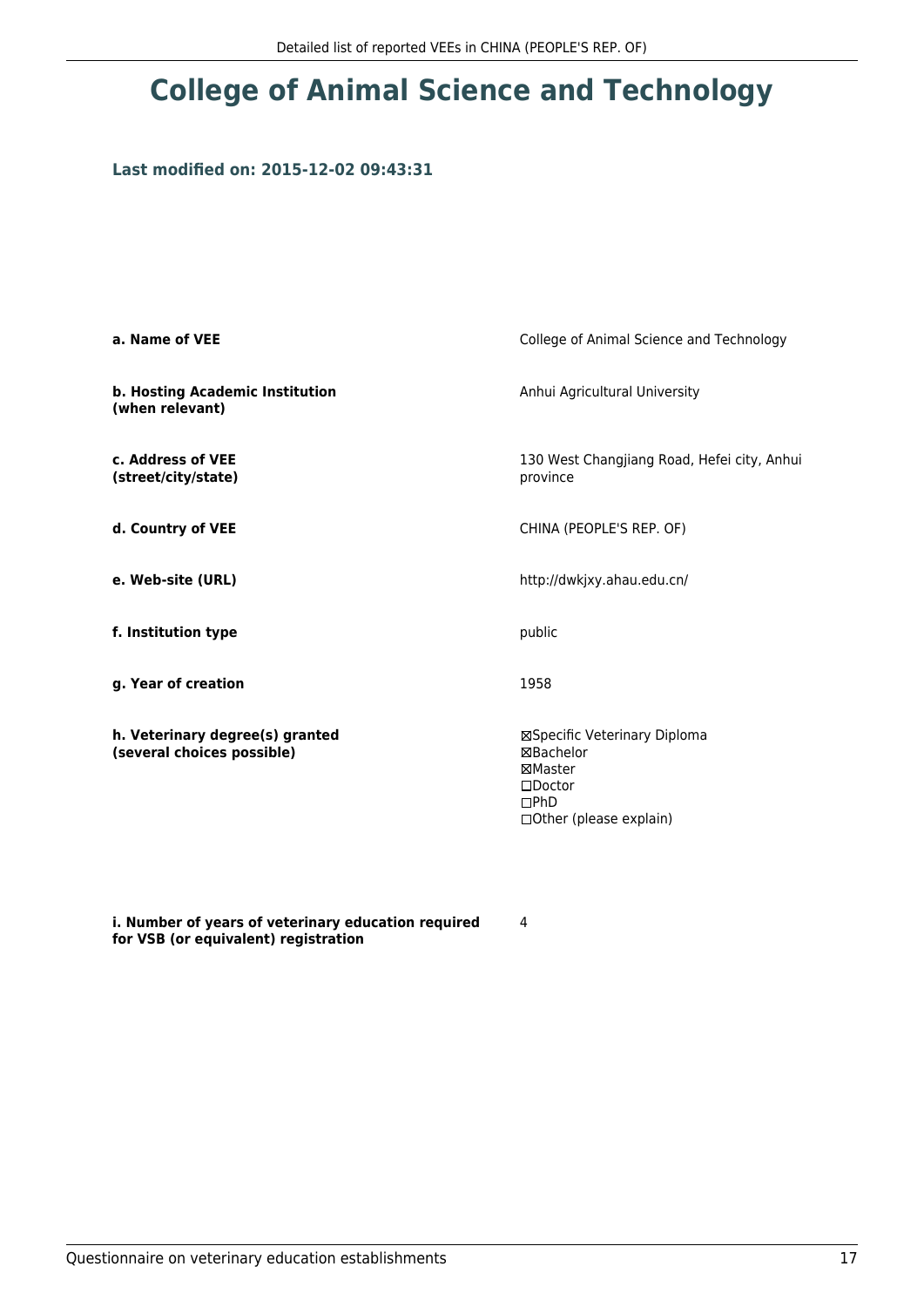**1st Year** 0-50

#### **j. Average number of veterinary students per class within the establishment**

|                                                                                                   | 2d Year                                                                                                                                                               | $0 - 50$ |
|---------------------------------------------------------------------------------------------------|-----------------------------------------------------------------------------------------------------------------------------------------------------------------------|----------|
|                                                                                                   | 3d Year                                                                                                                                                               | $0 - 50$ |
|                                                                                                   | 4th Year                                                                                                                                                              | $0 - 50$ |
|                                                                                                   | <b>5th Year</b>                                                                                                                                                       |          |
|                                                                                                   | 6th Year                                                                                                                                                              |          |
|                                                                                                   | 7th Year                                                                                                                                                              |          |
| k. Average number of veterinary graduates per year<br>from the establishment                      | 51-100                                                                                                                                                                |          |
| I. Minimum education required for admission to the<br>establishment<br>(several choices possible) | ⊠High School University Entrance<br>Qualification<br>□Pre-Veterinary Science Diploma<br>□Pre-Veterinary Science Degree<br>□Other specific VEE entrance qualifications |          |
| m. Is there a selection procedure at<br>(several choices possible)                                | <b>⊠National level</b><br>□State level<br>□Establishment level                                                                                                        |          |
| n. National accreditation/certification/approval                                                  | No                                                                                                                                                                    |          |
| o. Regional accreditation/certification/approval                                                  | No                                                                                                                                                                    |          |
| p. Any form of other international<br>accreditation/certification/approval?                       | No                                                                                                                                                                    |          |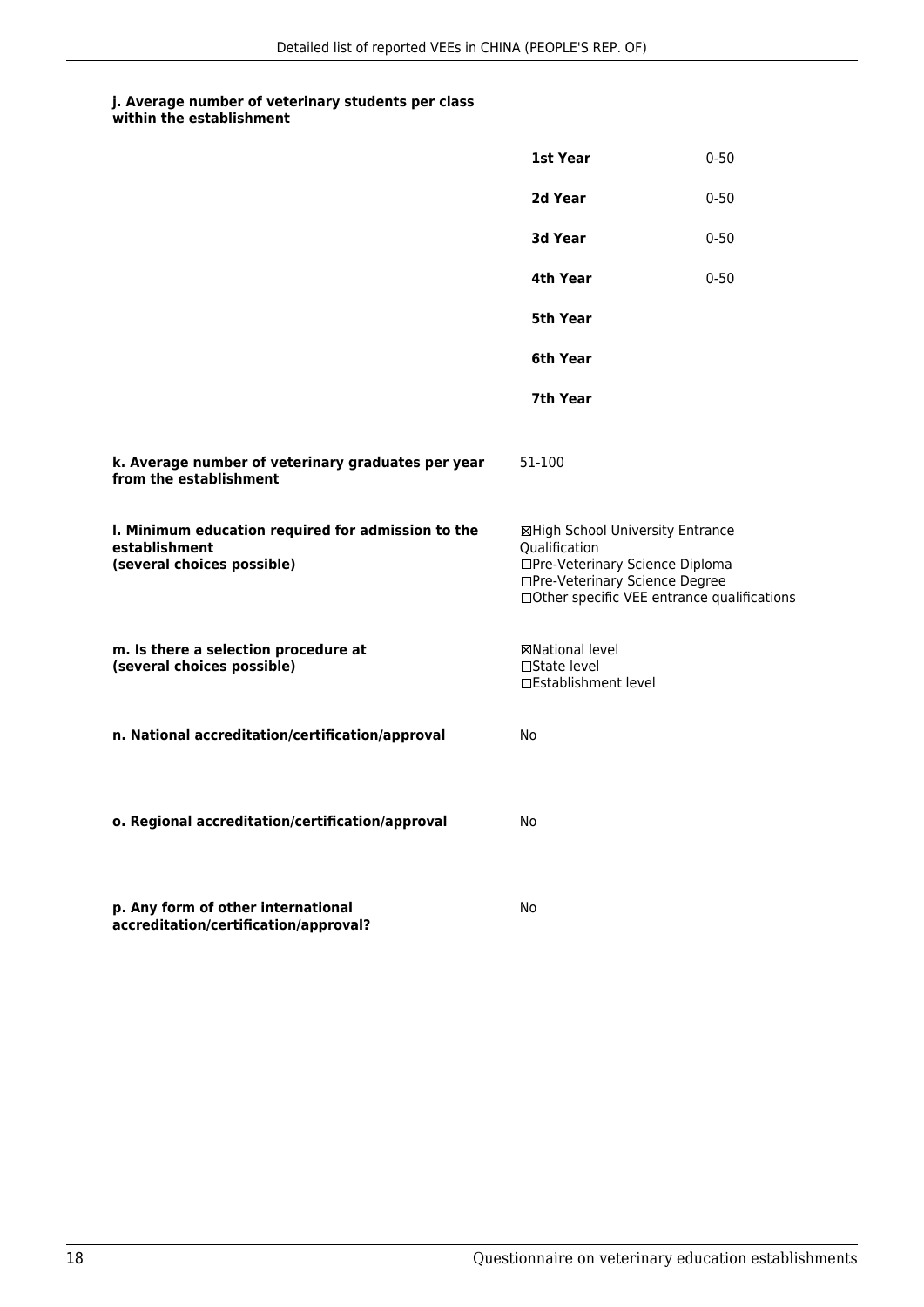# **College of Animal Science and Technology**

### **Last modified on: 2015-01-30 10:35:20**

| a. Name of VEE                                                | College of Animal Science and Technology                                                                                 |
|---------------------------------------------------------------|--------------------------------------------------------------------------------------------------------------------------|
| b. Hosting Academic Institution<br>(when relevant)            | Yunnan Agricultural University                                                                                           |
| c. Address of VEE<br>(street/city/state)                      | Fengyuan Road 452, Kunming, Yunan Provin                                                                                 |
| d. Country of VEE                                             | CHINA (PEOPLE'S REP. OF)                                                                                                 |
| e. Web-site (URL)                                             |                                                                                                                          |
| f. Institution type                                           | public                                                                                                                   |
| g. Year of creation                                           | 1950                                                                                                                     |
| h. Veterinary degree(s) granted<br>(several choices possible) | ⊠Specific Veterinary Diploma<br><b>⊠Bachelor</b><br>⊠Master<br>$\square$ Doctor<br>DPhD<br>$\Box$ Other (please explain) |

**i. Number of years of veterinary education required for VSB (or equivalent) registration**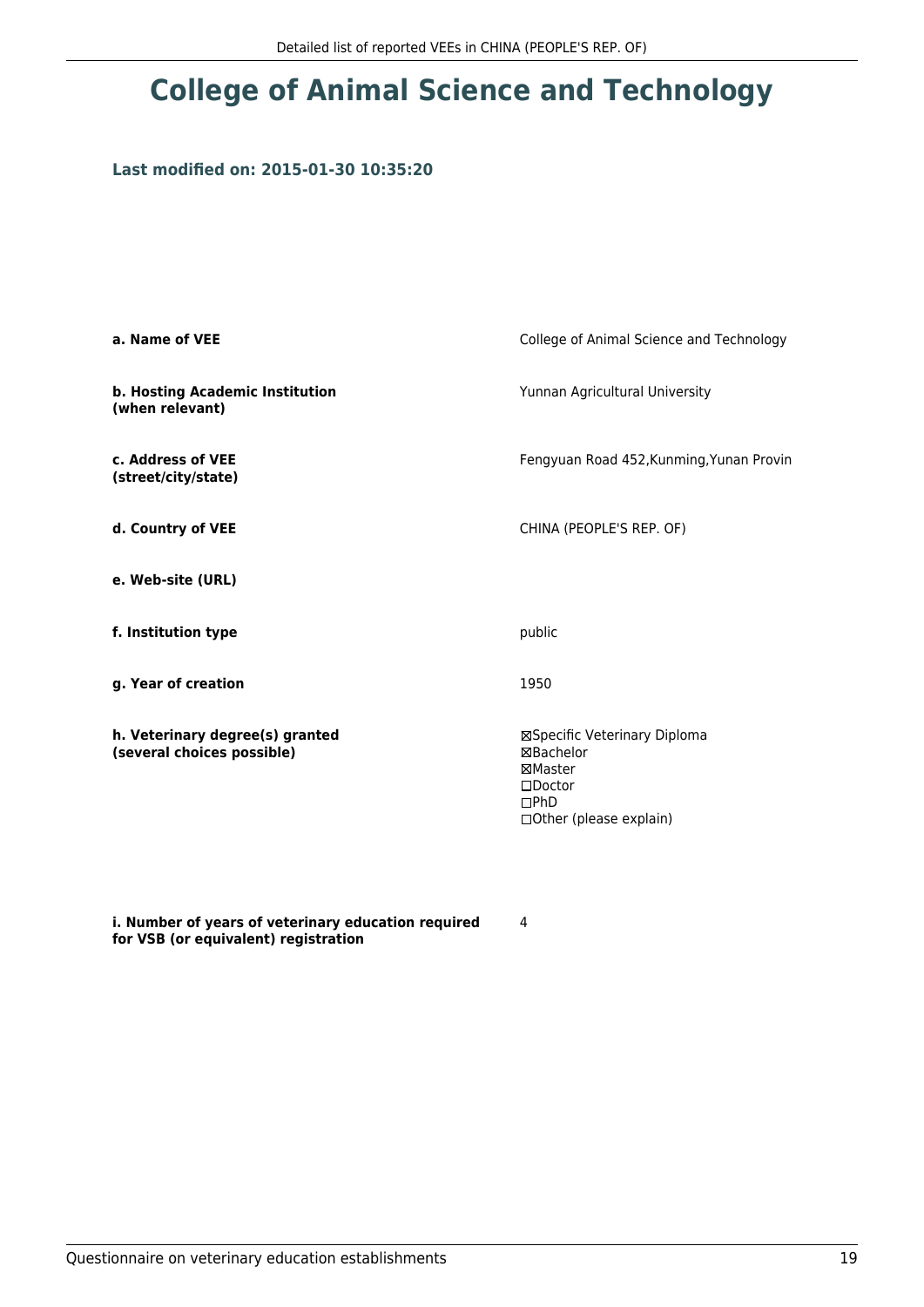| within the establishment |  |
|--------------------------|--|
|--------------------------|--|

|                                                                                                   | 1st Year                                                                                                                                                              | 51-100 |
|---------------------------------------------------------------------------------------------------|-----------------------------------------------------------------------------------------------------------------------------------------------------------------------|--------|
|                                                                                                   | 2d Year                                                                                                                                                               | 51-100 |
|                                                                                                   | 3d Year                                                                                                                                                               | 51-100 |
|                                                                                                   | 4th Year                                                                                                                                                              | 51-100 |
|                                                                                                   | 5th Year                                                                                                                                                              |        |
|                                                                                                   | 6th Year                                                                                                                                                              |        |
|                                                                                                   | 7th Year                                                                                                                                                              |        |
| k. Average number of veterinary graduates per year<br>from the establishment                      | $0 - 50$                                                                                                                                                              |        |
| I. Minimum education required for admission to the<br>establishment<br>(several choices possible) | ⊠High School University Entrance<br>Qualification<br>⊠Pre-Veterinary Science Diploma<br>⊠Pre-Veterinary Science Degree<br>□Other specific VEE entrance qualifications |        |
| m. Is there a selection procedure at<br>(several choices possible)                                | ⊠National level<br>□State level<br>□Establishment level                                                                                                               |        |
| n. National accreditation/certification/approval                                                  | No                                                                                                                                                                    |        |
| o. Regional accreditation/certification/approval                                                  | No                                                                                                                                                                    |        |
| p. Any form of other international<br>accreditation/certification/approval?                       | No                                                                                                                                                                    |        |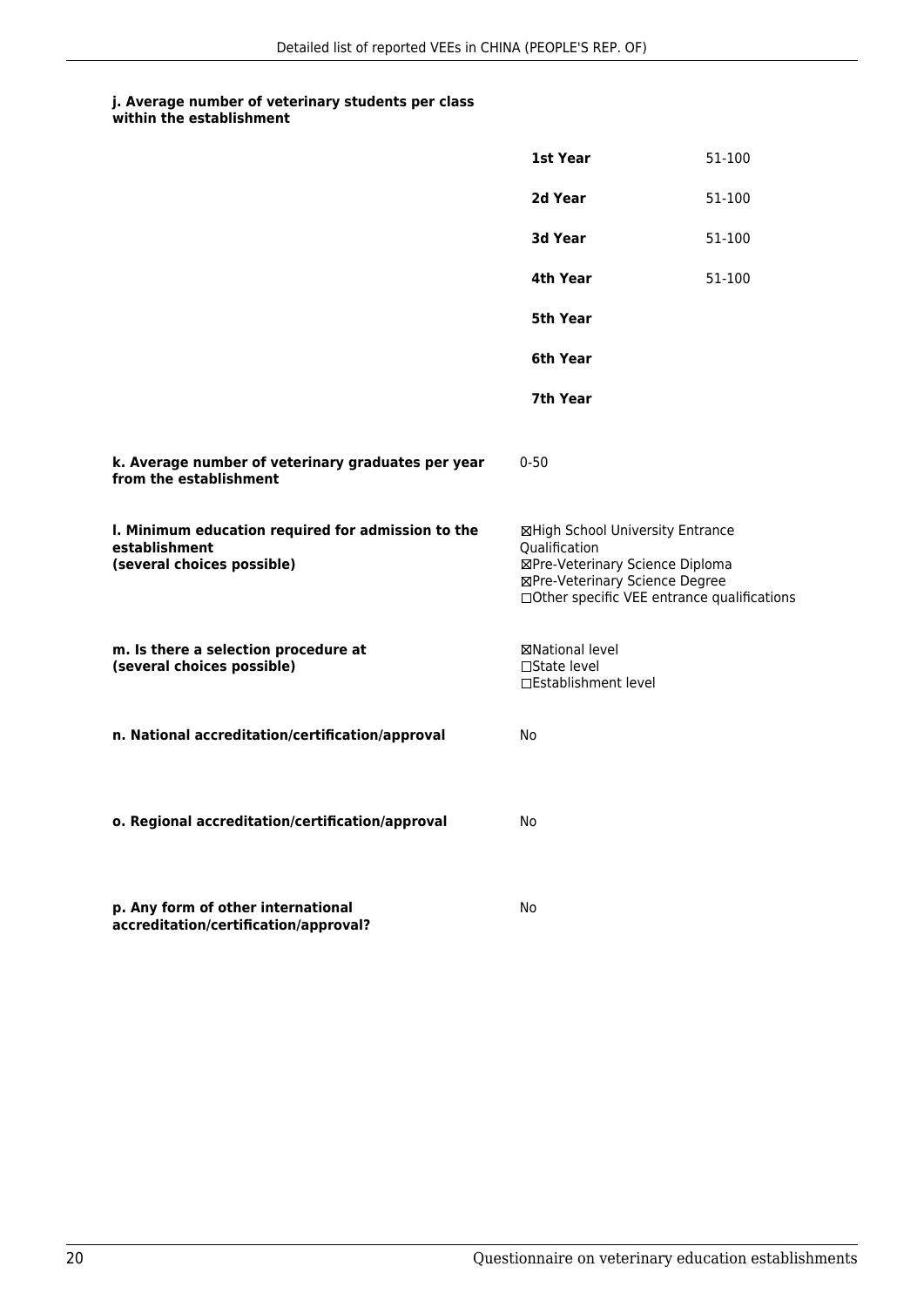## **College of Animal Science and Veterinary Medicine**

### **Last modified on: 2015-12-02 09:30:31**

| a. Name of VEE                                                | College of Animal Science and Veterinary<br>Medicine                                                      |
|---------------------------------------------------------------|-----------------------------------------------------------------------------------------------------------|
| b. Hosting Academic Institution<br>(when relevant)            | Heilongjiang Bayi Agricultural University                                                                 |
| c. Address of VEE<br>(street/city/state)                      | 5 Xinfeng road, Daging,<br><b>Heilongjiang Province</b>                                                   |
| d. Country of VEE                                             | CHINA (PEOPLE'S REP. OF)                                                                                  |
| e. Web-site (URL)                                             | http://www3.byau.edu.cn/dongke/                                                                           |
| f. Institution type                                           | public                                                                                                    |
| g. Year of creation                                           | 1958                                                                                                      |
| h. Veterinary degree(s) granted<br>(several choices possible) | □Specific Veterinary Diploma<br>⊠Bachelor<br>⊠Master<br>⊠Doctor<br>$\Box$ PhD<br>□ Other (please explain) |

**i. Number of years of veterinary education required for VSB (or equivalent) registration**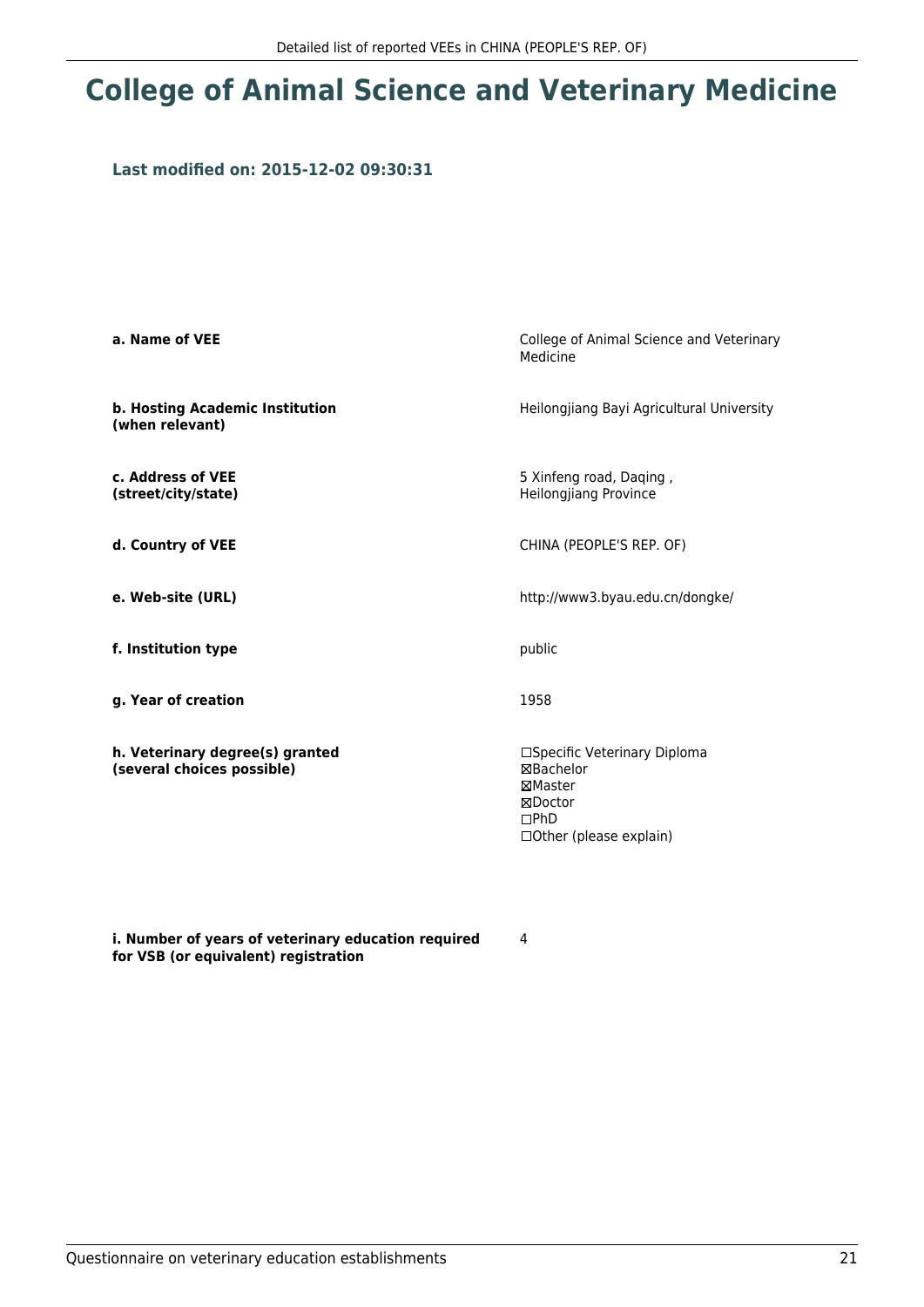#### **j. Average number of veterinary students per class within the establishment**

|                                                                                                   | 1st Year                                                                                                                                                               | $0 - 50$                                                                          |
|---------------------------------------------------------------------------------------------------|------------------------------------------------------------------------------------------------------------------------------------------------------------------------|-----------------------------------------------------------------------------------|
|                                                                                                   | 2d Year                                                                                                                                                                | $0 - 50$                                                                          |
|                                                                                                   | 3d Year                                                                                                                                                                | $0 - 50$                                                                          |
|                                                                                                   | 4th Year                                                                                                                                                               | $0 - 50$                                                                          |
|                                                                                                   | 5th Year                                                                                                                                                               |                                                                                   |
|                                                                                                   | 6th Year                                                                                                                                                               |                                                                                   |
|                                                                                                   | 7th Year                                                                                                                                                               |                                                                                   |
| k. Average number of veterinary graduates per year<br>from the establishment                      | 101-150                                                                                                                                                                |                                                                                   |
| I. Minimum education required for admission to the<br>establishment<br>(several choices possible) | ⊠High School University Entrance<br>Qualification<br>□Pre-Veterinary Science Diploma<br>□Pre-Veterinary Science Degree<br>□ Other specific VEE entrance qualifications |                                                                                   |
| m. Is there a selection procedure at<br>(several choices possible)                                | □National level<br>⊠State level<br>□Establishment level                                                                                                                |                                                                                   |
| n. National accreditation/certification/approval                                                  | Yes                                                                                                                                                                    |                                                                                   |
|                                                                                                   | <b>Accrediting agency:</b>                                                                                                                                             |                                                                                   |
|                                                                                                   | <b>Name of the Agency</b>                                                                                                                                              | Ministry of<br>Education of<br>the People's<br>Republic of<br>China               |
|                                                                                                   | <b>Address of the</b><br><b>Agency</b>                                                                                                                                 | Address of the<br>Agency No.37<br>Damucang<br>Hutong,<br>Xidan, Beijing,<br>P.R.C |
|                                                                                                   | Country of the<br><b>Agency</b>                                                                                                                                        | People's<br>Republic of<br>China                                                  |
|                                                                                                   | Date granted (yyyy-<br>mm-dd)                                                                                                                                          | 1958-08-01                                                                        |
|                                                                                                   | <b>Period of validity</b><br>(years)                                                                                                                                   | 0                                                                                 |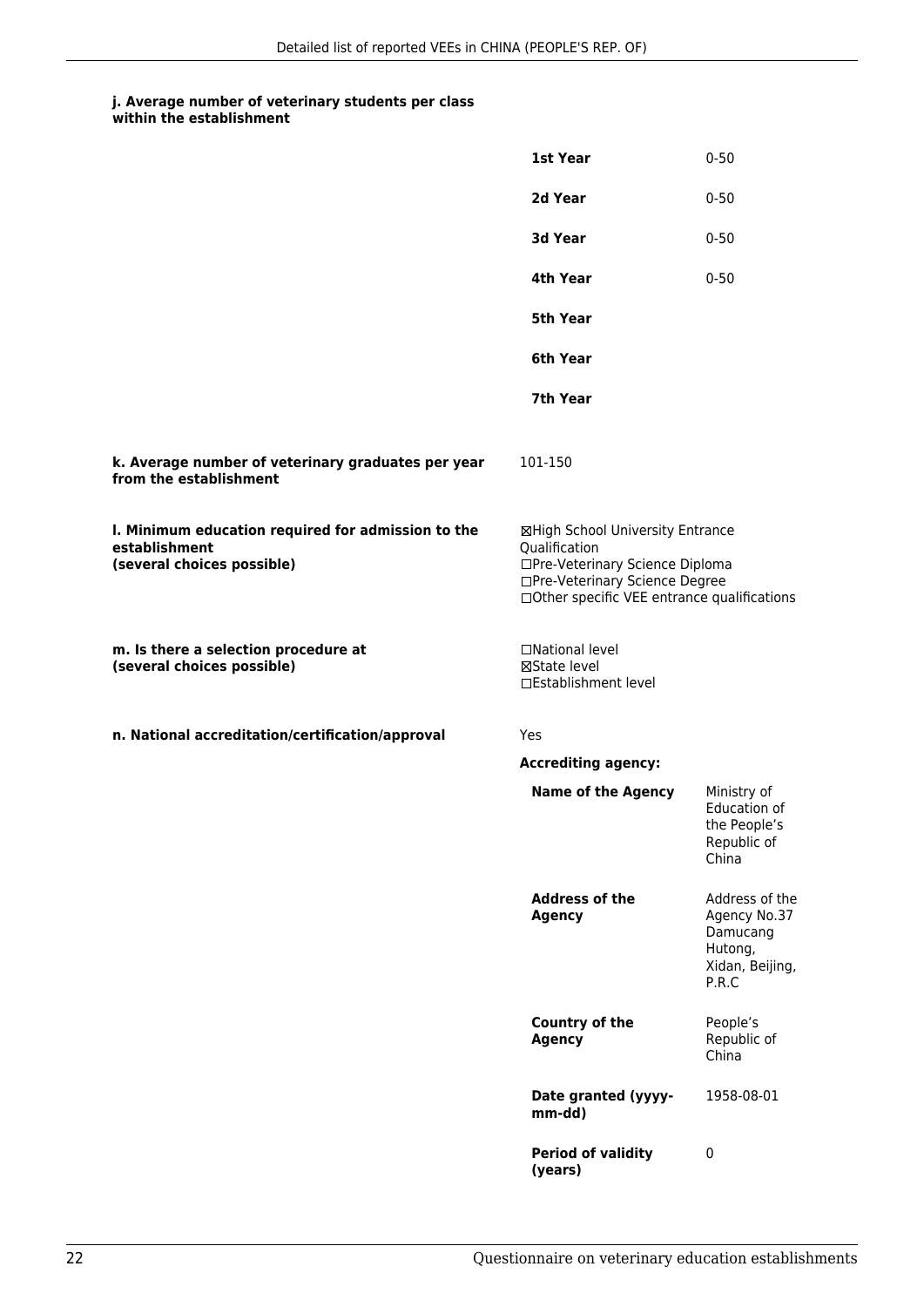### **o. Regional accreditation/certification/approval** No

**p. Any form of other international accreditation/certification/approval?** No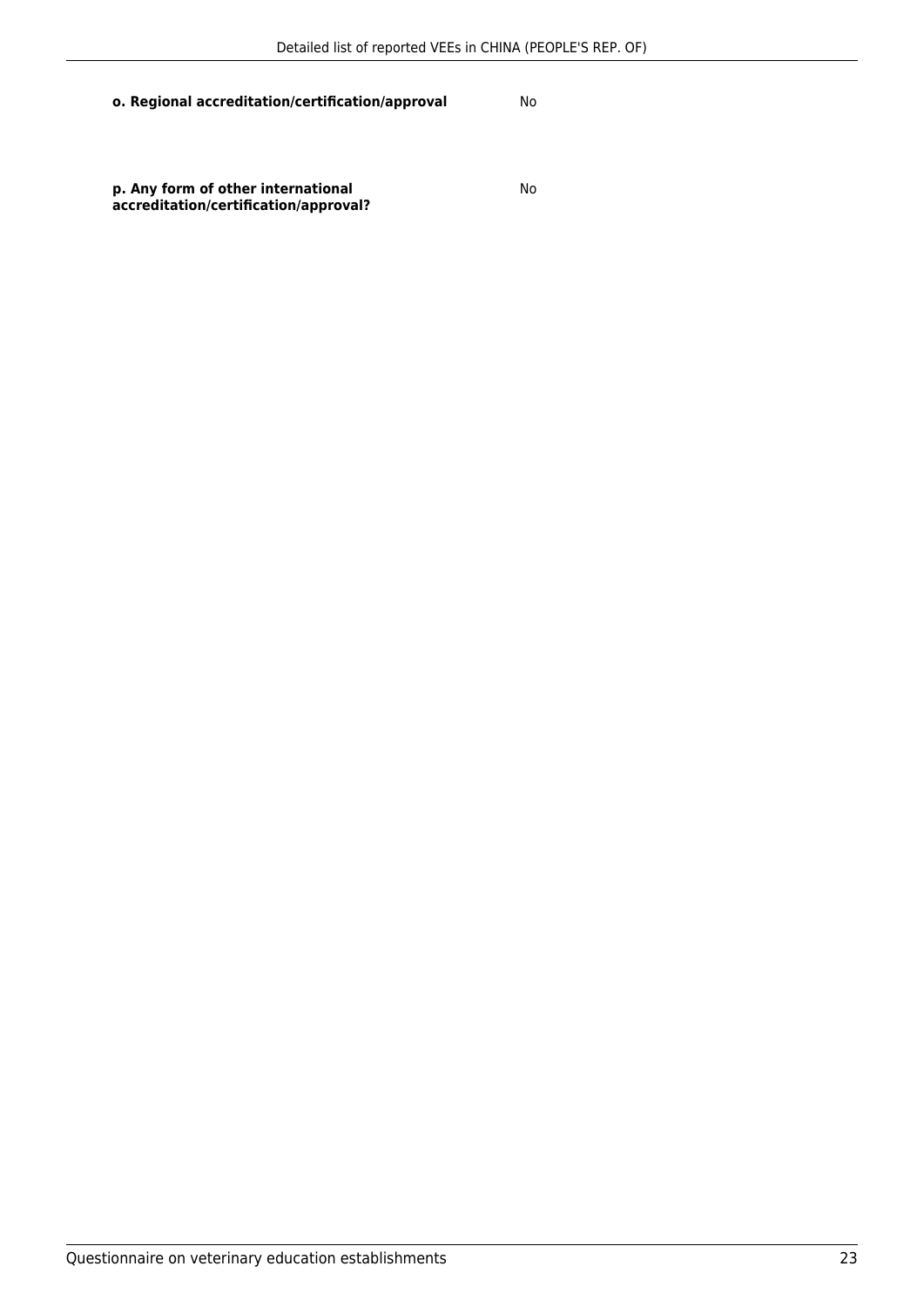## **College of Animal Science and Veterinary Medicine**

### **Last modified on: 2015-12-02 09:34:10**

| a. Name of VEE                                                | College of Animal Science and Veterinary<br>Medicine                                                           |
|---------------------------------------------------------------|----------------------------------------------------------------------------------------------------------------|
| b. Hosting Academic Institution<br>(when relevant)            | Shanxi Agricultural University                                                                                 |
| c. Address of VEE<br>(street/city/state)                      | Mingxian Road, Taigu county, Jinzhong City<br>,Shanxi Province                                                 |
| d. Country of VEE                                             | CHINA (PEOPLE'S REP. OF)                                                                                       |
| e. Web-site (URL)                                             | http://dky.sxau.edu.cn/                                                                                        |
| f. Institution type                                           | public                                                                                                         |
| g. Year of creation                                           | 1943                                                                                                           |
| h. Veterinary degree(s) granted<br>(several choices possible) | □Specific Veterinary Diploma<br>⊠Bachelor<br>⊠Master<br>⊠Doctor<br>$\Box$ PhD<br>$\Box$ Other (please explain) |

**i. Number of years of veterinary education required for VSB (or equivalent) registration**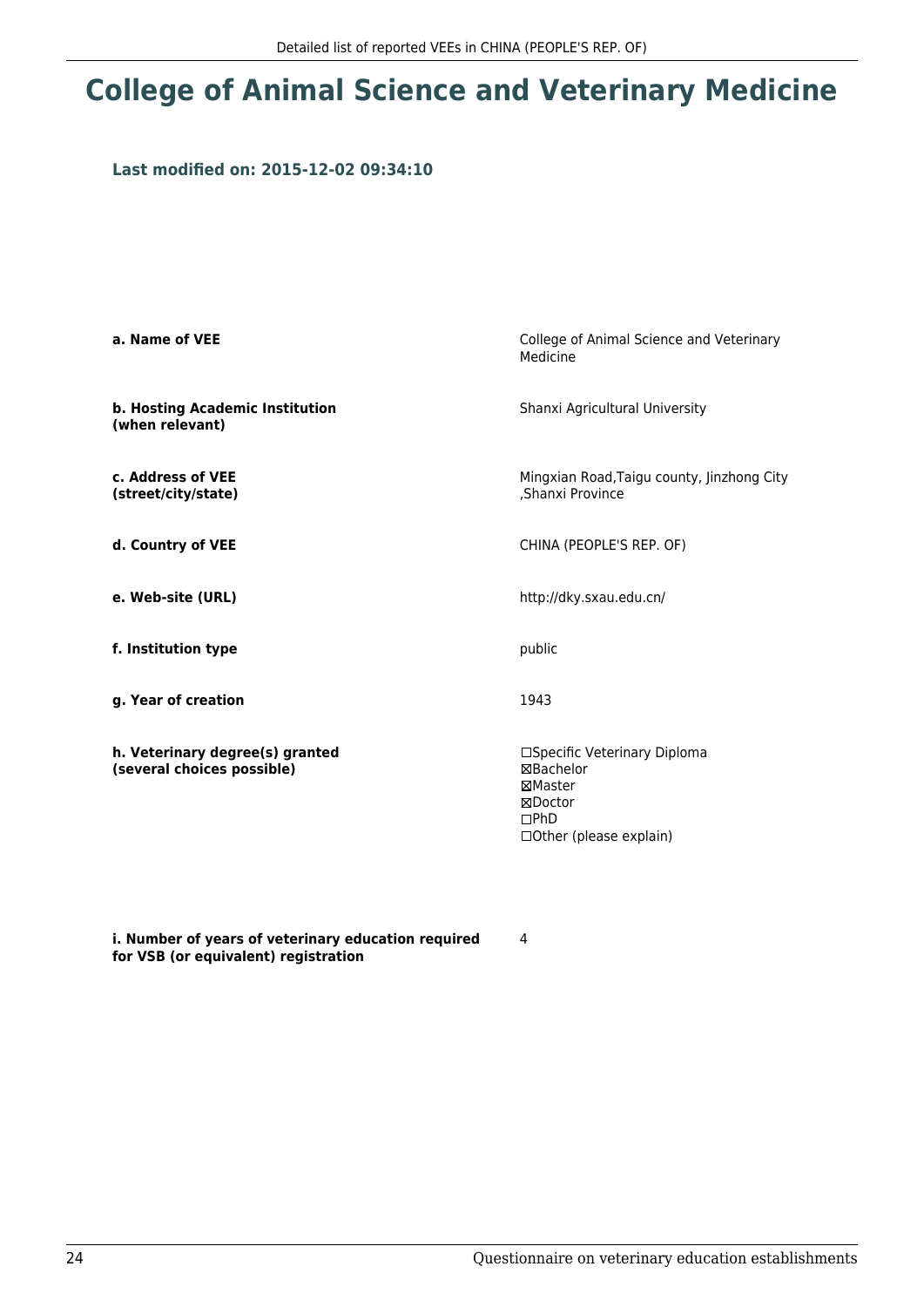#### **j. Average number of veterinary students per class within the establishment**

|                                                                                                   | 1st Year                                                                                                                                                              | $0 - 50$ |
|---------------------------------------------------------------------------------------------------|-----------------------------------------------------------------------------------------------------------------------------------------------------------------------|----------|
|                                                                                                   | 2d Year                                                                                                                                                               | $0 - 50$ |
|                                                                                                   | 3d Year                                                                                                                                                               | $0 - 50$ |
|                                                                                                   | 4th Year                                                                                                                                                              | $0 - 50$ |
|                                                                                                   | 5th Year                                                                                                                                                              |          |
|                                                                                                   | 6th Year                                                                                                                                                              |          |
|                                                                                                   | 7th Year                                                                                                                                                              |          |
| k. Average number of veterinary graduates per year<br>from the establishment                      | 51-100                                                                                                                                                                |          |
| I. Minimum education required for admission to the<br>establishment<br>(several choices possible) | ⊠High School University Entrance<br>Qualification<br>□Pre-Veterinary Science Diploma<br>□Pre-Veterinary Science Degree<br>□Other specific VEE entrance qualifications |          |
| m. Is there a selection procedure at<br>(several choices possible)                                | ⊠National level<br>$\Box$ State level<br>□Establishment level                                                                                                         |          |
| n. National accreditation/certification/approval                                                  | No                                                                                                                                                                    |          |
| o. Regional accreditation/certification/approval                                                  | No                                                                                                                                                                    |          |
| p. Any form of other international<br>accreditation/certification/approval?                       | No                                                                                                                                                                    |          |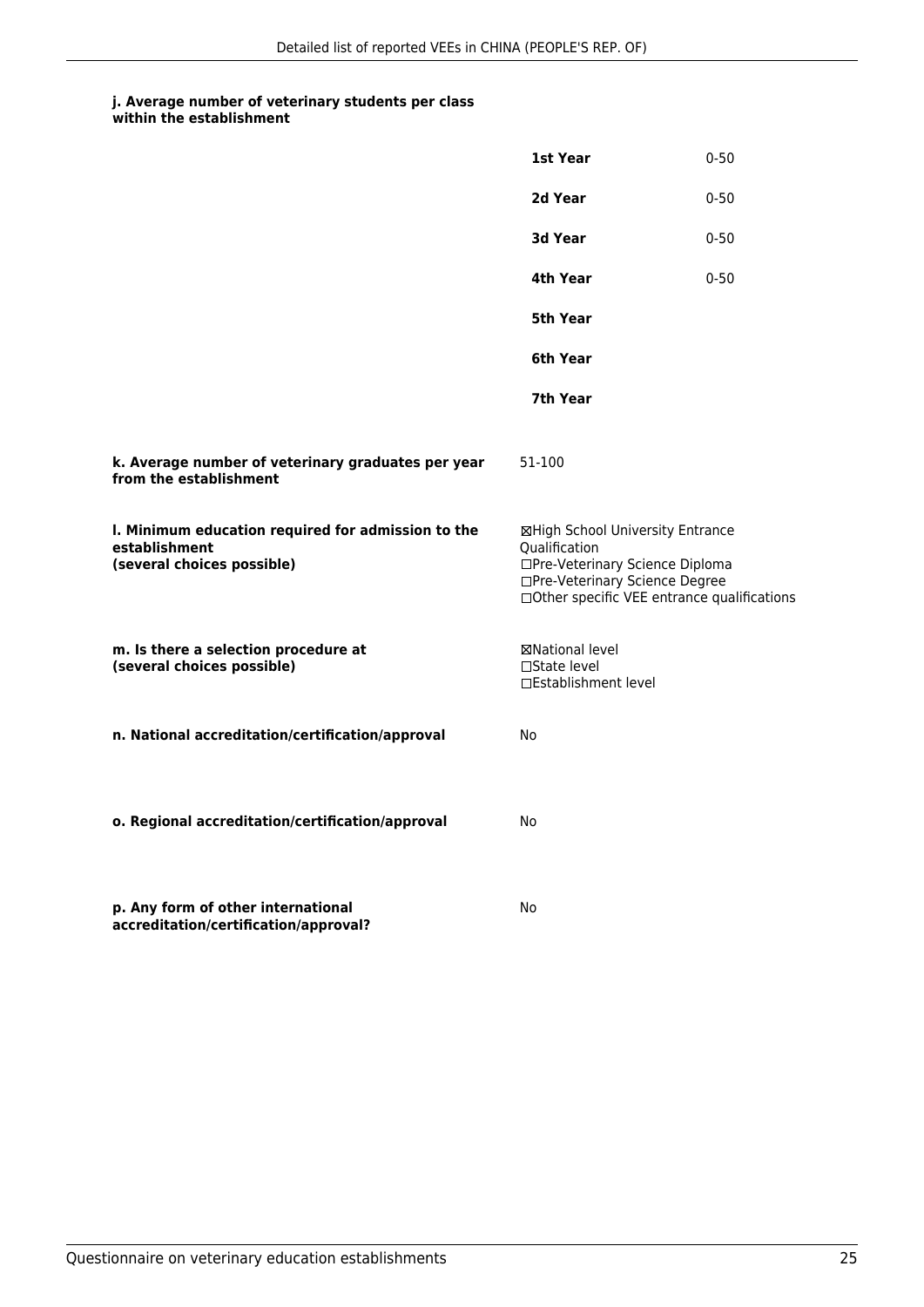## **College of Animal Science and Veterinary Medicine**

### **Last modified on: 2015-12-02 09:50:22**

| a. Name of VEE                                                | College of Animal Science and Veterinary<br>Medicine                                                                    |
|---------------------------------------------------------------|-------------------------------------------------------------------------------------------------------------------------|
| b. Hosting Academic Institution<br>(when relevant)            | Henan institute of science and technology                                                                               |
| c. Address of VEE<br>(street/city/state)                      | ad.Xinxiang City, HeNan Province, China.                                                                                |
| d. Country of VEE                                             | CHINA (PEOPLE'S REP. OF)                                                                                                |
| e. Web-site (URL)                                             | http://www.hist.edu.cn                                                                                                  |
| f. Institution type                                           | public                                                                                                                  |
| g. Year of creation                                           | 1949                                                                                                                    |
| h. Veterinary degree(s) granted<br>(several choices possible) | □Specific Veterinary Diploma<br>⊠Bachelor<br>⊠Master<br>$\square$ Doctor<br>$\Box$ PhD<br>$\Box$ Other (please explain) |

**i. Number of years of veterinary education required for VSB (or equivalent) registration**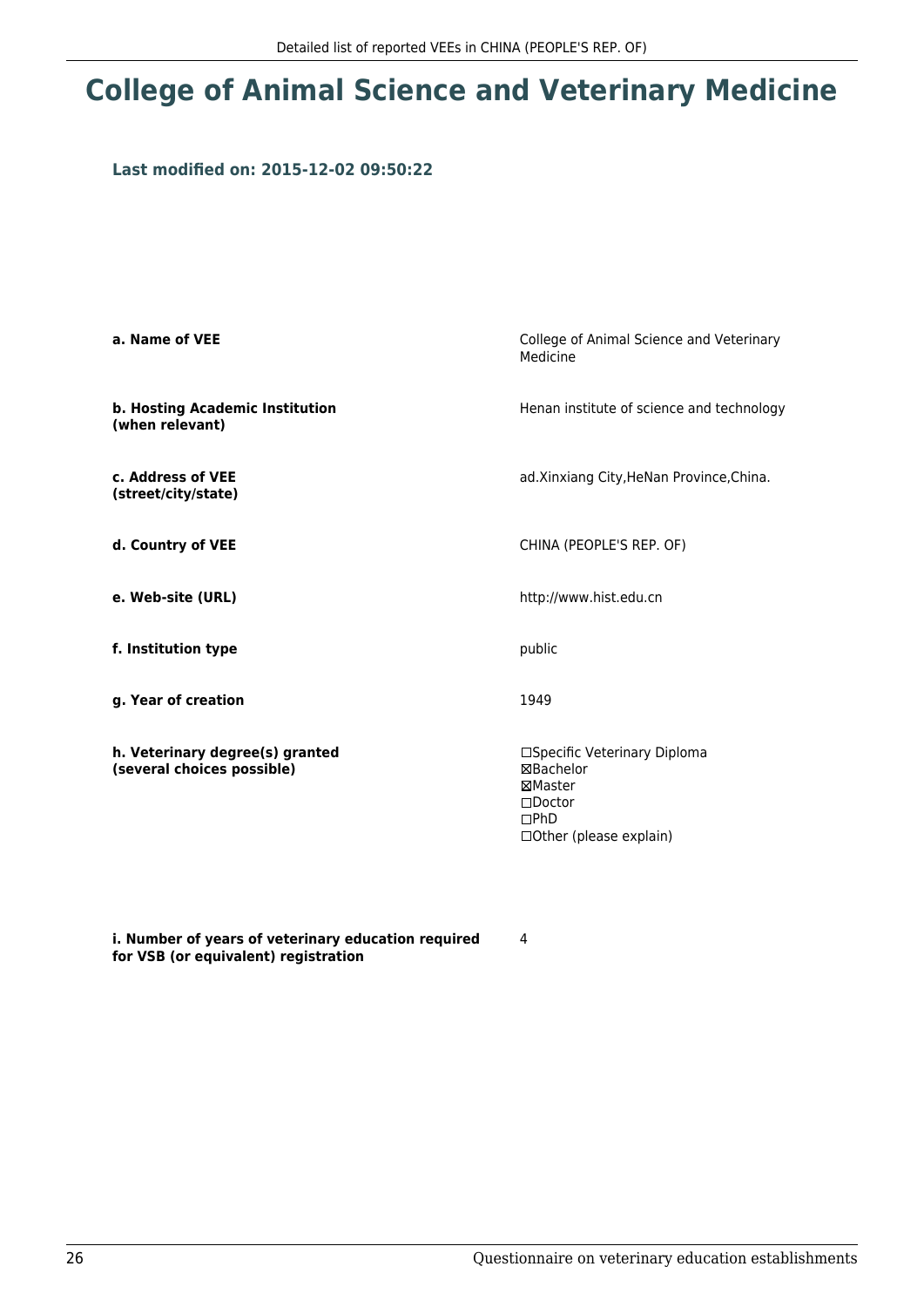|                                                                                                   | 1st Year                                                                                                                                                              | $0 - 50$ |
|---------------------------------------------------------------------------------------------------|-----------------------------------------------------------------------------------------------------------------------------------------------------------------------|----------|
|                                                                                                   | 2d Year                                                                                                                                                               | $0 - 50$ |
|                                                                                                   | <b>3d Year</b>                                                                                                                                                        | $0 - 50$ |
|                                                                                                   | 4th Year                                                                                                                                                              | $0 - 50$ |
|                                                                                                   | 5th Year                                                                                                                                                              |          |
|                                                                                                   | 6th Year                                                                                                                                                              |          |
|                                                                                                   | 7th Year                                                                                                                                                              |          |
| k. Average number of veterinary graduates per year<br>from the establishment                      | $+200$                                                                                                                                                                |          |
| I. Minimum education required for admission to the<br>establishment<br>(several choices possible) | ⊠High School University Entrance<br>Qualification<br>□Pre-Veterinary Science Diploma<br>□Pre-Veterinary Science Degree<br>□Other specific VEE entrance qualifications |          |
| m. Is there a selection procedure at<br>(several choices possible)                                | ⊠National level<br>$\Box$ State level<br>□Establishment level                                                                                                         |          |
| n. National accreditation/certification/approval                                                  | <b>No</b>                                                                                                                                                             |          |
| o. Regional accreditation/certification/approval                                                  | No                                                                                                                                                                    |          |
| p. Any form of other international<br>accreditation/certification/approval?                       | No                                                                                                                                                                    |          |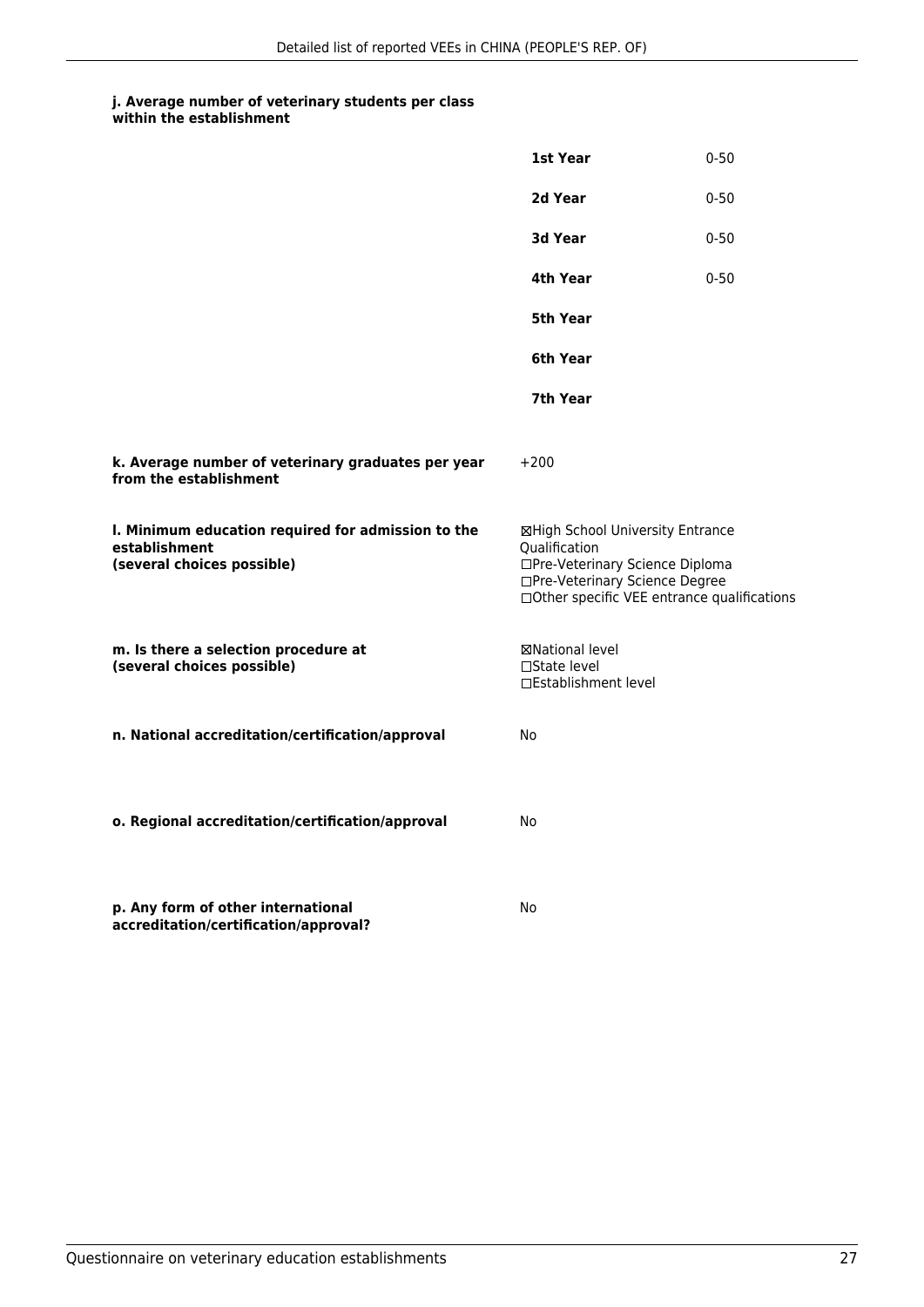## **College of Animal Science/Veterinary Medicine**

### **Last modified on: 2015-01-30 09:31:22**

| a. Name of VEE                                                | College of Animal Science/Veterinary<br>Medicine                                                                  |
|---------------------------------------------------------------|-------------------------------------------------------------------------------------------------------------------|
| b. Hosting Academic Institution<br>(when relevant)            | Shandong Agricultural University                                                                                  |
| c. Address of VEE<br>(street/city/state)                      | 61 Daizong street, Taian City, Shandong<br>Province                                                               |
| d. Country of VEE                                             | CHINA (PEOPLE'S REP. OF)                                                                                          |
| e. Web-site (URL)                                             | http://www.sdau.edu.cn/                                                                                           |
| f. Institution type                                           | public                                                                                                            |
| g. Year of creation                                           | 1965                                                                                                              |
| h. Veterinary degree(s) granted<br>(several choices possible) | □Specific Veterinary Diploma<br>⊠Bachelor<br>⊠Master<br>$\square$ Doctor<br>⊠PhD<br>$\Box$ Other (please explain) |

**i. Number of years of veterinary education required for VSB (or equivalent) registration**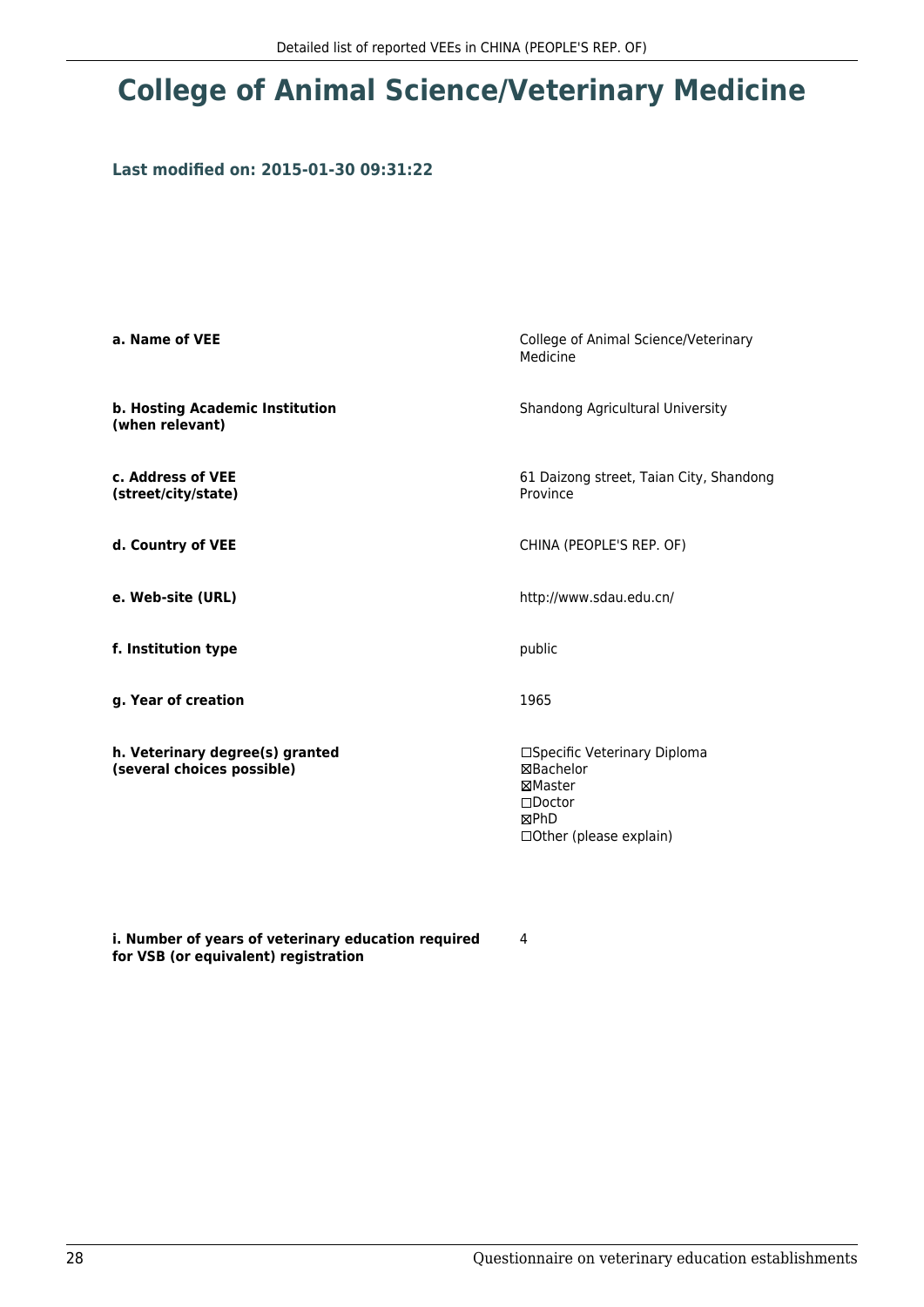|                                                                                                   | 1st Year                                                                                                                                                              | 51-100 |
|---------------------------------------------------------------------------------------------------|-----------------------------------------------------------------------------------------------------------------------------------------------------------------------|--------|
|                                                                                                   | 2d Year                                                                                                                                                               | 51-100 |
|                                                                                                   | 3d Year                                                                                                                                                               | 51-100 |
|                                                                                                   | 4th Year                                                                                                                                                              | 51-100 |
|                                                                                                   | 5th Year                                                                                                                                                              |        |
|                                                                                                   | 6th Year                                                                                                                                                              |        |
|                                                                                                   | 7th Year                                                                                                                                                              |        |
| k. Average number of veterinary graduates per year<br>from the establishment                      | 51-100                                                                                                                                                                |        |
| I. Minimum education required for admission to the<br>establishment<br>(several choices possible) | ⊠High School University Entrance<br>Qualification<br>⊠Pre-Veterinary Science Diploma<br>□Pre-Veterinary Science Degree<br>□Other specific VEE entrance qualifications |        |
| m. Is there a selection procedure at<br>(several choices possible)                                | □National level<br>⊠State level<br>⊠Establishment level                                                                                                               |        |
| n. National accreditation/certification/approval                                                  | <b>No</b>                                                                                                                                                             |        |
| o. Regional accreditation/certification/approval                                                  | No                                                                                                                                                                    |        |
| p. Any form of other international<br>accreditation/certification/approval?                       | No                                                                                                                                                                    |        |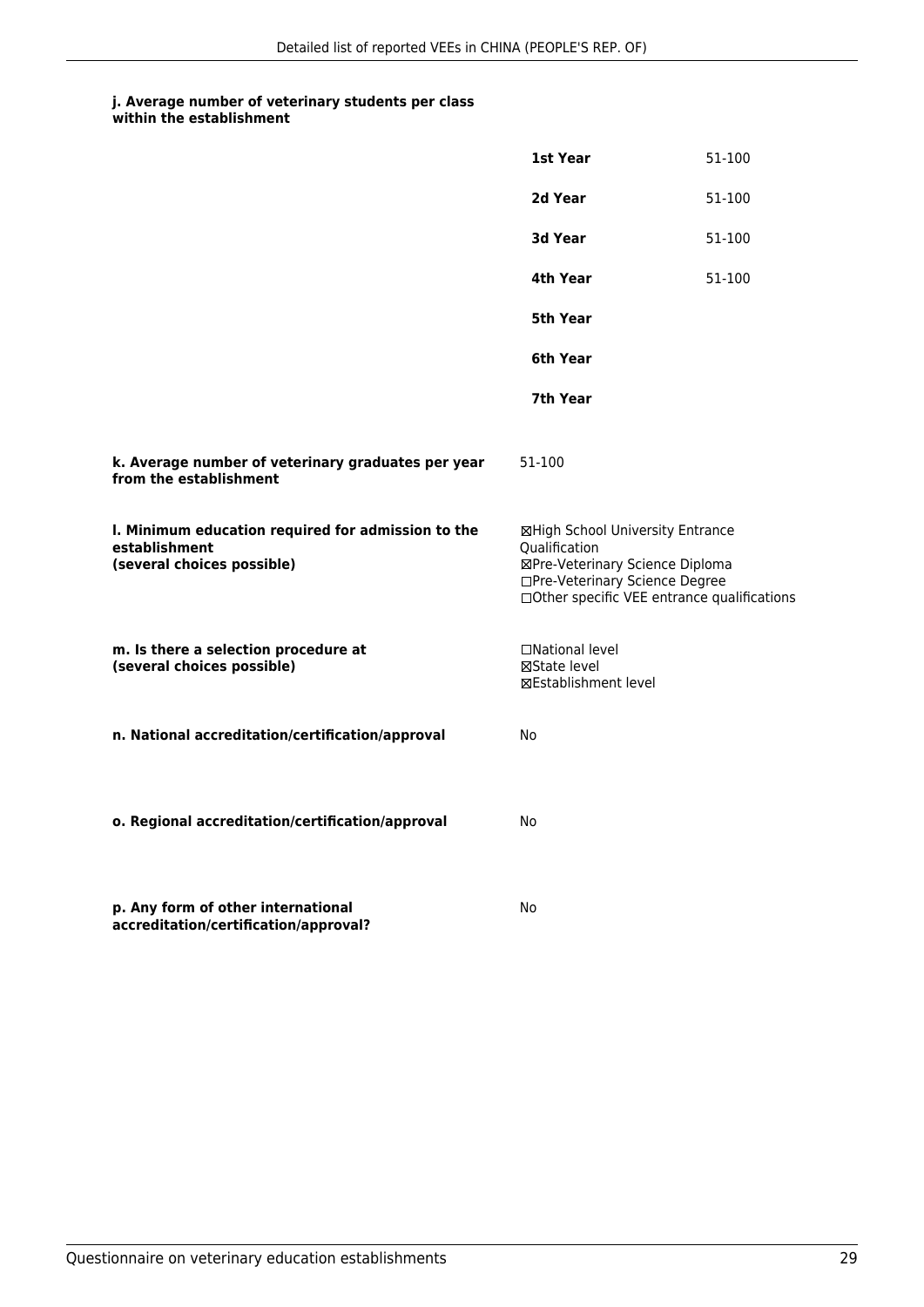## **College of Aninal Science**

### **Last modified on: 2015-01-30 10:21:47**

| a. Name of VEE                                                | College of Aninal Science                                                                          |  |
|---------------------------------------------------------------|----------------------------------------------------------------------------------------------------|--|
| b. Hosting Academic Institution<br>(when relevant)            | Fujian Agriculture and Forestry University                                                         |  |
| c. Address of VEE<br>(street/city/state)                      | Cangshan District, Fuzhou City, Fujian P                                                           |  |
| d. Country of VEE                                             | CHINA (PEOPLE'S REP. OF)                                                                           |  |
| e. Web-site (URL)                                             | http://WWW.fafu.edu.cn/dkxyen                                                                      |  |
| f. Institution type                                           | public                                                                                             |  |
| g. Year of creation                                           | 1958                                                                                               |  |
| h. Veterinary degree(s) granted<br>(several choices possible) | □Specific Veterinary Diploma<br>⊠Bachelor<br>⊠Master<br>⊠Doctor<br>DPhD<br>□Other (please explain) |  |

**i. Number of years of veterinary education required for VSB (or equivalent) registration**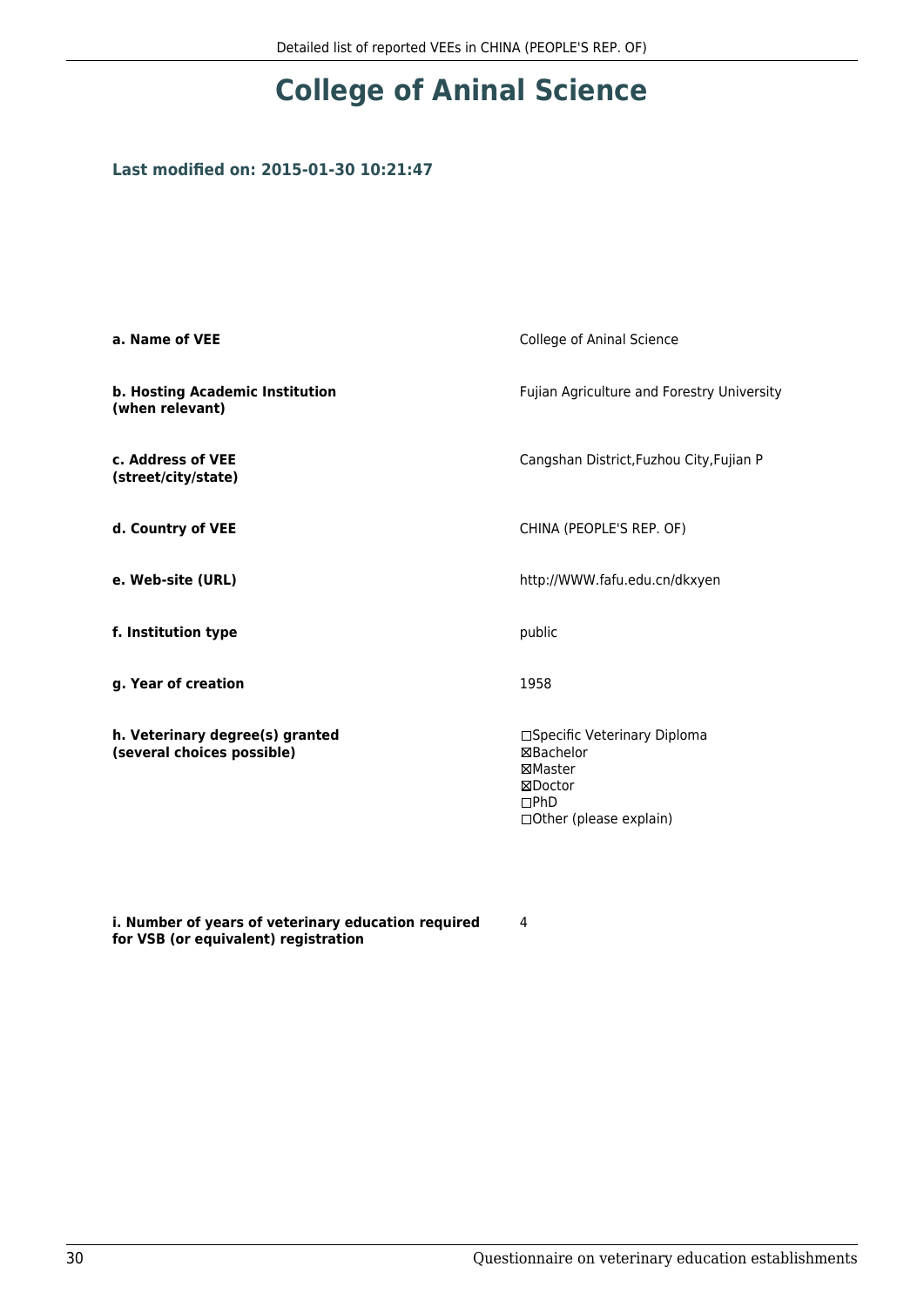|                                                                                                   | 1st Year                                                                                                                                                              | $0 - 50$ |
|---------------------------------------------------------------------------------------------------|-----------------------------------------------------------------------------------------------------------------------------------------------------------------------|----------|
|                                                                                                   | 2d Year                                                                                                                                                               | $0 - 50$ |
|                                                                                                   | <b>3d Year</b>                                                                                                                                                        | $0 - 50$ |
|                                                                                                   | 4th Year                                                                                                                                                              | $0 - 50$ |
|                                                                                                   | 5th Year                                                                                                                                                              |          |
|                                                                                                   | 6th Year                                                                                                                                                              |          |
|                                                                                                   | 7th Year                                                                                                                                                              |          |
| k. Average number of veterinary graduates per year<br>from the establishment                      | 101-150                                                                                                                                                               |          |
| I. Minimum education required for admission to the<br>establishment<br>(several choices possible) | ⊠High School University Entrance<br>Qualification<br>□Pre-Veterinary Science Diploma<br>□Pre-Veterinary Science Degree<br>□Other specific VEE entrance qualifications |          |
| m. Is there a selection procedure at<br>(several choices possible)                                | ⊠National level<br>□State level<br>□Establishment level                                                                                                               |          |
| n. National accreditation/certification/approval                                                  | No                                                                                                                                                                    |          |
| o. Regional accreditation/certification/approval                                                  | No                                                                                                                                                                    |          |
| p. Any form of other international<br>accreditation/certification/approval?                       | No                                                                                                                                                                    |          |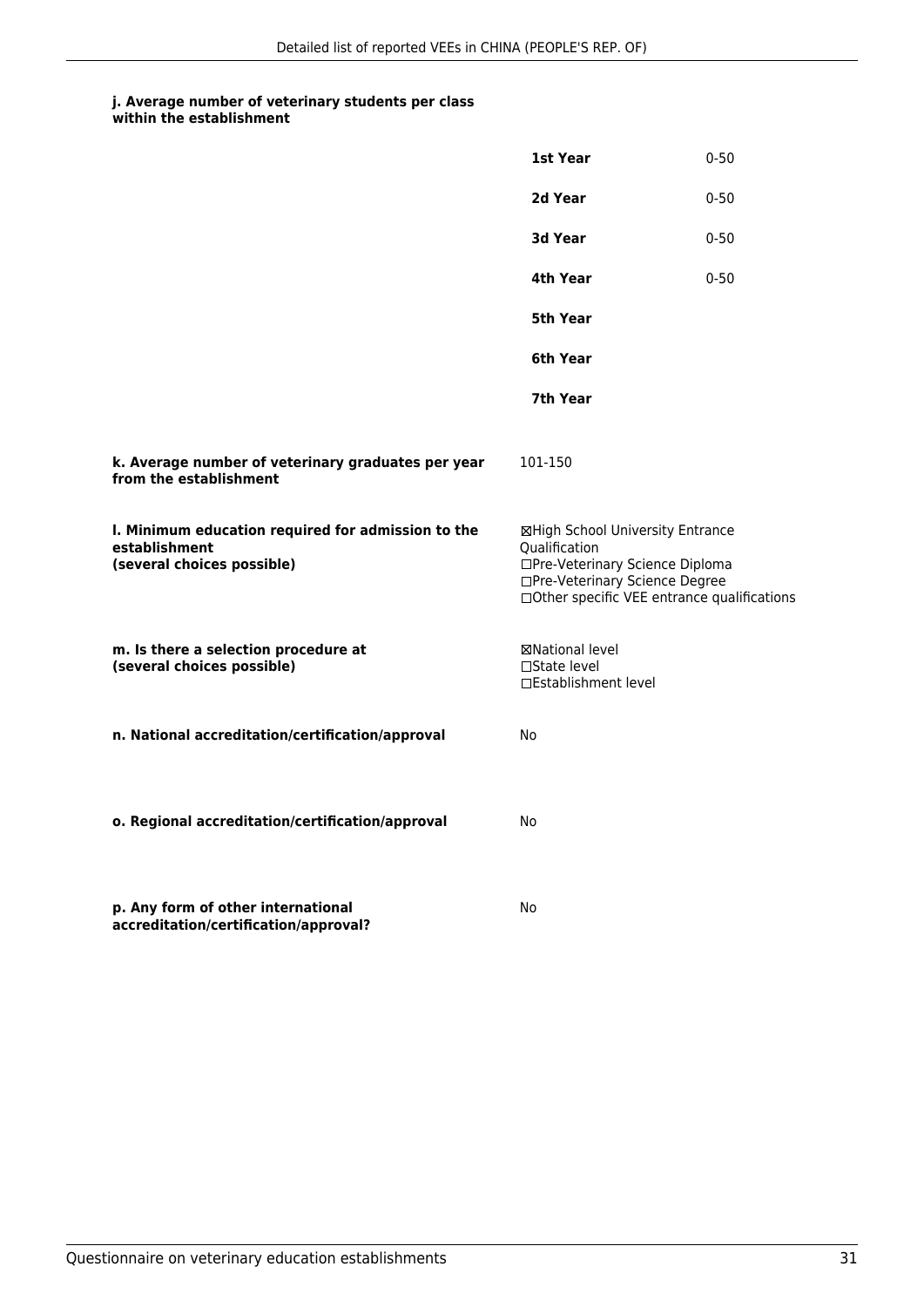## **College of Veterinary Medicine**

### **Last modified on: 2015-01-30 09:17:05**

| a. Name of VEE                                                | College of Veterinary Medicine                                                                               |  |
|---------------------------------------------------------------|--------------------------------------------------------------------------------------------------------------|--|
| b. Hosting Academic Institution<br>(when relevant)            | Animal diseases institute                                                                                    |  |
| c. Address of VEE<br>(street/city/state)                      | Hunan Agricultural University Furong District,<br>Changsha City, Hunan Province P.R.China<br>410128          |  |
| d. Country of VEE                                             | CHINA (PEOPLE'S REP. OF)                                                                                     |  |
| e. Web-site (URL)                                             | http://www2.hunau.edu.cn/hndyy/                                                                              |  |
| f. Institution type                                           | public                                                                                                       |  |
| g. Year of creation                                           | 1951                                                                                                         |  |
| h. Veterinary degree(s) granted<br>(several choices possible) | □Specific Veterinary Diploma<br>⊠Bachelor<br>⊠Master<br>$\square$ Doctor<br>⊠PhD<br>□ Other (please explain) |  |

**i. Number of years of veterinary education required for VSB (or equivalent) registration**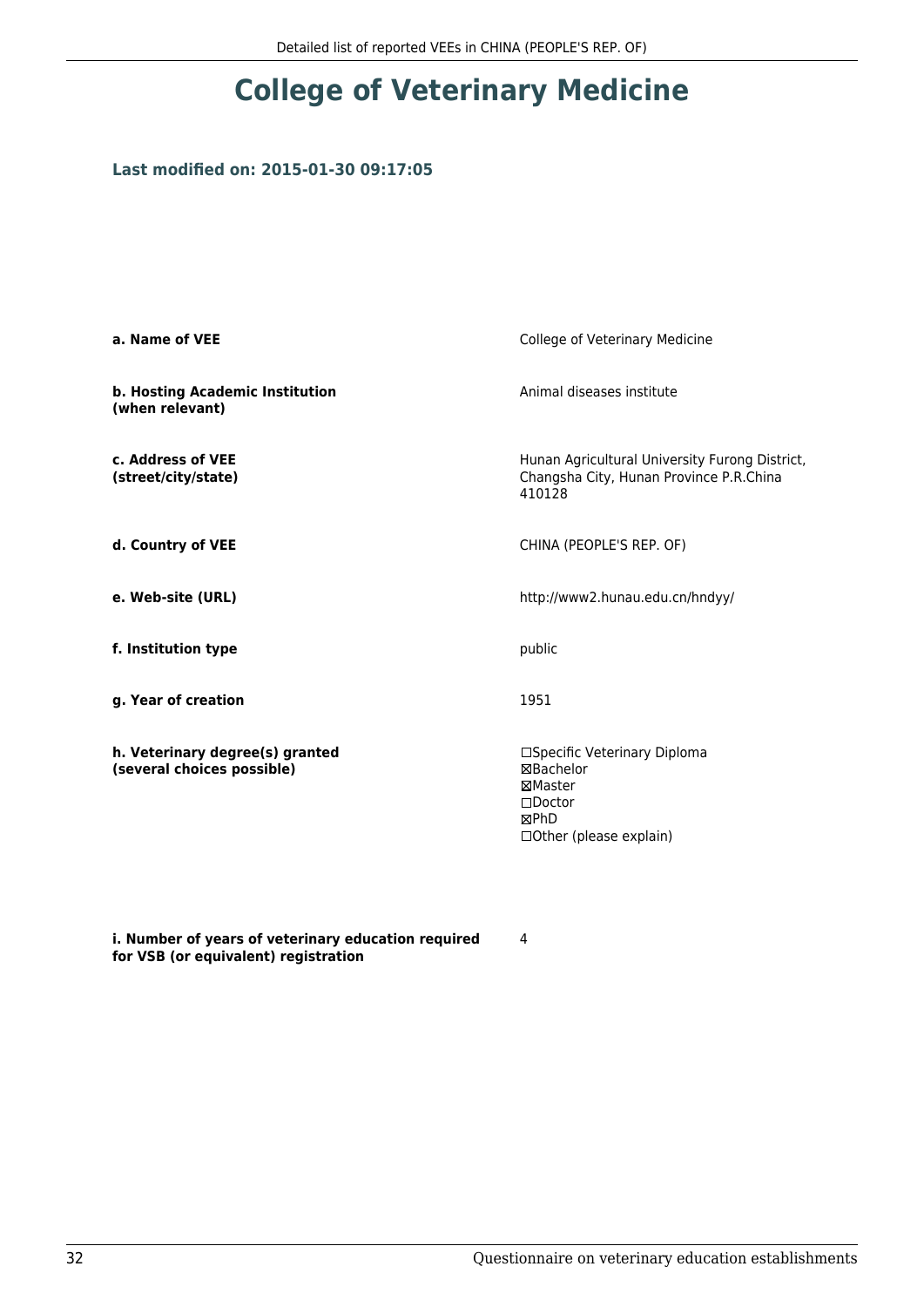|                                                                                                   | 1st Year                                                                                                                                                              | 101-150 |
|---------------------------------------------------------------------------------------------------|-----------------------------------------------------------------------------------------------------------------------------------------------------------------------|---------|
|                                                                                                   | 2d Year                                                                                                                                                               | 101-150 |
|                                                                                                   | 3d Year                                                                                                                                                               | 51-100  |
|                                                                                                   | 4th Year                                                                                                                                                              | 101-150 |
|                                                                                                   | 5th Year                                                                                                                                                              |         |
|                                                                                                   | 6th Year                                                                                                                                                              |         |
|                                                                                                   | 7th Year                                                                                                                                                              |         |
| k. Average number of veterinary graduates per year<br>from the establishment                      | 101-150                                                                                                                                                               |         |
| I. Minimum education required for admission to the<br>establishment<br>(several choices possible) | ⊠High School University Entrance<br>Qualification<br>□Pre-Veterinary Science Diploma<br>□Pre-Veterinary Science Degree<br>⊠Other specific VEE entrance qualifications |         |
| m. Is there a selection procedure at<br>(several choices possible)                                | □National level<br>⊠State level<br>□Establishment level                                                                                                               |         |
| n. National accreditation/certification/approval                                                  | No                                                                                                                                                                    |         |
| o. Regional accreditation/certification/approval                                                  | No                                                                                                                                                                    |         |
| p. Any form of other international<br>accreditation/certification/approval?                       | No                                                                                                                                                                    |         |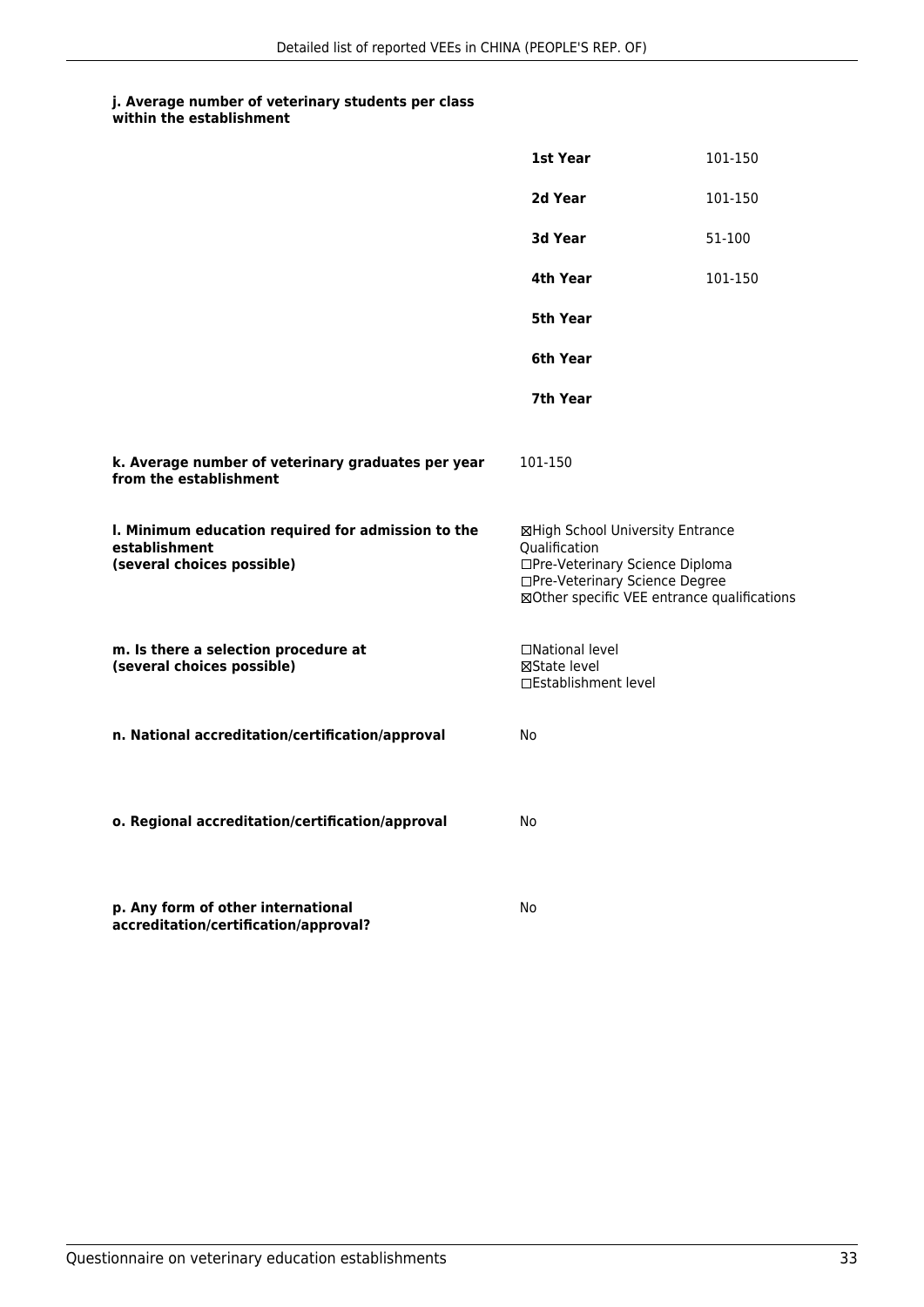## **College of Veterinary Medicine**

### **Last modified on: 2015-01-30 10:34:55**

| a. Name of VEE                                                | College of Veterinary Medicine                                                                             |  |
|---------------------------------------------------------------|------------------------------------------------------------------------------------------------------------|--|
| b. Hosting Academic Institution<br>(when relevant)            | Jiangxi Agricultural University                                                                            |  |
| c. Address of VEE<br>(street/city/state)                      | Nanchang, Jiangxi, P. R. China, 330045                                                                     |  |
| d. Country of VEE                                             | CHINA (PEOPLE'S REP. OF)                                                                                   |  |
| e. Web-site (URL)                                             | http://www.jxau.edu.cn                                                                                     |  |
| f. Institution type                                           | public                                                                                                     |  |
| g. Year of creation                                           | 1937                                                                                                       |  |
| h. Veterinary degree(s) granted<br>(several choices possible) | □Specific Veterinary Diploma<br><b>⊠Bachelor</b><br>⊠Master<br>⊠Doctor<br>DPhD<br>□ Other (please explain) |  |

**i. Number of years of veterinary education required for VSB (or equivalent) registration**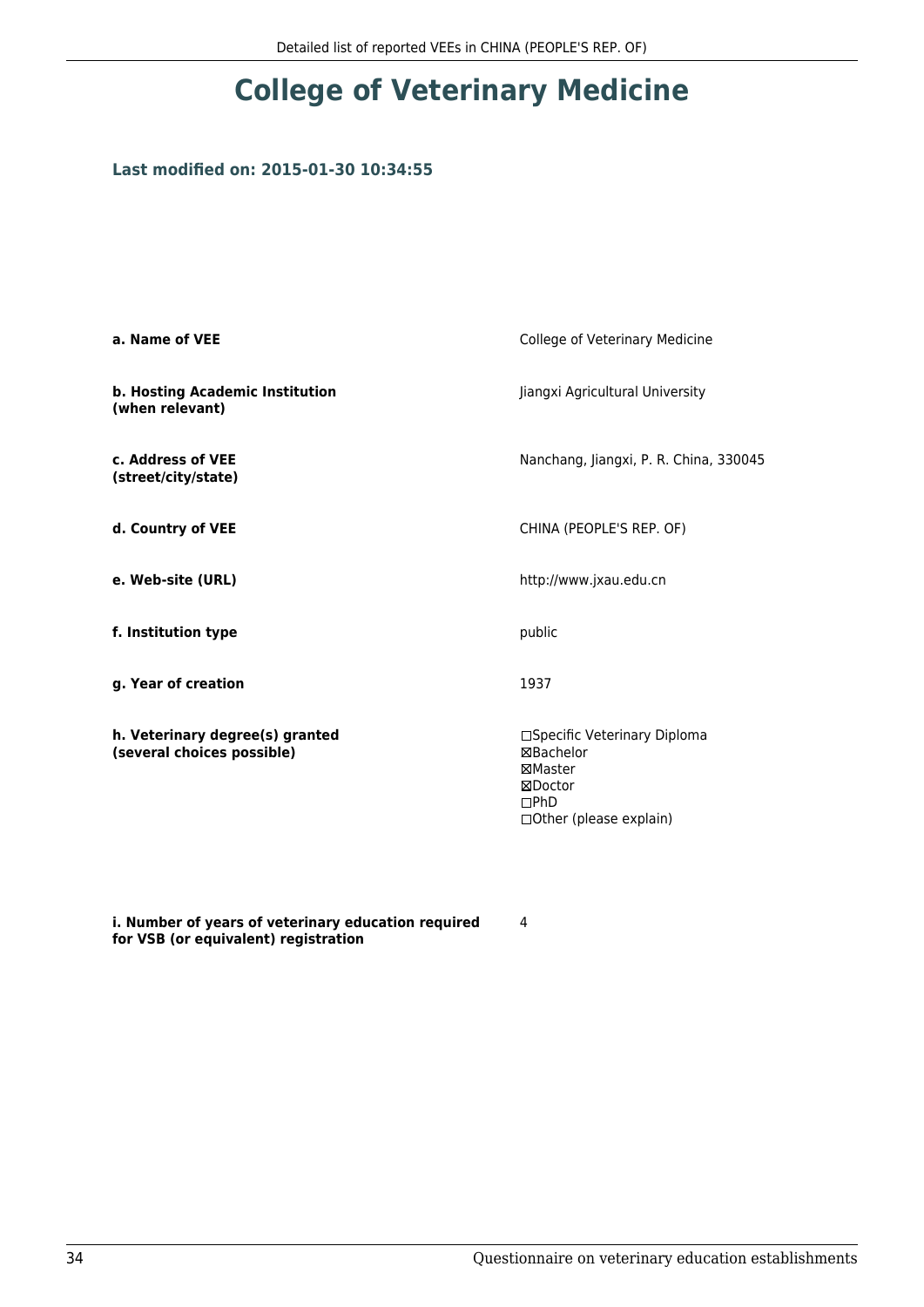#### **j. Average number of veterinary students per class within the establishment**

|                                                                                                   | 1st Year                                                                                                                                                              | $0 - 50$                                                                |
|---------------------------------------------------------------------------------------------------|-----------------------------------------------------------------------------------------------------------------------------------------------------------------------|-------------------------------------------------------------------------|
|                                                                                                   | 2d Year                                                                                                                                                               | $0 - 50$                                                                |
|                                                                                                   | 3d Year                                                                                                                                                               | $0 - 50$                                                                |
|                                                                                                   | 4th Year                                                                                                                                                              | $0 - 50$                                                                |
|                                                                                                   | <b>5th Year</b>                                                                                                                                                       |                                                                         |
|                                                                                                   | 6th Year                                                                                                                                                              |                                                                         |
|                                                                                                   | 7th Year                                                                                                                                                              |                                                                         |
| k. Average number of veterinary graduates per year<br>from the establishment                      | 51-100                                                                                                                                                                |                                                                         |
| I. Minimum education required for admission to the<br>establishment<br>(several choices possible) | ⊠High School University Entrance<br>Qualification<br>□Pre-Veterinary Science Diploma<br>□Pre-Veterinary Science Degree<br>□Other specific VEE entrance qualifications |                                                                         |
| m. Is there a selection procedure at<br>(several choices possible)                                | <b>⊠National level</b><br>⊠State level<br>□Establishment level                                                                                                        |                                                                         |
| n. National accreditation/certification/approval                                                  | Yes                                                                                                                                                                   |                                                                         |
|                                                                                                   | <b>Accrediting agency:</b>                                                                                                                                            |                                                                         |
|                                                                                                   | <b>Name of the Agency</b>                                                                                                                                             | The Ministry of<br>education of<br>the people's<br>Republic of<br>China |
|                                                                                                   | <b>Address of the</b><br><b>Agency</b>                                                                                                                                | No.37<br>Damucang<br>Hutong,<br>Xidan, Beijing,<br>P.R.C                |
|                                                                                                   | <b>Country of the</b><br><b>Agency</b>                                                                                                                                | China                                                                   |
|                                                                                                   | Date granted (yyyy-<br>mm-dd)                                                                                                                                         | 1952-01-01                                                              |
|                                                                                                   | <b>Period of validity</b><br>(years)                                                                                                                                  | 0                                                                       |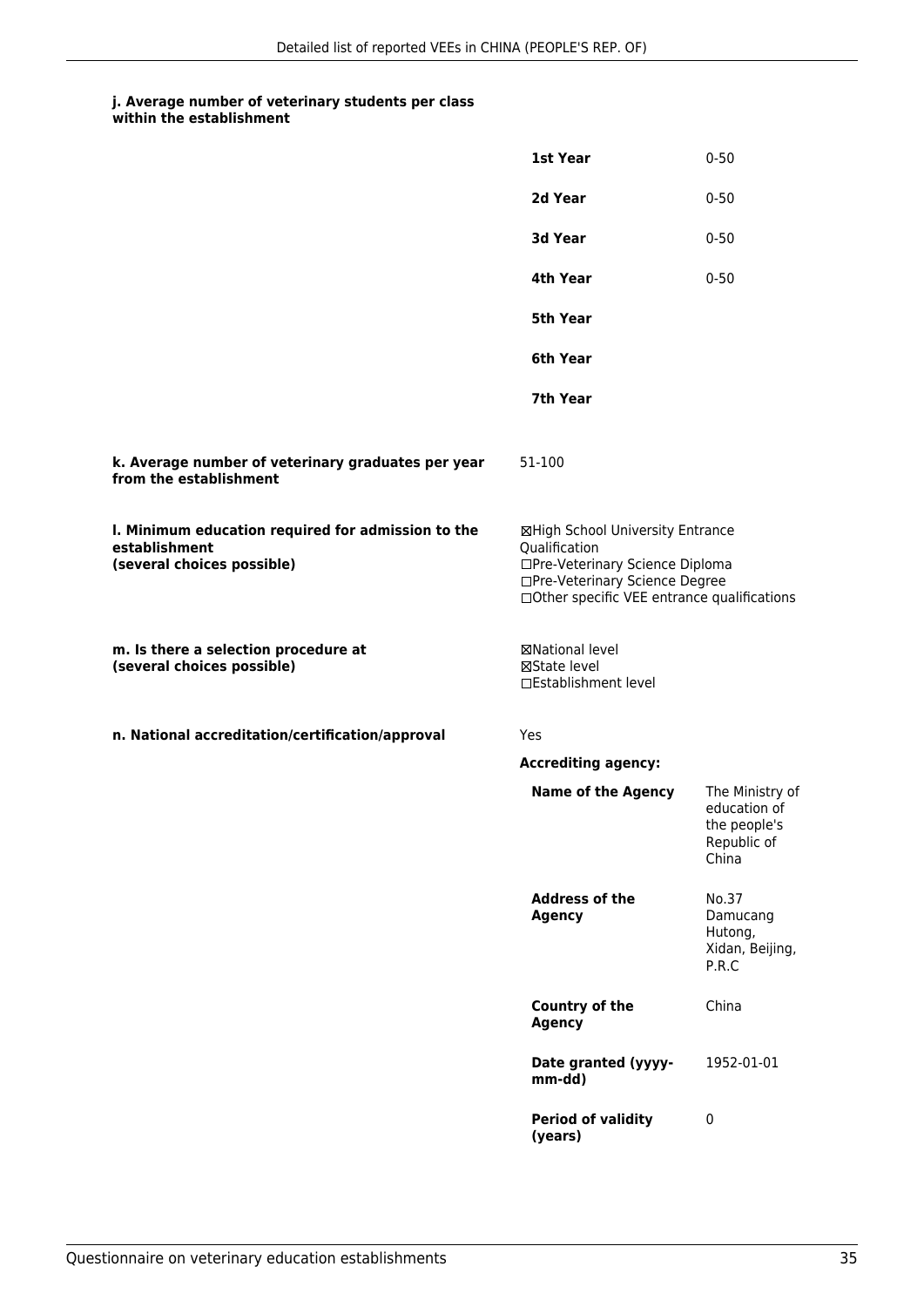### **o. Regional accreditation/certification/approval** No

**p. Any form of other international accreditation/certification/approval?** No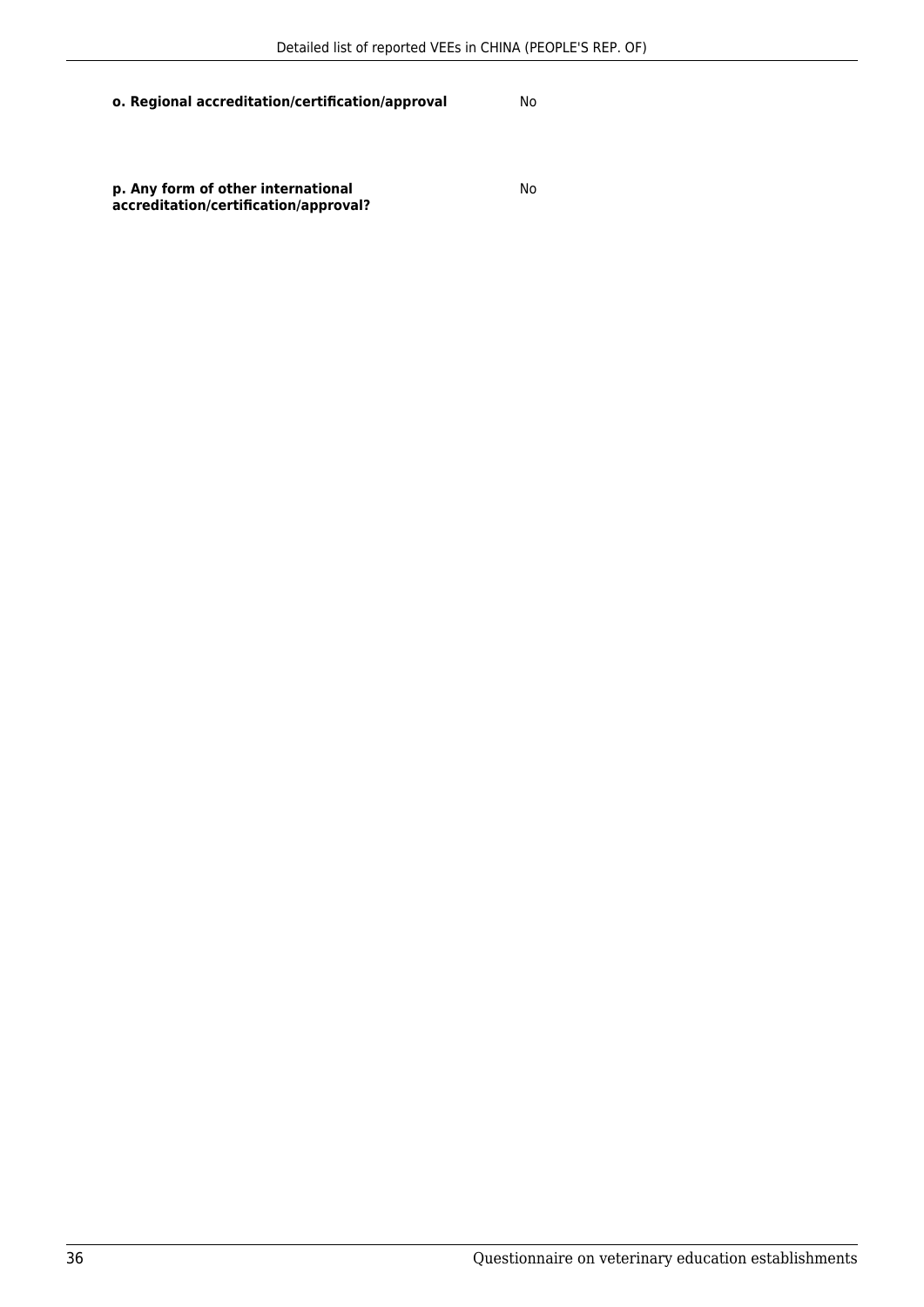## **Last modified on: 2015-12-02 09:38:38**

| a. Name of VEE                                                | College of Veterinary Medicine                                                                     |
|---------------------------------------------------------------|----------------------------------------------------------------------------------------------------|
| b. Hosting Academic Institution<br>(when relevant)            | Inner Mongolia Agricultural University                                                             |
| c. Address of VEE<br>(street/city/state)                      | No.306, Zhaowuda Road, Saihan District,<br>Huhhot, China.                                          |
| d. Country of VEE                                             | CHINA (PEOPLE'S REP. OF)                                                                           |
| e. Web-site (URL)                                             | http://shouyi.imau.edu.cn/                                                                         |
| f. Institution type                                           | public                                                                                             |
| g. Year of creation                                           | 1952                                                                                               |
| h. Veterinary degree(s) granted<br>(several choices possible) | ⊠Specific Veterinary Diploma<br>⊠Bachelor<br>⊠Master<br>⊠Doctor<br>⊠PhD<br>□Other (please explain) |

**i. Number of years of veterinary education required for VSB (or equivalent) registration**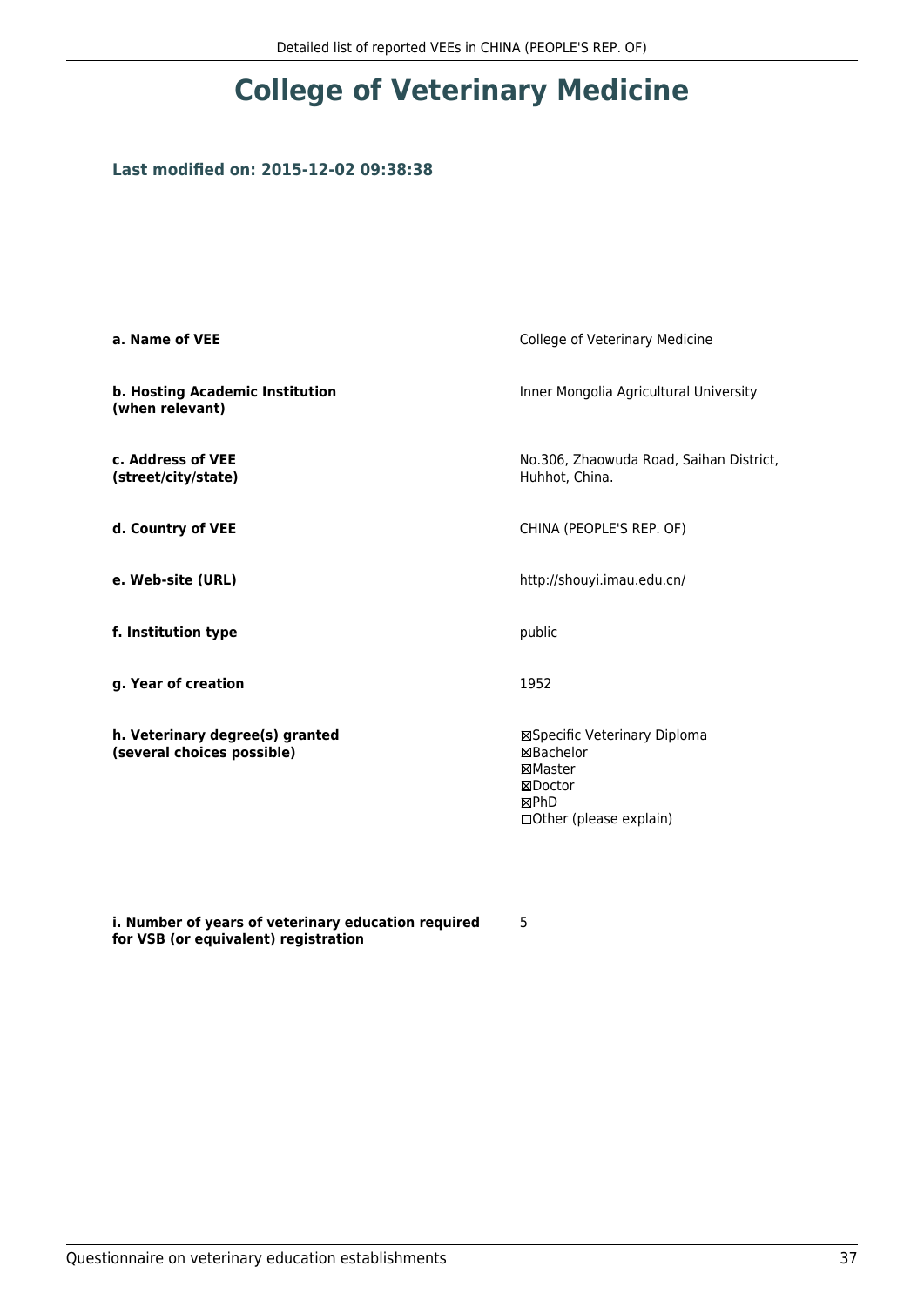|                                                                                                   | 1st Year                                                                                                                                                              | $0 - 50$ |
|---------------------------------------------------------------------------------------------------|-----------------------------------------------------------------------------------------------------------------------------------------------------------------------|----------|
|                                                                                                   | 2d Year                                                                                                                                                               | $0 - 50$ |
|                                                                                                   | 3d Year                                                                                                                                                               | $0 - 50$ |
|                                                                                                   | 4th Year                                                                                                                                                              | $0 - 50$ |
|                                                                                                   | 5th Year                                                                                                                                                              | $0 - 50$ |
|                                                                                                   | 6th Year                                                                                                                                                              |          |
|                                                                                                   | 7th Year                                                                                                                                                              |          |
| k. Average number of veterinary graduates per year<br>from the establishment                      | 101-150                                                                                                                                                               |          |
| I. Minimum education required for admission to the<br>establishment<br>(several choices possible) | ⊠High School University Entrance<br>Qualification<br>□Pre-Veterinary Science Diploma<br>□Pre-Veterinary Science Degree<br>□Other specific VEE entrance qualifications |          |
| m. Is there a selection procedure at<br>(several choices possible)                                | ⊠National level<br>⊠State level<br>⊠Establishment level                                                                                                               |          |
| n. National accreditation/certification/approval                                                  | No                                                                                                                                                                    |          |
| o. Regional accreditation/certification/approval                                                  | No                                                                                                                                                                    |          |
| p. Any form of other international<br>accreditation/certification/approval?                       | No                                                                                                                                                                    |          |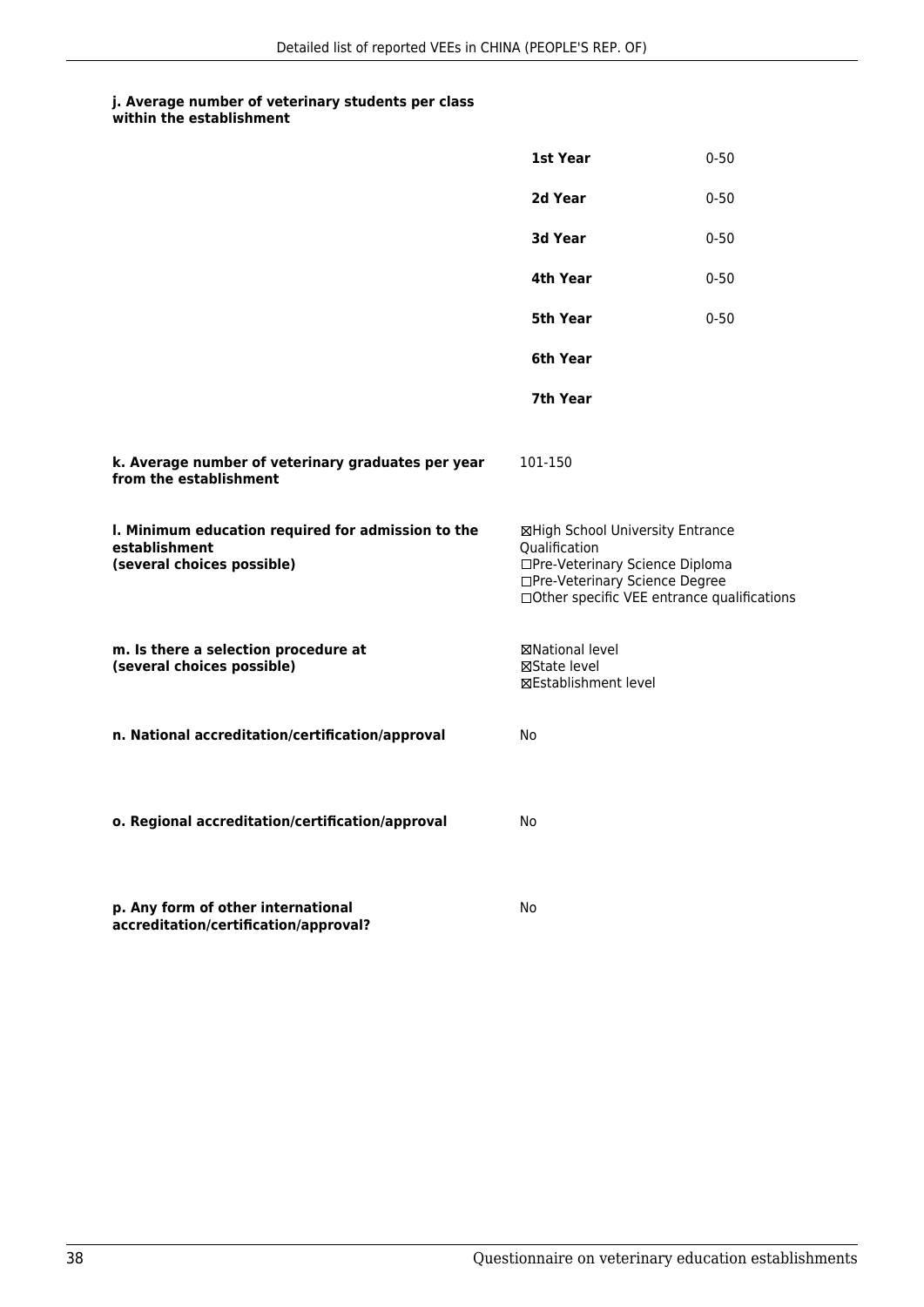## **Last modified on: 2015-01-30 10:37:18**

| a. Name of VEE                                                | College of Veterinary Medicine                                                                      |
|---------------------------------------------------------------|-----------------------------------------------------------------------------------------------------|
| b. Hosting Academic Institution<br>(when relevant)            | Yangzhou University                                                                                 |
| c. Address of VEE<br>(street/city/state)                      | 48 East Wenhui Road, Yangzhou 225009,<br>Jiangsu                                                    |
| d. Country of VEE                                             | CHINA (PEOPLE'S REP. OF)                                                                            |
| e. Web-site (URL)                                             | http://syxy.yzu.edu.cn/                                                                             |
| f. Institution type                                           | public                                                                                              |
| g. Year of creation                                           | 1901                                                                                                |
| h. Veterinary degree(s) granted<br>(several choices possible) | □Specific Veterinary Diploma<br>⊠Bachelor<br>⊠Master<br>⊠Doctor<br>⊠PhD<br>□ Other (please explain) |

**i. Number of years of veterinary education required for VSB (or equivalent) registration**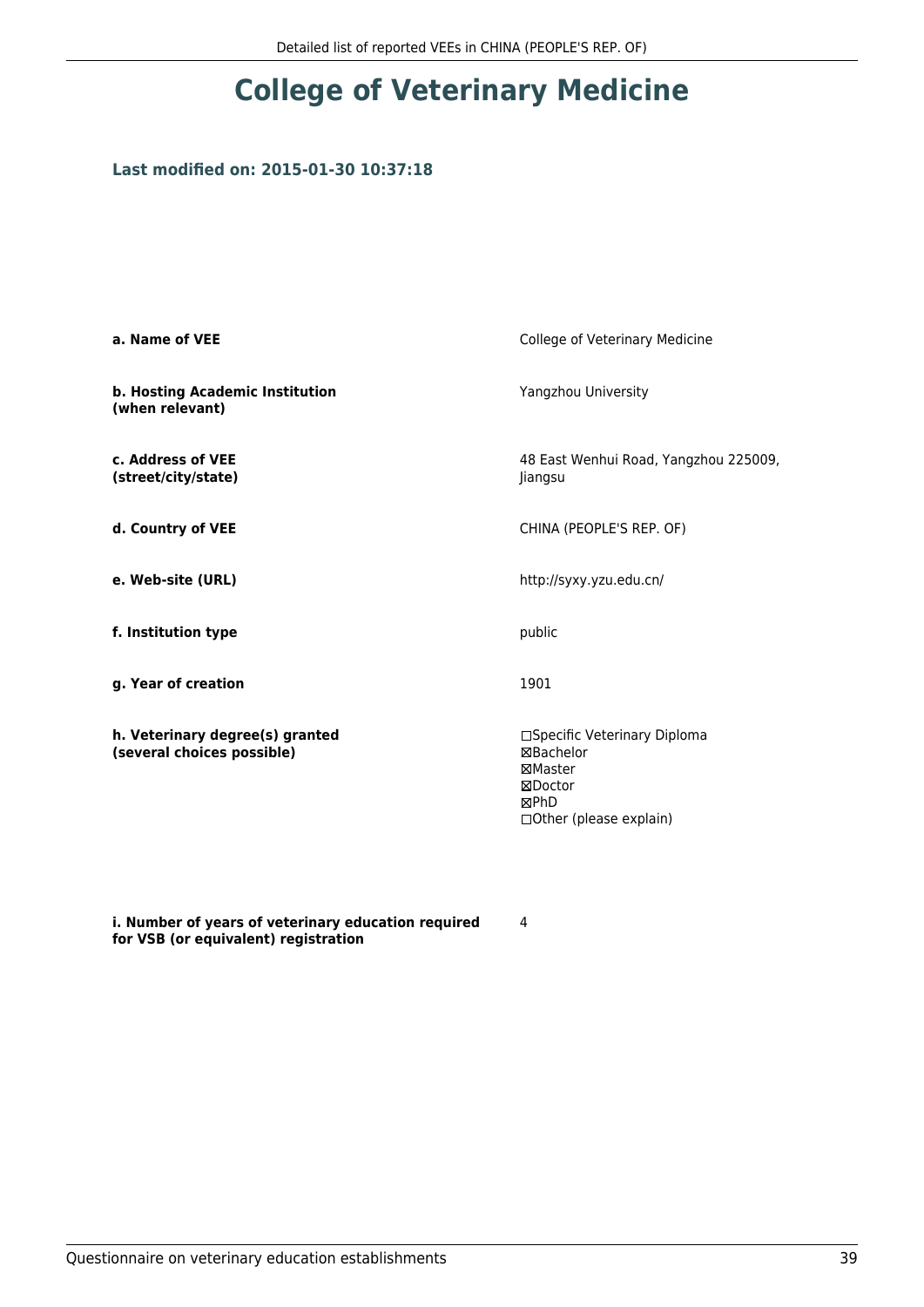#### **j. Average number of veterinary students per class within the establishment**

|                                                                                                   | 1st Year                                                                                                                                                              | $0 - 50$                                                 |
|---------------------------------------------------------------------------------------------------|-----------------------------------------------------------------------------------------------------------------------------------------------------------------------|----------------------------------------------------------|
|                                                                                                   | 2d Year                                                                                                                                                               | $0 - 50$                                                 |
|                                                                                                   | 3d Year                                                                                                                                                               | $0 - 50$                                                 |
|                                                                                                   | 4th Year                                                                                                                                                              | $0 - 50$                                                 |
|                                                                                                   | <b>5th Year</b>                                                                                                                                                       |                                                          |
|                                                                                                   | 6th Year                                                                                                                                                              |                                                          |
|                                                                                                   | 7th Year                                                                                                                                                              |                                                          |
| k. Average number of veterinary graduates per year<br>from the establishment                      | $+200$                                                                                                                                                                |                                                          |
| I. Minimum education required for admission to the<br>establishment<br>(several choices possible) | ⊠High School University Entrance<br>Qualification<br>⊠Pre-Veterinary Science Diploma<br>□Pre-Veterinary Science Degree<br>□Other specific VEE entrance qualifications |                                                          |
| m. Is there a selection procedure at<br>(several choices possible)                                | ⊠National level<br>⊠State level<br>⊠Establishment level                                                                                                               |                                                          |
| n. National accreditation/certification/approval                                                  | Yes                                                                                                                                                                   |                                                          |
|                                                                                                   | <b>Accrediting agency:</b>                                                                                                                                            |                                                          |
|                                                                                                   | <b>Name of the Agency</b>                                                                                                                                             | Ministry of<br>Education                                 |
|                                                                                                   | <b>Address of the</b><br><b>Agency</b>                                                                                                                                | No.37<br>Damucang<br>Hutong,<br>Xidan, Beijing,<br>P.R.C |
|                                                                                                   | Country of the<br><b>Agency</b>                                                                                                                                       | China                                                    |
|                                                                                                   | Date granted (yyyy-<br>mm-dd)                                                                                                                                         | 1952-01-01                                               |
|                                                                                                   | <b>Period of validity</b><br>(years)                                                                                                                                  | 0                                                        |
|                                                                                                   |                                                                                                                                                                       |                                                          |

**o. Regional accreditation/certification/approval** No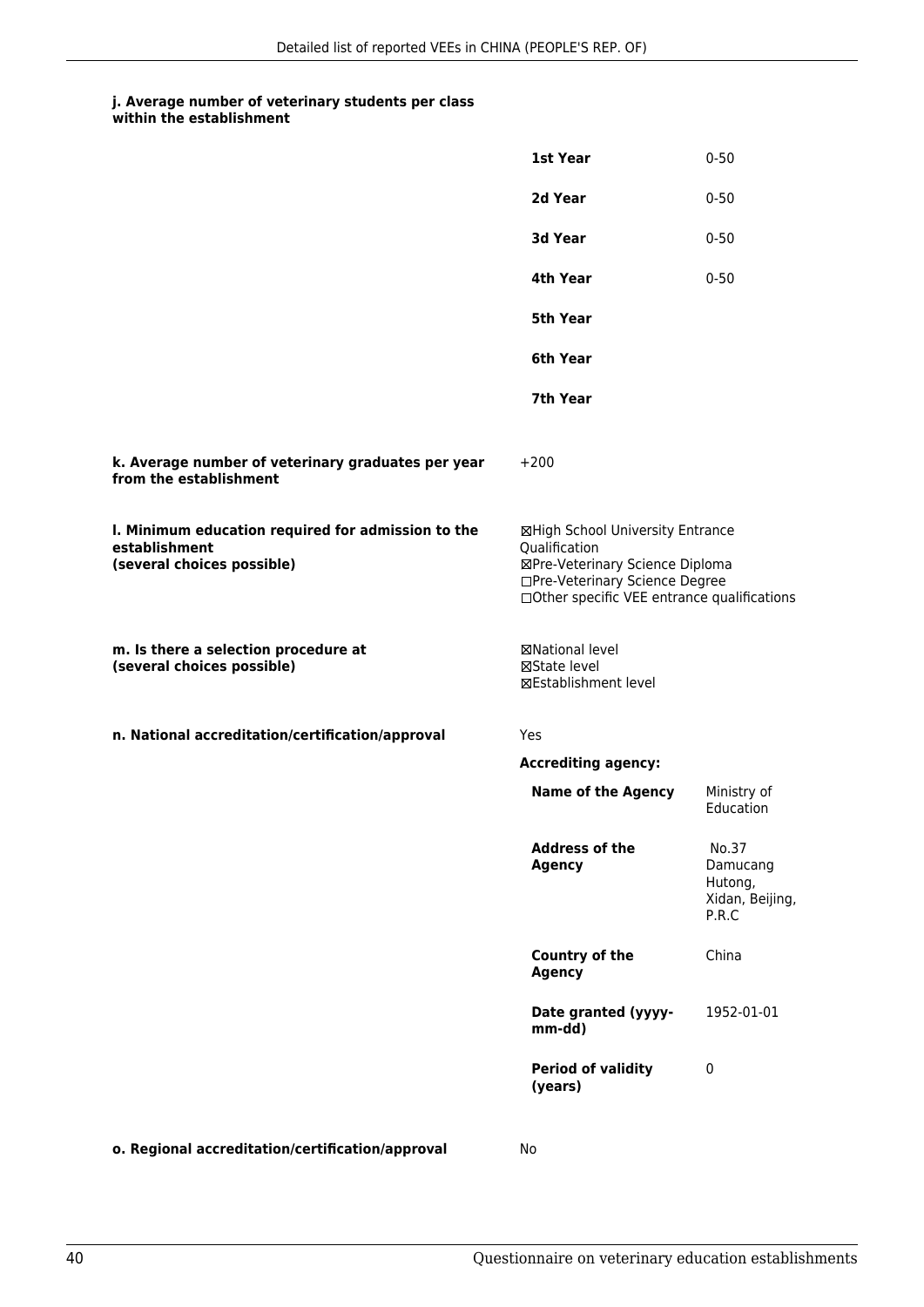**p. Any form of other international accreditation/certification/approval?**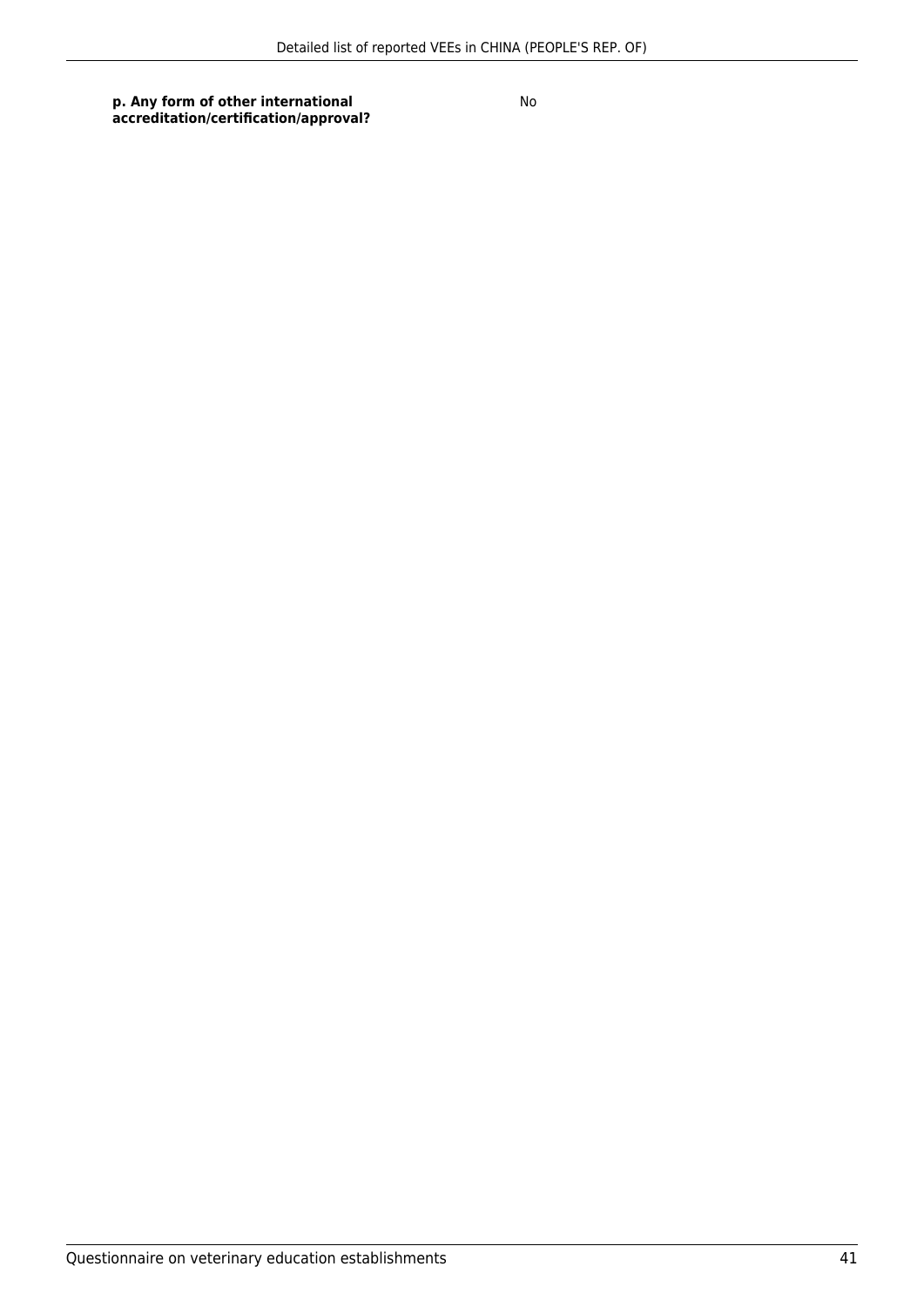## **Last modified on: 2015-01-30 10:38:37**

| a. Name of VEE                                                | College of Veterinary Medicine                                                                           |
|---------------------------------------------------------------|----------------------------------------------------------------------------------------------------------|
| b. Hosting Academic Institution<br>(when relevant)            | Nanjing Agricultural University                                                                          |
| c. Address of VEE<br>(street/city/state)                      | 6 Tongwei Road, Nanjing 210095                                                                           |
| d. Country of VEE                                             | CHINA (PEOPLE'S REP. OF)                                                                                 |
| e. Web-site (URL)                                             | http://cvm.njau.edu.cn/index.asp                                                                         |
| f. Institution type                                           | public                                                                                                   |
| g. Year of creation                                           | 1921                                                                                                     |
| h. Veterinary degree(s) granted<br>(several choices possible) | □Specific Veterinary Diploma<br>⊠Bachelor<br>⊠Master<br>⊠Doctor<br>DPhD<br>$\Box$ Other (please explain) |

**i. Number of years of veterinary education required for VSB (or equivalent) registration**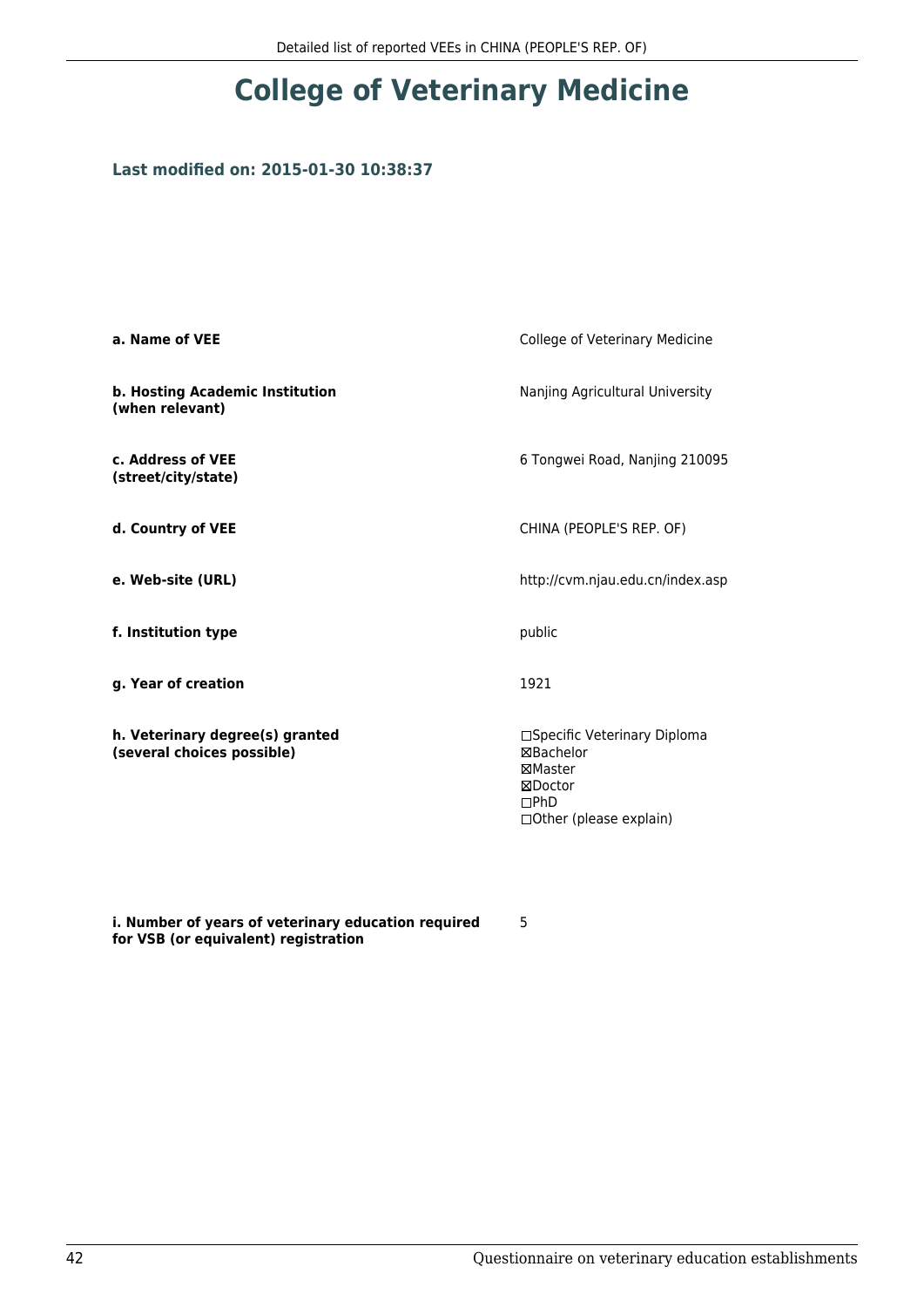| within the establishment |
|--------------------------|
|                          |

|                                                                                                   | 1st Year                                                                                                                                                              | $0 - 50$                                                                                 |
|---------------------------------------------------------------------------------------------------|-----------------------------------------------------------------------------------------------------------------------------------------------------------------------|------------------------------------------------------------------------------------------|
|                                                                                                   | 2d Year                                                                                                                                                               | $0 - 50$                                                                                 |
|                                                                                                   | 3d Year                                                                                                                                                               | $0 - 50$                                                                                 |
|                                                                                                   | 4th Year                                                                                                                                                              | $0 - 50$                                                                                 |
|                                                                                                   | 5th Year                                                                                                                                                              | $0 - 50$                                                                                 |
|                                                                                                   | 6th Year                                                                                                                                                              |                                                                                          |
|                                                                                                   | 7th Year                                                                                                                                                              |                                                                                          |
| k. Average number of veterinary graduates per year<br>from the establishment                      | $0 - 50$                                                                                                                                                              |                                                                                          |
| I. Minimum education required for admission to the<br>establishment<br>(several choices possible) | ⊠High School University Entrance<br>Qualification<br>□Pre-Veterinary Science Diploma<br>□Pre-Veterinary Science Degree<br>□Other specific VEE entrance qualifications |                                                                                          |
| m. Is there a selection procedure at<br>(several choices possible)                                | <b>⊠National level</b><br>$\Box$ State level<br>□Establishment level                                                                                                  |                                                                                          |
| n. National accreditation/certification/approval                                                  | Yes                                                                                                                                                                   |                                                                                          |
|                                                                                                   | <b>Accrediting agency:</b>                                                                                                                                            |                                                                                          |
|                                                                                                   | <b>Name of the Agency</b>                                                                                                                                             | Veterinary<br>Medicine<br>Teaching<br>Guidance<br>Committee,<br>Ministry of<br>Education |
|                                                                                                   | <b>Address of the</b><br><b>Agency</b>                                                                                                                                | 17 Qinghua<br>Donglu,<br>Beijing<br>100083                                               |
|                                                                                                   | <b>Country of the</b><br><b>Agency</b>                                                                                                                                | china                                                                                    |
|                                                                                                   | Date granted (yyyy-<br>mm-dd)                                                                                                                                         | 2013-04-01                                                                               |
|                                                                                                   | <b>Period of validity</b><br>(years)                                                                                                                                  | 5                                                                                        |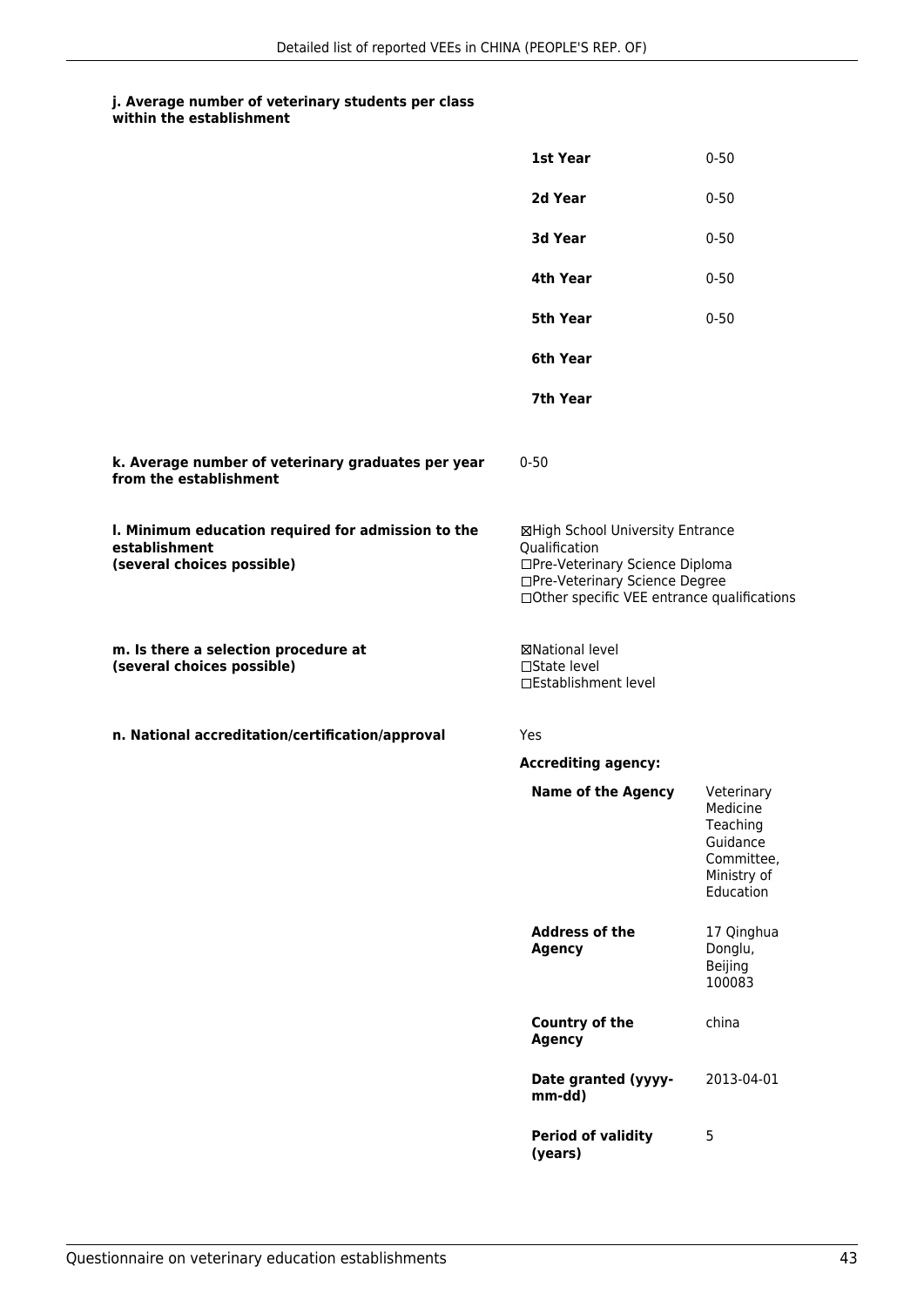## **o. Regional accreditation/certification/approval** No

**p. Any form of other international accreditation/certification/approval?**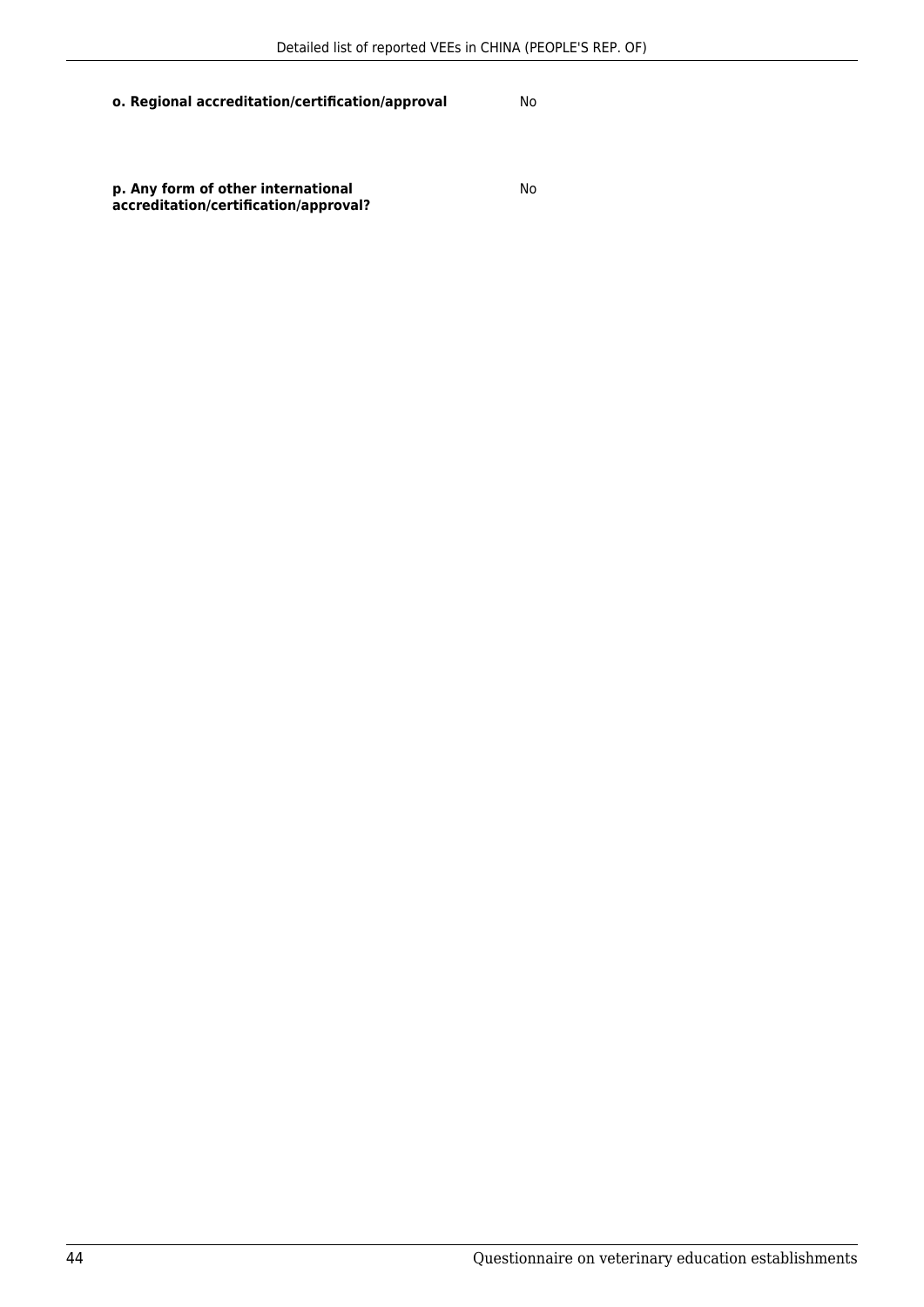## **Last modified on: 2015-01-30 10:39:00**

| a. Name of VEE                                                | College of Veterinary Medicine                                                                              |
|---------------------------------------------------------------|-------------------------------------------------------------------------------------------------------------|
| b. Hosting Academic Institution<br>(when relevant)            | Jilin University                                                                                            |
| c. Address of VEE<br>(street/city/state)                      | 5333, Xian Road, Chuangchun, Jilin Province                                                                 |
| d. Country of VEE                                             | CHINA (PEOPLE'S REP. OF)                                                                                    |
| e. Web-site (URL)                                             | http://www.jluhp.edu.cn/zuzhijigou/xmsy/index.html                                                          |
| f. Institution type                                           | public                                                                                                      |
| g. Year of creation                                           | 1949                                                                                                        |
| h. Veterinary degree(s) granted<br>(several choices possible) | □Specific Veterinary Diploma<br>⊠Bachelor<br>⊠Master<br>$\square$ Doctor<br>⊠PhD<br>□Other (please explain) |

**i. Number of years of veterinary education required for VSB (or equivalent) registration**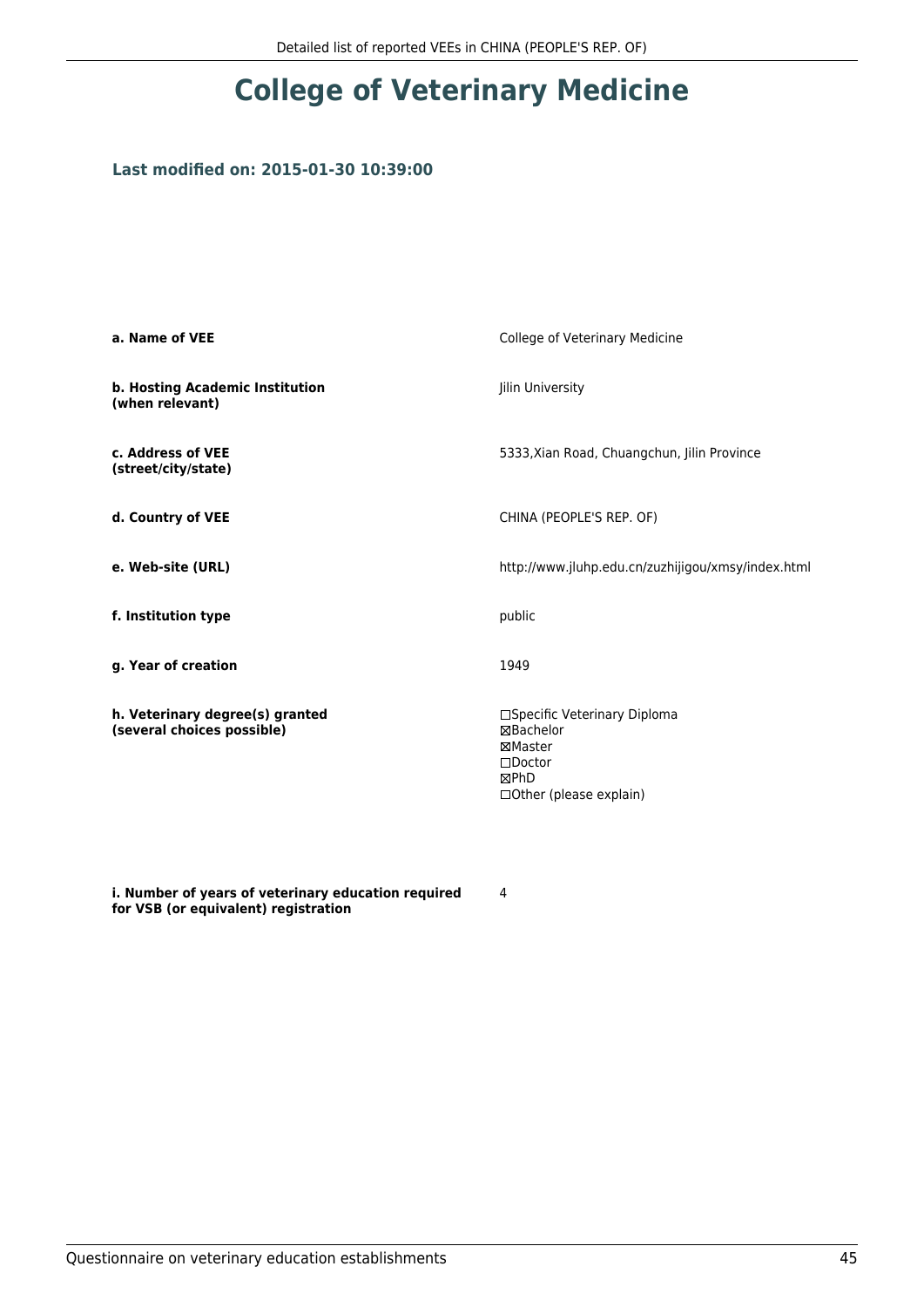#### **j. Average number of veterinary students per class within the establishment**

|                                                                                                   | 1st Year                                                                                                                                                              | $0 - 50$                                                   |
|---------------------------------------------------------------------------------------------------|-----------------------------------------------------------------------------------------------------------------------------------------------------------------------|------------------------------------------------------------|
|                                                                                                   | 2d Year                                                                                                                                                               | $0 - 50$                                                   |
|                                                                                                   | 3d Year                                                                                                                                                               | $0 - 50$                                                   |
|                                                                                                   | 4th Year                                                                                                                                                              | $0 - 50$                                                   |
|                                                                                                   | 5th Year                                                                                                                                                              |                                                            |
|                                                                                                   | 6th Year                                                                                                                                                              |                                                            |
|                                                                                                   | 7th Year                                                                                                                                                              |                                                            |
| k. Average number of veterinary graduates per year<br>from the establishment                      | 101-150                                                                                                                                                               |                                                            |
| I. Minimum education required for admission to the<br>establishment<br>(several choices possible) | ⊠High School University Entrance<br>Qualification<br>□Pre-Veterinary Science Diploma<br>□Pre-Veterinary Science Degree<br>□Other specific VEE entrance qualifications |                                                            |
| m. Is there a selection procedure at<br>(several choices possible)                                | ⊠National level<br>$\square$ State level<br>□Establishment level                                                                                                      |                                                            |
| n. National accreditation/certification/approval                                                  | Yes                                                                                                                                                                   |                                                            |
|                                                                                                   | <b>Accrediting agency:</b>                                                                                                                                            |                                                            |
|                                                                                                   | <b>Name of the Agency</b>                                                                                                                                             | Ministry of<br>Education                                   |
|                                                                                                   | <b>Address of the</b><br><b>Agency</b>                                                                                                                                | 37<br>Xidandamuchang<br>Lane, Xicheng<br>District, Beijing |
|                                                                                                   | <b>Country of the</b><br><b>Agency</b>                                                                                                                                | China                                                      |
|                                                                                                   | Date granted (yyyy-<br>mm-dd)                                                                                                                                         | 1949-10-01                                                 |
|                                                                                                   | <b>Period of validity</b><br>(years)                                                                                                                                  | 66                                                         |
| o. Regional accreditation/certification/approval                                                  | No                                                                                                                                                                    |                                                            |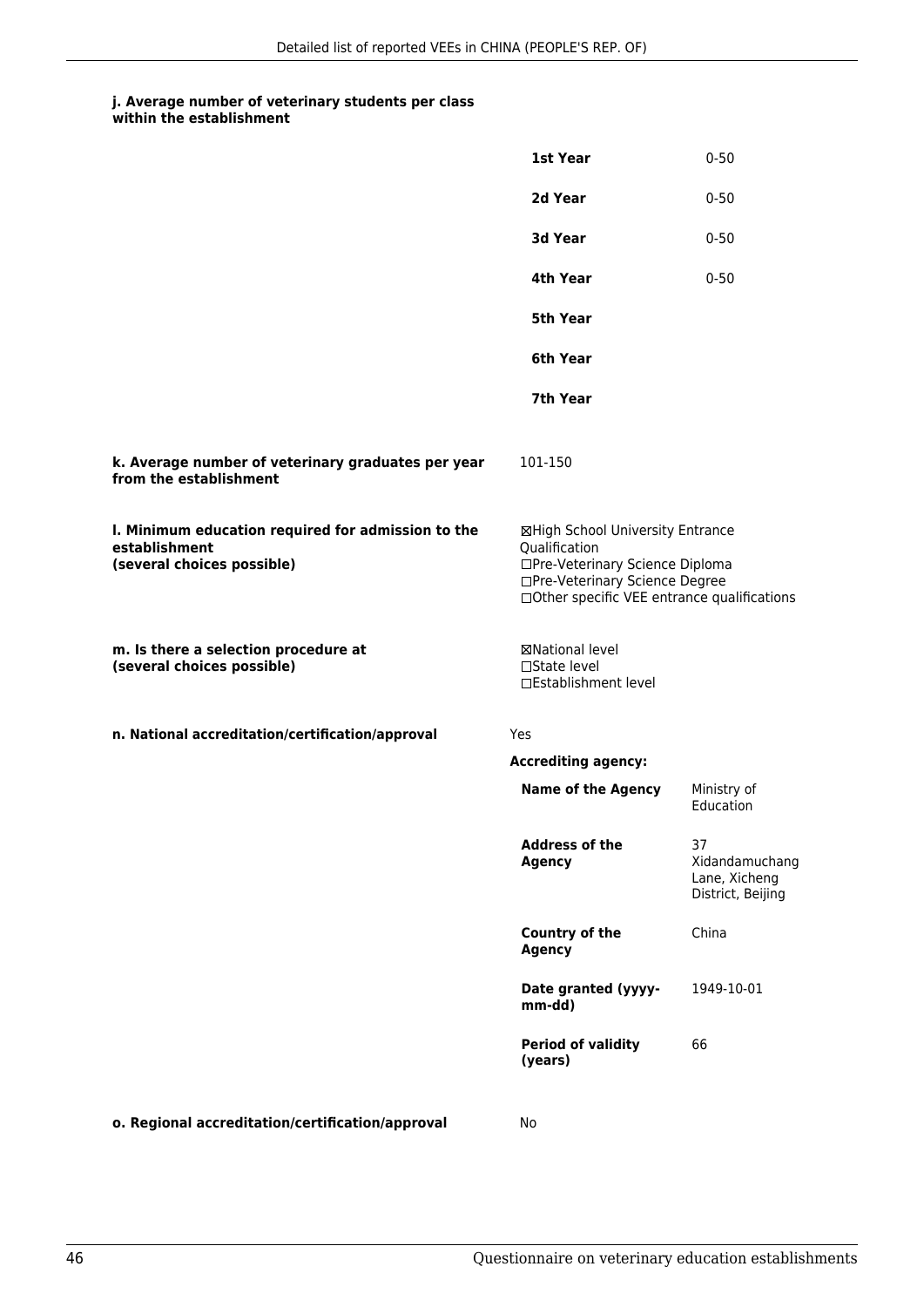**p. Any form of other international accreditation/certification/approval?**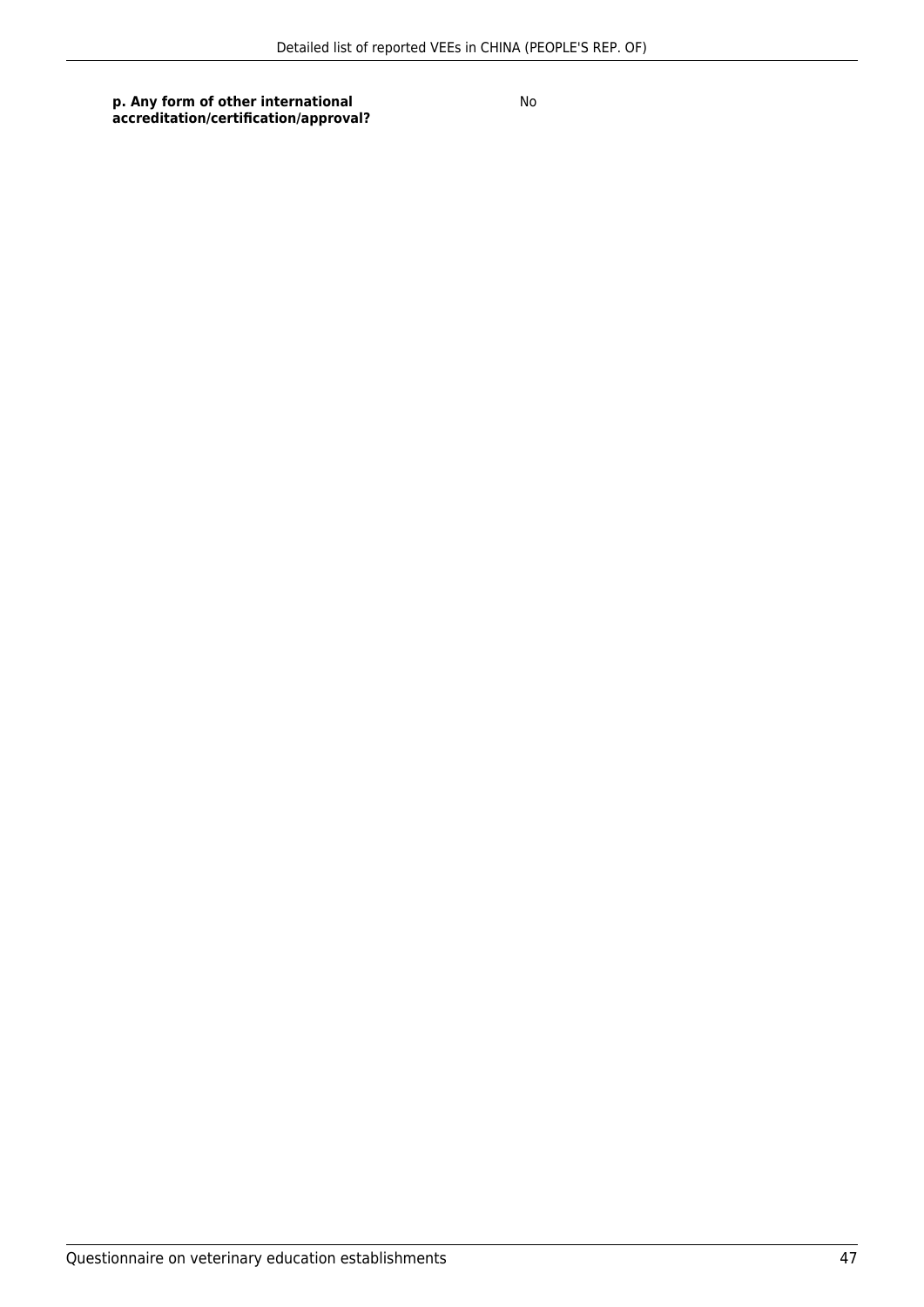## **Last modified on: 2015-01-30 10:24:19**

| a. Name of VEE                                                | College of Veterinary Medicine                                                                            |
|---------------------------------------------------------------|-----------------------------------------------------------------------------------------------------------|
| b. Hosting Academic Institution<br>(when relevant)            | Huazhong Agricultural University                                                                          |
| c. Address of VEE<br>(street/city/state)                      | Shizishan street 1, Wuhan Hubei                                                                           |
| d. Country of VEE                                             | CHINA (PEOPLE'S REP. OF)                                                                                  |
| e. Web-site (URL)                                             | http//www.hzau.edu.cn                                                                                     |
| f. Institution type                                           | public                                                                                                    |
| g. Year of creation                                           | 1897                                                                                                      |
| h. Veterinary degree(s) granted<br>(several choices possible) | □Specific Veterinary Diploma<br>⊠Bachelor<br>⊠Master<br>$\Box$ Doctor<br>⊠PhD<br>□ Other (please explain) |

**i. Number of years of veterinary education required for VSB (or equivalent) registration**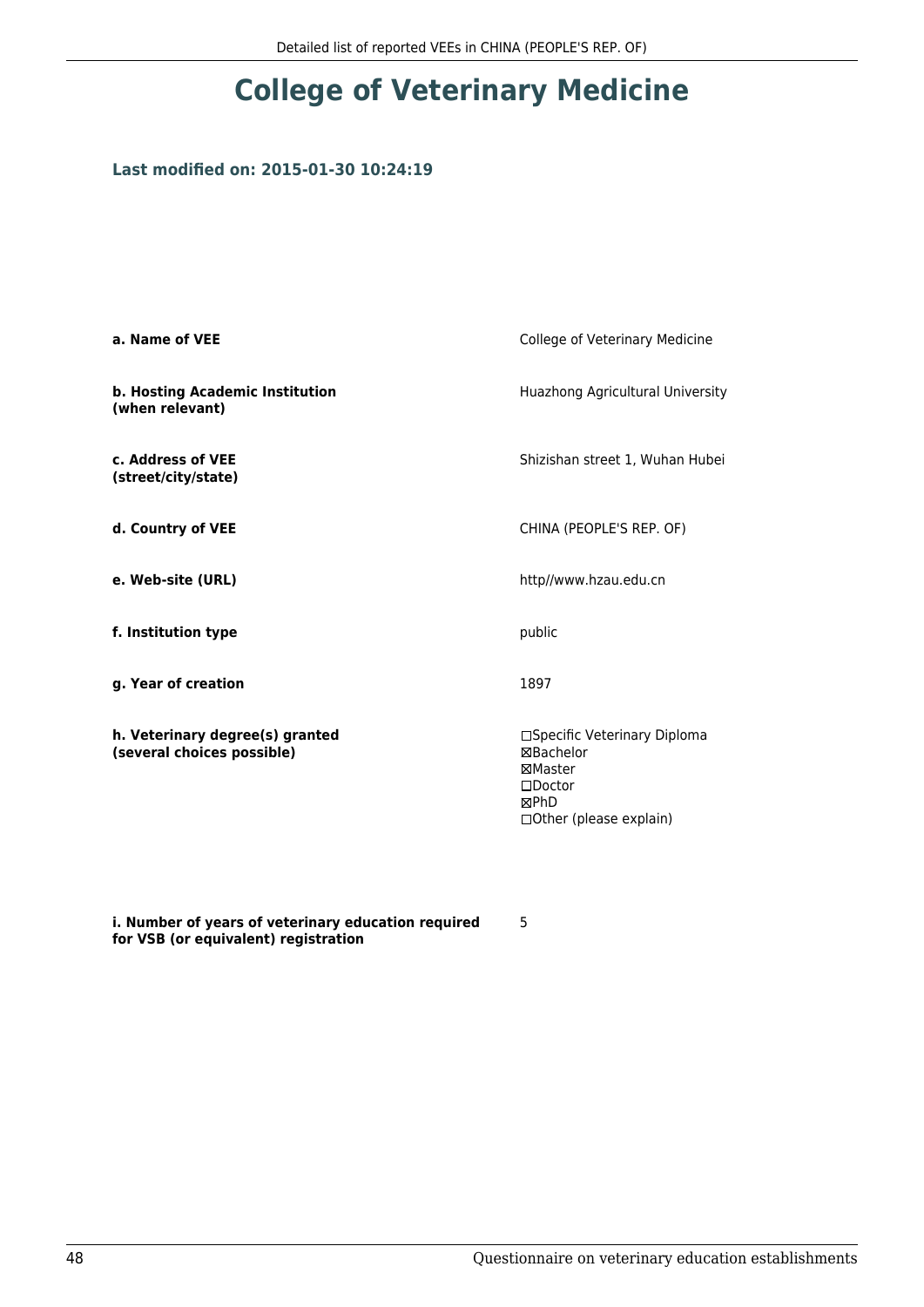| within the establishment |
|--------------------------|
|                          |

|                                                                                                   | 1st Year                                                                                                                                                              | $0 - 50$                                                 |
|---------------------------------------------------------------------------------------------------|-----------------------------------------------------------------------------------------------------------------------------------------------------------------------|----------------------------------------------------------|
|                                                                                                   | 2d Year                                                                                                                                                               | $0 - 50$                                                 |
|                                                                                                   | 3d Year                                                                                                                                                               | $0 - 50$                                                 |
|                                                                                                   | 4th Year                                                                                                                                                              | $0 - 50$                                                 |
|                                                                                                   | 5th Year                                                                                                                                                              | $0 - 50$                                                 |
|                                                                                                   | 6th Year                                                                                                                                                              |                                                          |
|                                                                                                   | 7th Year                                                                                                                                                              |                                                          |
| k. Average number of veterinary graduates per year<br>from the establishment                      | 151-200                                                                                                                                                               |                                                          |
| I. Minimum education required for admission to the<br>establishment<br>(several choices possible) | ⊠High School University Entrance<br>Qualification<br>□Pre-Veterinary Science Diploma<br>□Pre-Veterinary Science Degree<br>□Other specific VEE entrance qualifications |                                                          |
| m. Is there a selection procedure at<br>(several choices possible)                                | ⊠National level<br>$\Box$ State level<br>□Establishment level                                                                                                         |                                                          |
| n. National accreditation/certification/approval                                                  | Yes                                                                                                                                                                   |                                                          |
|                                                                                                   | <b>Accrediting agency:</b>                                                                                                                                            |                                                          |
|                                                                                                   | <b>Name of the Agency</b>                                                                                                                                             | Ministry of<br>education                                 |
|                                                                                                   | <b>Address of the</b><br><b>Agency</b>                                                                                                                                | No.37<br>Damucang<br>Hutong,<br>Xidan, Beijing,<br>P.R.C |
|                                                                                                   | Country of the<br><b>Agency</b>                                                                                                                                       | china                                                    |
|                                                                                                   | Date granted (yyyy-<br>mm-dd)                                                                                                                                         | 1952-01-01                                               |
|                                                                                                   | <b>Period of validity</b><br>(years)                                                                                                                                  | 0                                                        |
|                                                                                                   |                                                                                                                                                                       |                                                          |

**o. Regional accreditation/certification/approval** No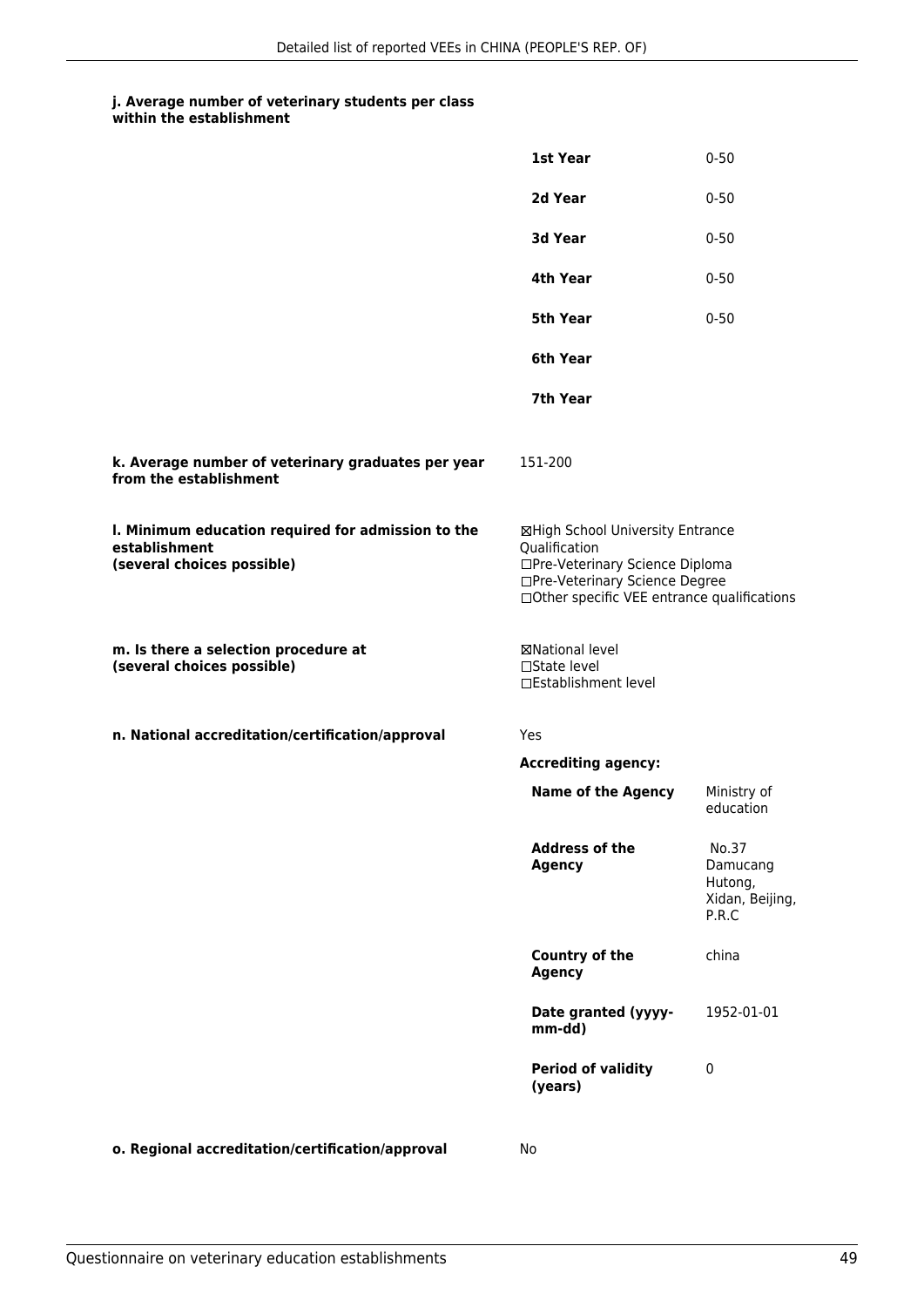**p. Any form of other international accreditation/certification/approval?**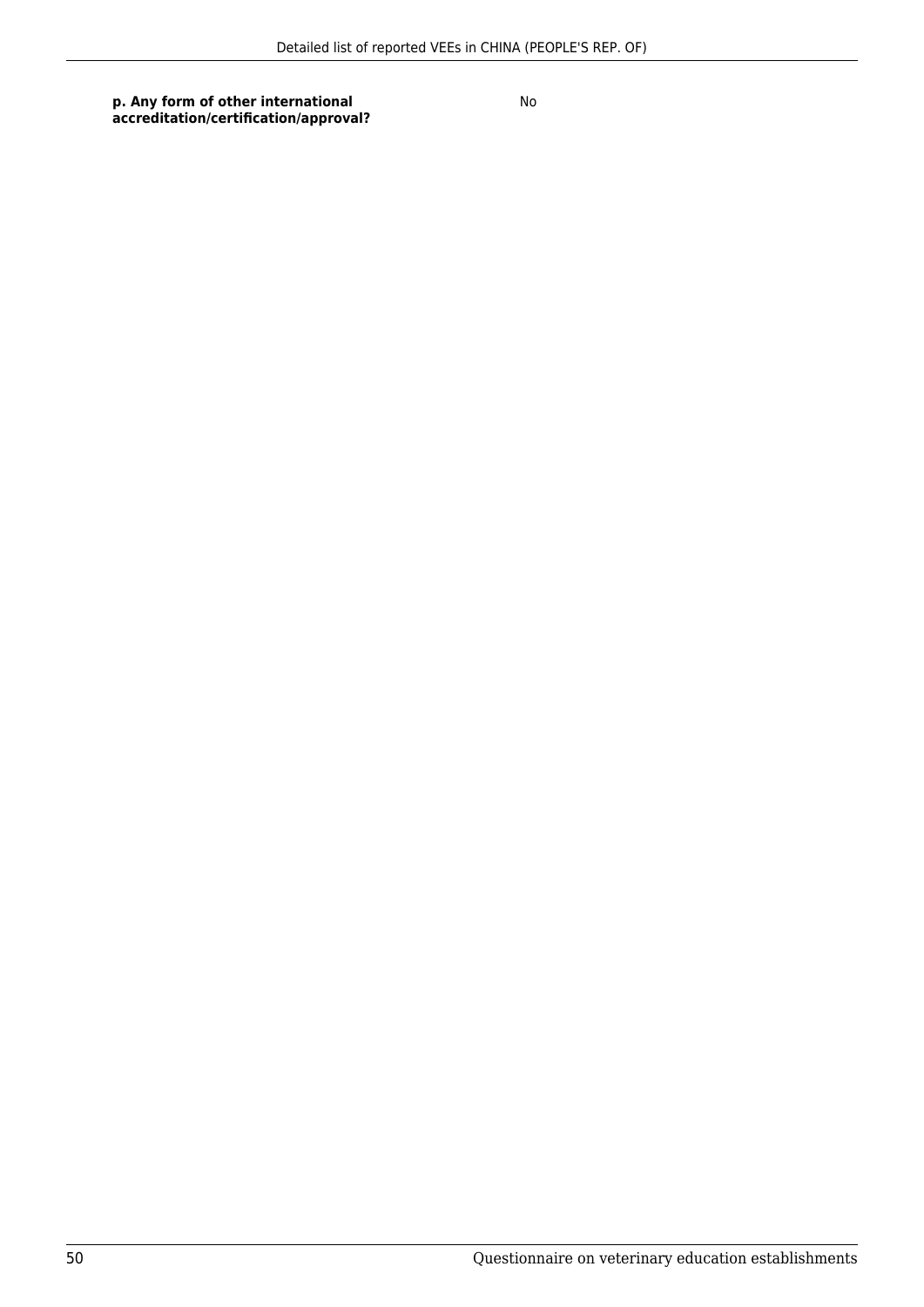## **Last modified on: 2015-01-30 10:31:12**

| a. Name of VEE                                                | College of Veterinary Medicine                                                                                      |
|---------------------------------------------------------------|---------------------------------------------------------------------------------------------------------------------|
| b. Hosting Academic Institution<br>(when relevant)            | HeBei Agricultural                                                                                                  |
| c. Address of VEE<br>(street/city/state)                      | No.2596, LeKai Southern Street, Baoding                                                                             |
| d. Country of VEE                                             | CHINA (PEOPLE'S REP. OF)                                                                                            |
| e. Web-site (URL)                                             | http://www.hebau.edu.cn                                                                                             |
| f. Institution type                                           | public                                                                                                              |
| g. Year of creation                                           | 1960                                                                                                                |
| h. Veterinary degree(s) granted<br>(several choices possible) | □Specific Veterinary Diploma<br><b>⊠Bachelor</b><br>⊠Master<br>$\square$ Doctor<br>DPhD<br>□ Other (please explain) |

**i. Number of years of veterinary education required for VSB (or equivalent) registration**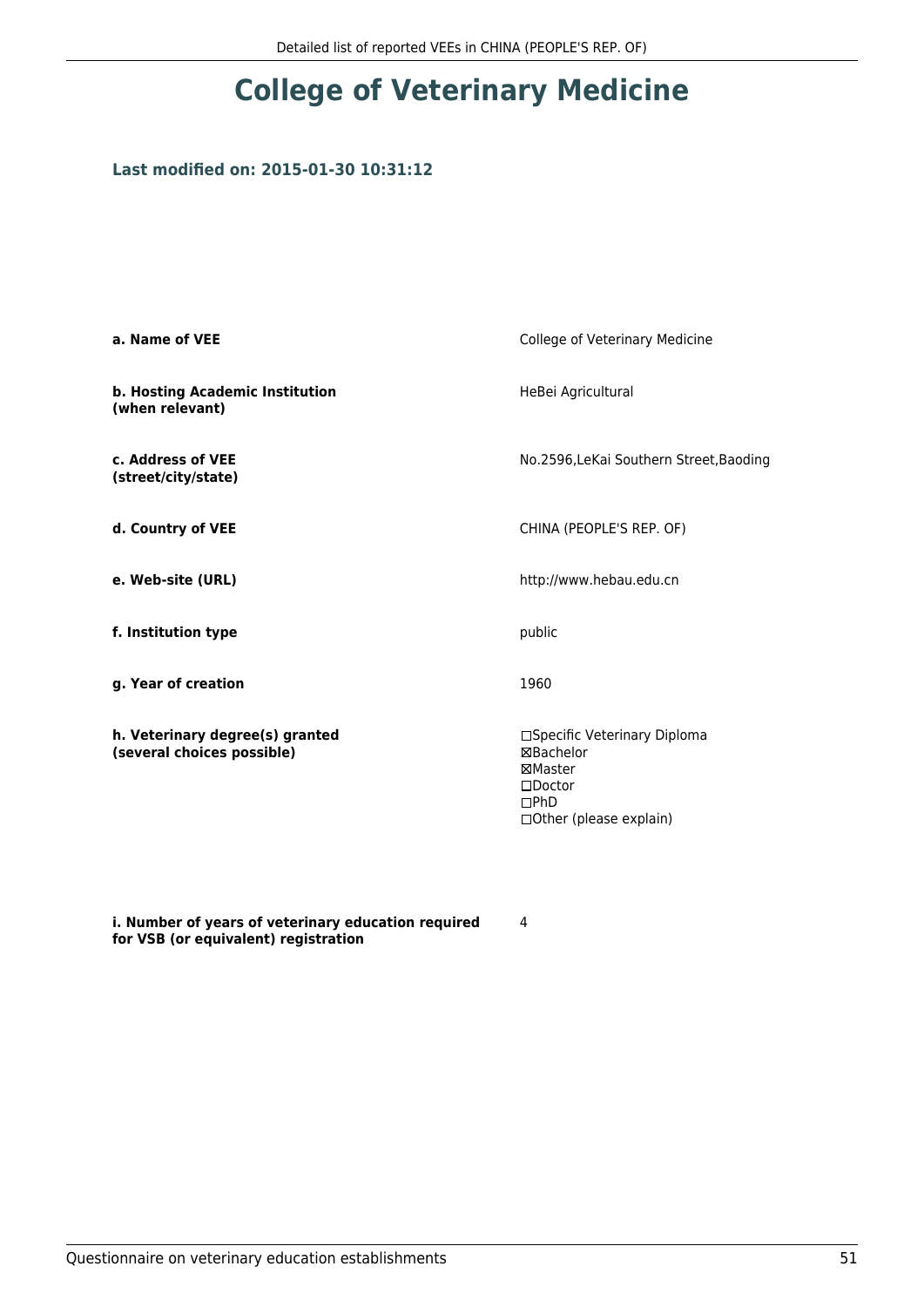#### **j. Average number of veterinary students per class within the establishment**

|                                                                                                   | 1st Year                                                                                                                                                               | $0 - 50$                                                                |
|---------------------------------------------------------------------------------------------------|------------------------------------------------------------------------------------------------------------------------------------------------------------------------|-------------------------------------------------------------------------|
|                                                                                                   | 2d Year                                                                                                                                                                | $0 - 50$                                                                |
|                                                                                                   | 3d Year                                                                                                                                                                | $0 - 50$                                                                |
|                                                                                                   | 4th Year                                                                                                                                                               | $0 - 50$                                                                |
|                                                                                                   | 5th Year                                                                                                                                                               |                                                                         |
|                                                                                                   | 6th Year                                                                                                                                                               |                                                                         |
|                                                                                                   | 7th Year                                                                                                                                                               |                                                                         |
| k. Average number of veterinary graduates per year<br>from the establishment                      | 101-150                                                                                                                                                                |                                                                         |
| I. Minimum education required for admission to the<br>establishment<br>(several choices possible) | ⊠High School University Entrance<br>Qualification<br>□Pre-Veterinary Science Diploma<br>□Pre-Veterinary Science Degree<br>□ Other specific VEE entrance qualifications |                                                                         |
| m. Is there a selection procedure at<br>(several choices possible)                                | ⊠National level<br>$\Box$ State level<br>□Establishment level                                                                                                          |                                                                         |
| n. National accreditation/certification/approval                                                  | Yes                                                                                                                                                                    |                                                                         |
|                                                                                                   | <b>Accrediting agency:</b>                                                                                                                                             |                                                                         |
|                                                                                                   | <b>Name of the Agency</b>                                                                                                                                              | The Ministry of<br>education of<br>the people's<br>Republic of<br>China |
|                                                                                                   | <b>Address of the</b><br><b>Agency</b>                                                                                                                                 | No.37<br>Damucang<br>Hutong,<br>Xidan, Beijing,<br>P.R.C                |
|                                                                                                   | Country of the<br><b>Agency</b>                                                                                                                                        | China                                                                   |
|                                                                                                   | Date granted (yyyy-<br>mm-dd)                                                                                                                                          | 1952-01-01                                                              |
|                                                                                                   | <b>Period of validity</b><br>(years)                                                                                                                                   | $\mathbf 0$                                                             |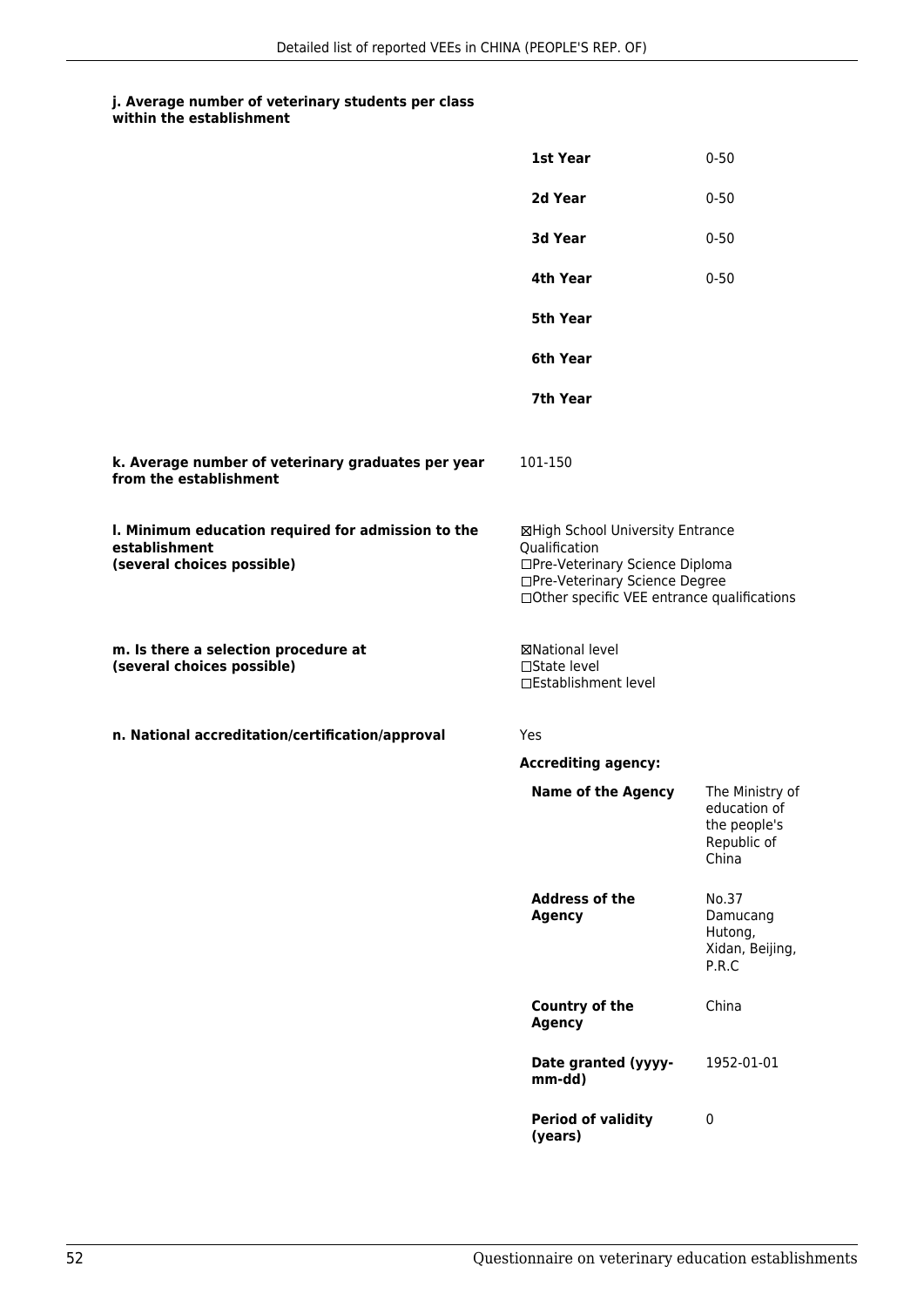## **o. Regional accreditation/certification/approval** No

**p. Any form of other international accreditation/certification/approval?**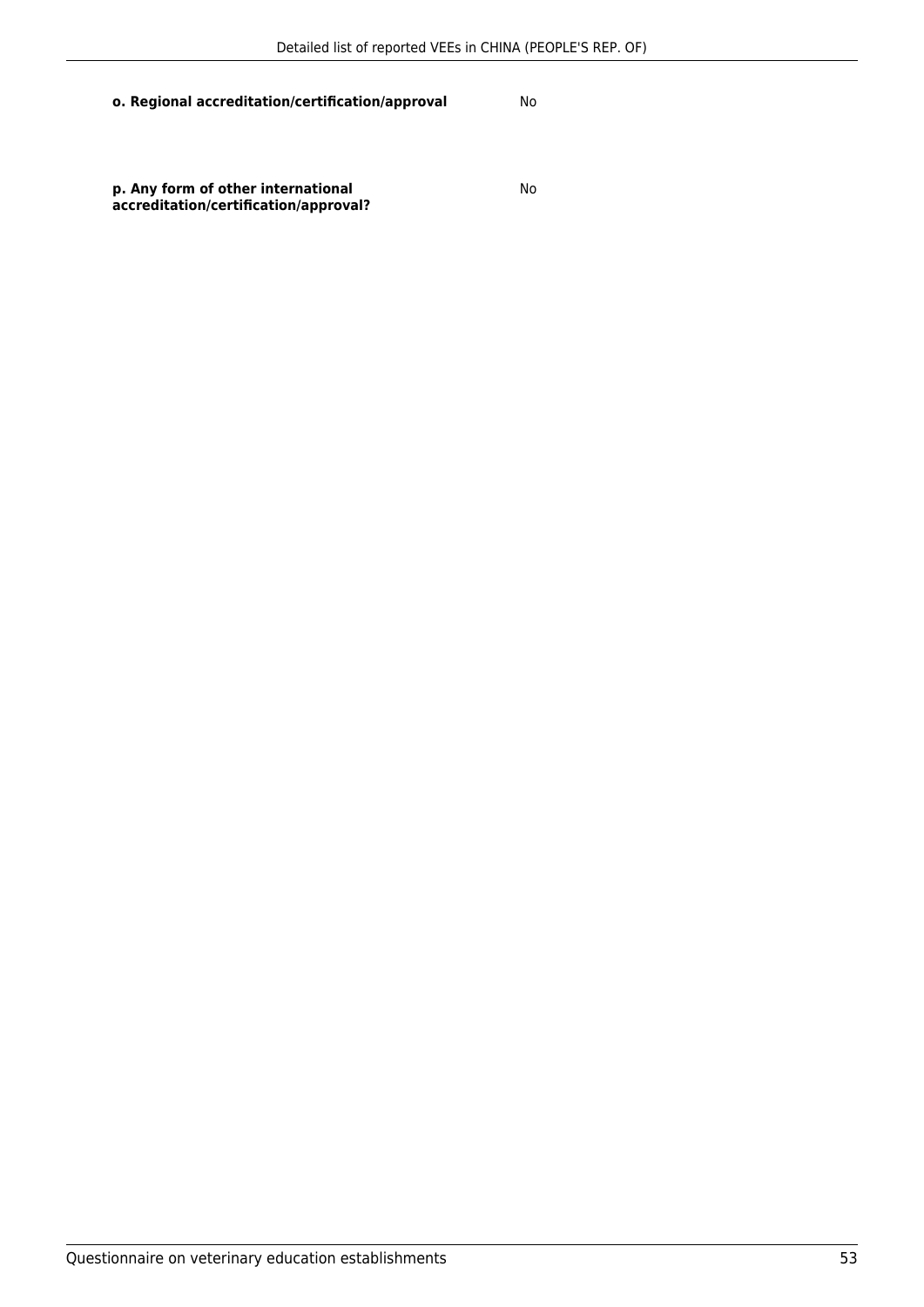## **Last modified on: 2015-01-30 10:50:32**

| a. Name of VEE                                                | College of Veterinary Medicine                                                                               |
|---------------------------------------------------------------|--------------------------------------------------------------------------------------------------------------|
| b. Hosting Academic Institution<br>(when relevant)            | Southwest Uniwersity                                                                                         |
| c. Address of VEE<br>(street/city/state)                      | 160 Xueyuan Road, Rongchang county, China.                                                                   |
| d. Country of VEE                                             | CHINA (PEOPLE'S REP. OF)                                                                                     |
| e. Web-site (URL)                                             | http://www.rcswu.cq.cn                                                                                       |
| f. Institution type                                           | public                                                                                                       |
| g. Year of creation                                           | 1937                                                                                                         |
| h. Veterinary degree(s) granted<br>(several choices possible) | □Specific Veterinary Diploma<br>⊠Bachelor<br>⊠Master<br>$\square$ Doctor<br>DPhD<br>□ Other (please explain) |

**i. Number of years of veterinary education required for VSB (or equivalent) registration**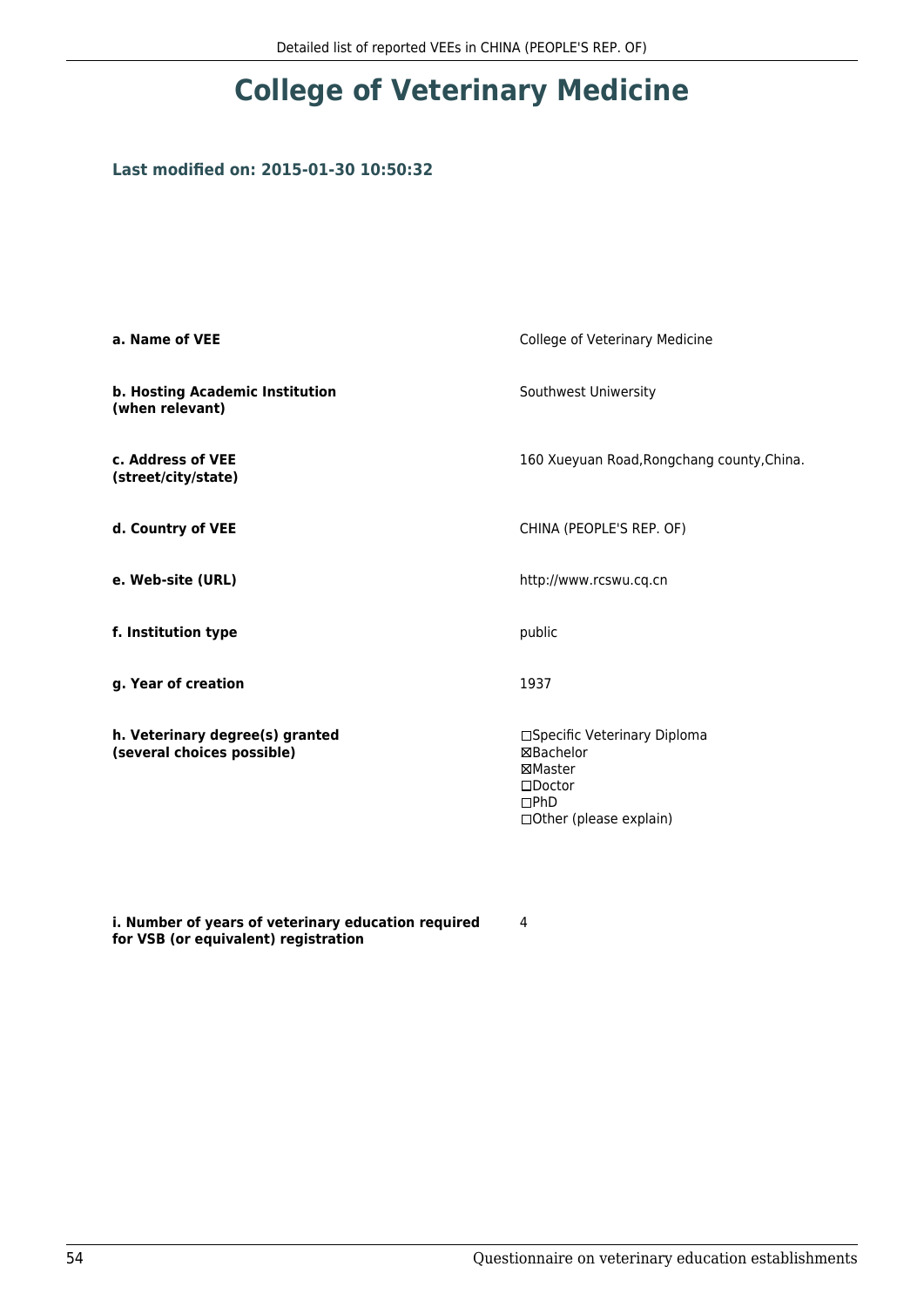|                                                                                                   | 1st Year                                                                                                                                                              | 151-200                                                                 |
|---------------------------------------------------------------------------------------------------|-----------------------------------------------------------------------------------------------------------------------------------------------------------------------|-------------------------------------------------------------------------|
|                                                                                                   | 2d Year                                                                                                                                                               | 151-200                                                                 |
|                                                                                                   | 3d Year                                                                                                                                                               | 151-200                                                                 |
|                                                                                                   | 4th Year                                                                                                                                                              | 151-200                                                                 |
|                                                                                                   | 5th Year                                                                                                                                                              |                                                                         |
|                                                                                                   | 6th Year                                                                                                                                                              |                                                                         |
|                                                                                                   | 7th Year                                                                                                                                                              |                                                                         |
| k. Average number of veterinary graduates per year<br>from the establishment                      | 151-200                                                                                                                                                               |                                                                         |
| I. Minimum education required for admission to the<br>establishment<br>(several choices possible) | ⊠High School University Entrance<br>Qualification<br>□Pre-Veterinary Science Diploma<br>□Pre-Veterinary Science Degree<br>□Other specific VEE entrance qualifications |                                                                         |
| m. Is there a selection procedure at<br>(several choices possible)                                | ⊠National level<br>□State level<br>□Establishment level                                                                                                               |                                                                         |
| n. National accreditation/certification/approval                                                  | Yes                                                                                                                                                                   |                                                                         |
|                                                                                                   | <b>Accrediting agency:</b>                                                                                                                                            |                                                                         |
|                                                                                                   | <b>Name of the Agency</b>                                                                                                                                             | The Ministry of<br>education of<br>the people's<br>Republic of<br>China |
|                                                                                                   | <b>Address of the</b><br><b>Agency</b>                                                                                                                                | No.37<br>Damucang<br>Hutong,<br>Xidan, Beijing,<br>P.R.C                |
|                                                                                                   | <b>Country of the</b><br><b>Agency</b>                                                                                                                                | China                                                                   |
|                                                                                                   | Date granted (yyyy-<br>mm-dd)                                                                                                                                         | 1952-01-01                                                              |
|                                                                                                   | <b>Period of validity</b><br>(years)                                                                                                                                  | 0                                                                       |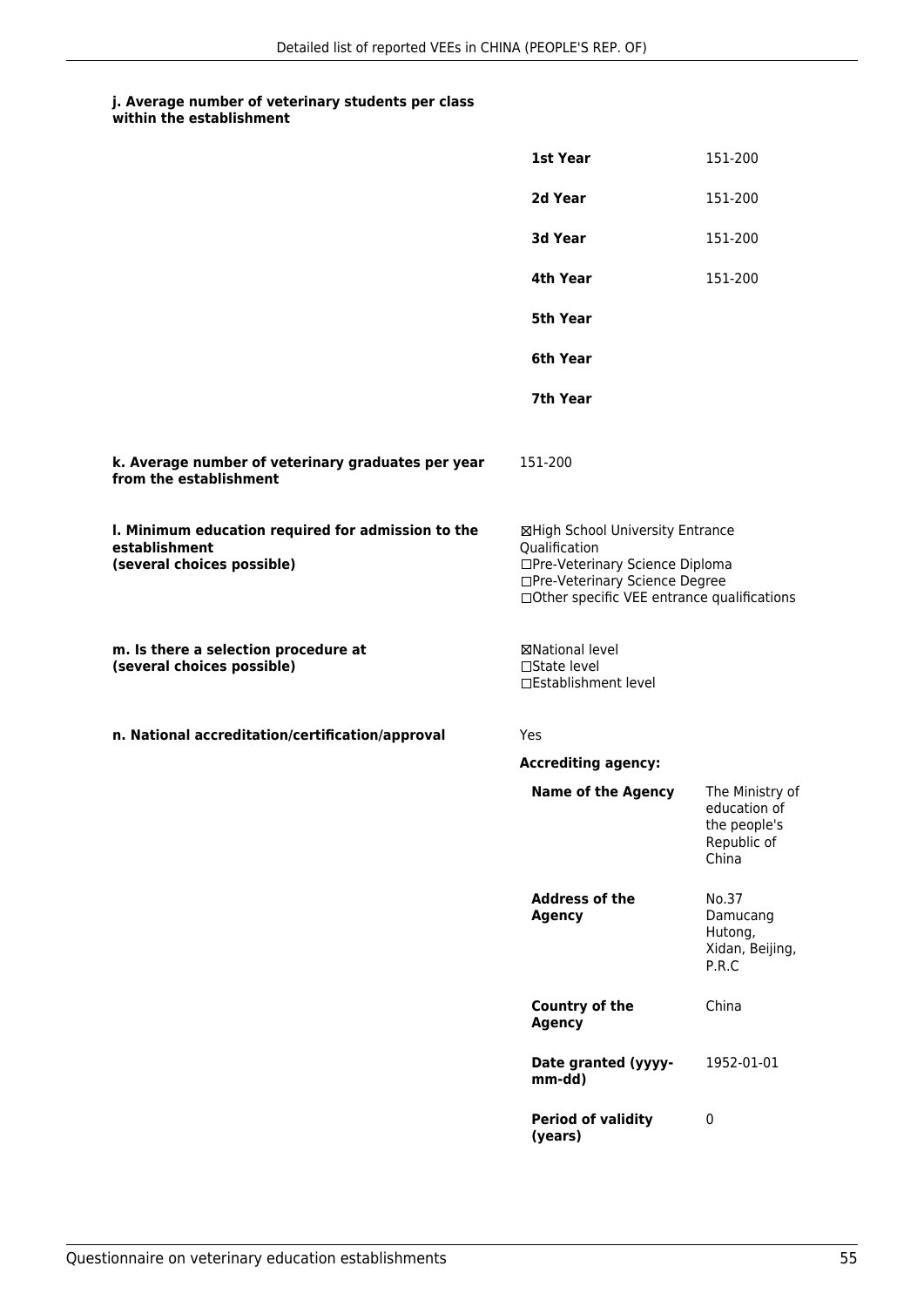## **o. Regional accreditation/certification/approval** No

**p. Any form of other international accreditation/certification/approval?**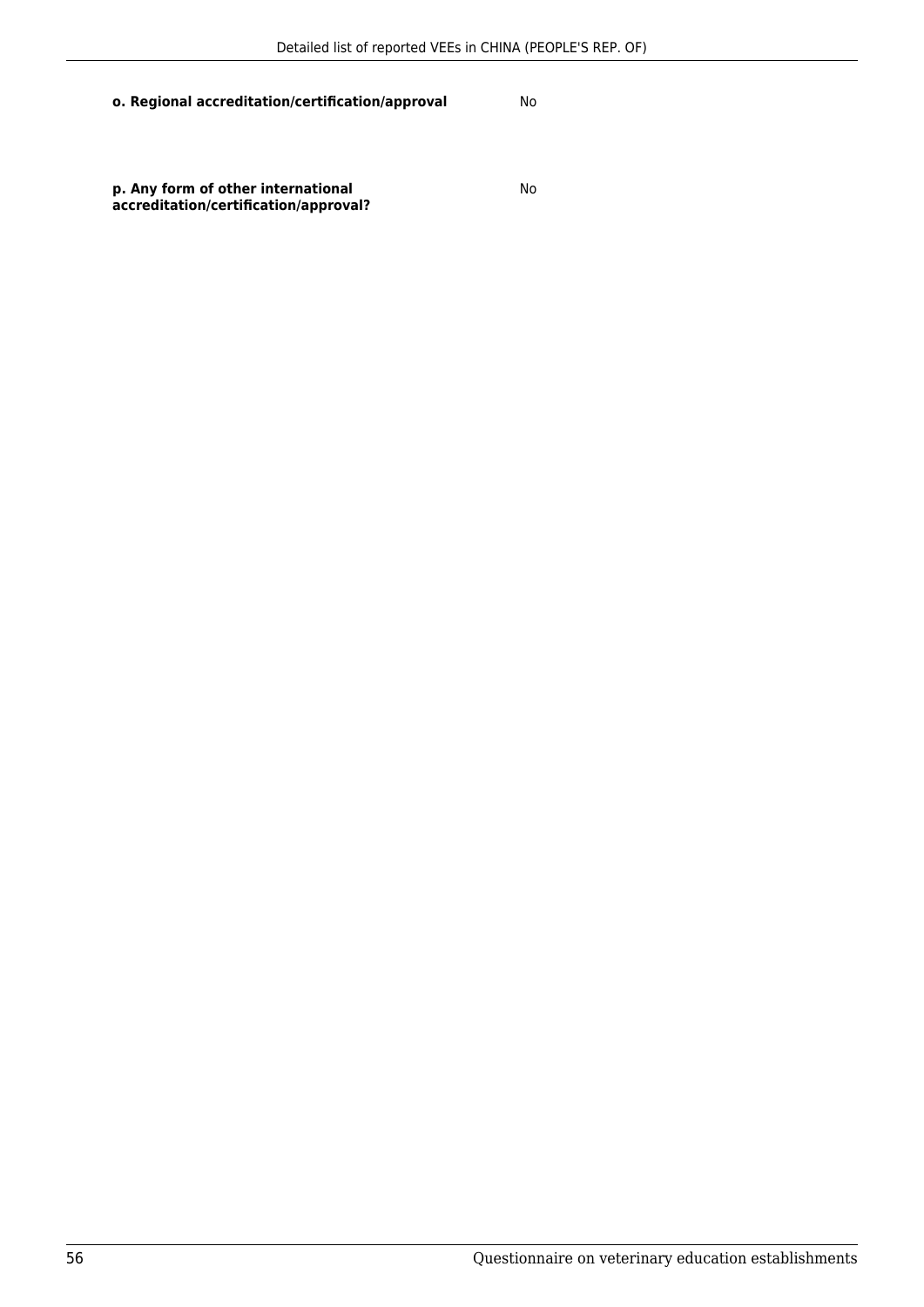## **Last modified on: 2015-01-30 11:32:24**

| a. Name of VEE                                                | College of Veterinary Medicine                                                                            |
|---------------------------------------------------------------|-----------------------------------------------------------------------------------------------------------|
| b. Hosting Academic Institution<br>(when relevant)            | Northwest A&F University                                                                                  |
| c. Address of VEE<br>(street/city/state)                      | 22 Xinong Rd, yangling, Shanxi Province, China.                                                           |
| d. Country of VEE                                             | CHINA (PEOPLE'S REP. OF)                                                                                  |
| e. Web-site (URL)                                             | http://www.nwsuaf.edu.cn                                                                                  |
| f. Institution type                                           | public                                                                                                    |
| g. Year of creation                                           | 1978                                                                                                      |
| h. Veterinary degree(s) granted<br>(several choices possible) | ⊠Specific Veterinary Diploma<br><b>⊠Bachelor</b><br>⊠Master<br>⊠Doctor<br>⊠PhD<br>□Other (please explain) |

**i. Number of years of veterinary education required for VSB (or equivalent) registration**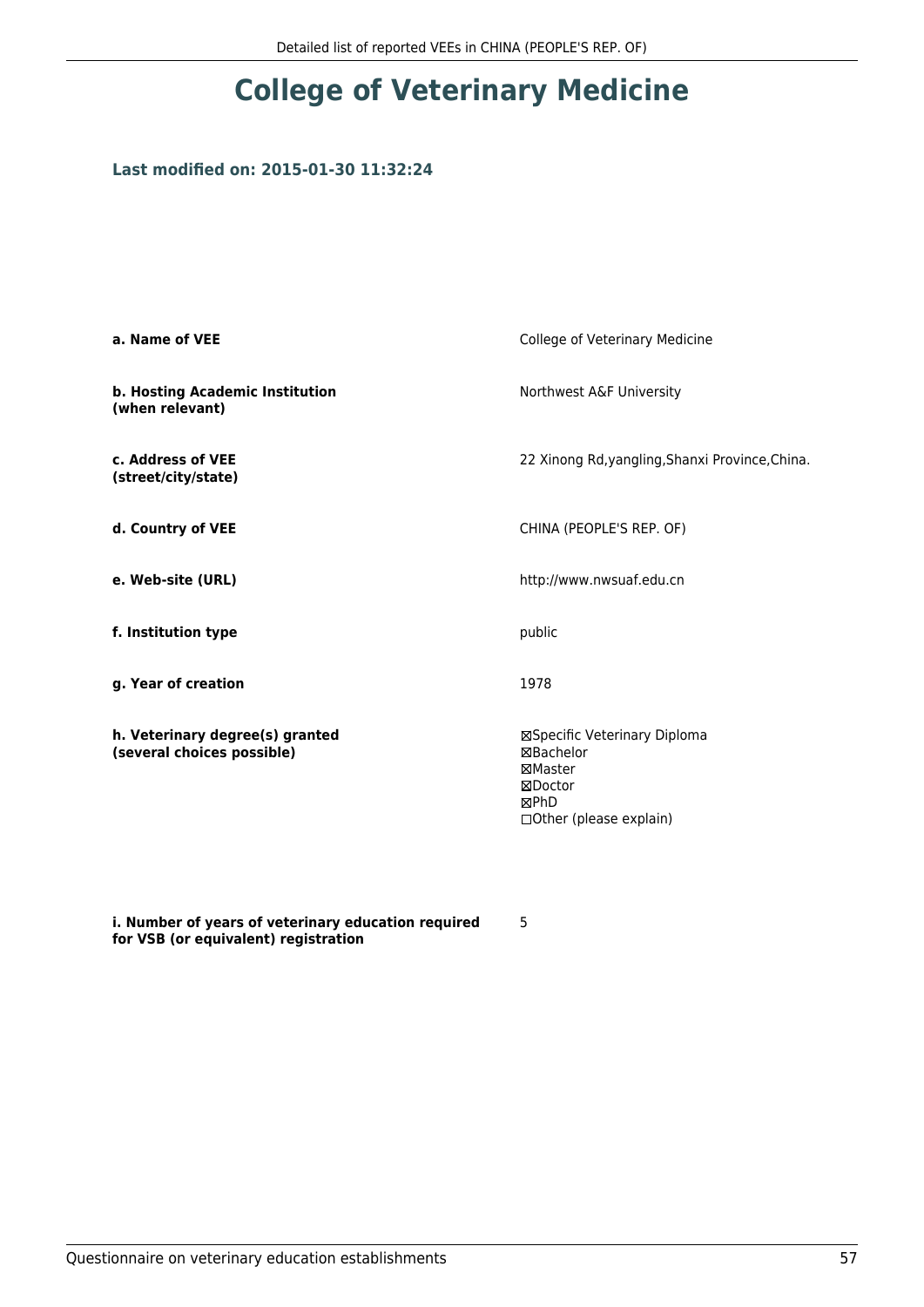|                                                                                                   | 1st Year                                                                                                                                                              | $0 - 50$                                                                |
|---------------------------------------------------------------------------------------------------|-----------------------------------------------------------------------------------------------------------------------------------------------------------------------|-------------------------------------------------------------------------|
|                                                                                                   | 2d Year                                                                                                                                                               | $0 - 50$                                                                |
|                                                                                                   | 3d Year                                                                                                                                                               | $0 - 50$                                                                |
|                                                                                                   | 4th Year                                                                                                                                                              | $0 - 50$                                                                |
|                                                                                                   | <b>5th Year</b>                                                                                                                                                       | $0 - 50$                                                                |
|                                                                                                   | 6th Year                                                                                                                                                              |                                                                         |
|                                                                                                   | 7th Year                                                                                                                                                              |                                                                         |
| k. Average number of veterinary graduates per year<br>from the establishment                      | 101-150                                                                                                                                                               |                                                                         |
| I. Minimum education required for admission to the<br>establishment<br>(several choices possible) | ⊠High School University Entrance<br>Qualification<br>□Pre-Veterinary Science Diploma<br>□Pre-Veterinary Science Degree<br>□Other specific VEE entrance qualifications |                                                                         |
| m. Is there a selection procedure at<br>(several choices possible)                                | ⊠National level<br>$\Box$ State level<br>□Establishment level                                                                                                         |                                                                         |
| n. National accreditation/certification/approval                                                  | Yes                                                                                                                                                                   |                                                                         |
|                                                                                                   | <b>Accrediting agency:</b>                                                                                                                                            |                                                                         |
|                                                                                                   | <b>Name of the Agency</b>                                                                                                                                             | The Ministry of<br>education of<br>the people's<br>Republic of<br>China |
|                                                                                                   | <b>Address of the</b><br><b>Agency</b>                                                                                                                                | No.37<br>Damucang<br>Hutong,<br>Xidan, Beijing,<br>P.R.C                |
|                                                                                                   | <b>Country of the</b><br><b>Agency</b>                                                                                                                                | China                                                                   |
|                                                                                                   | Date granted (yyyy-<br>mm-dd)                                                                                                                                         | 1952-01-01                                                              |
|                                                                                                   | <b>Period of validity</b><br>(years)                                                                                                                                  | 5                                                                       |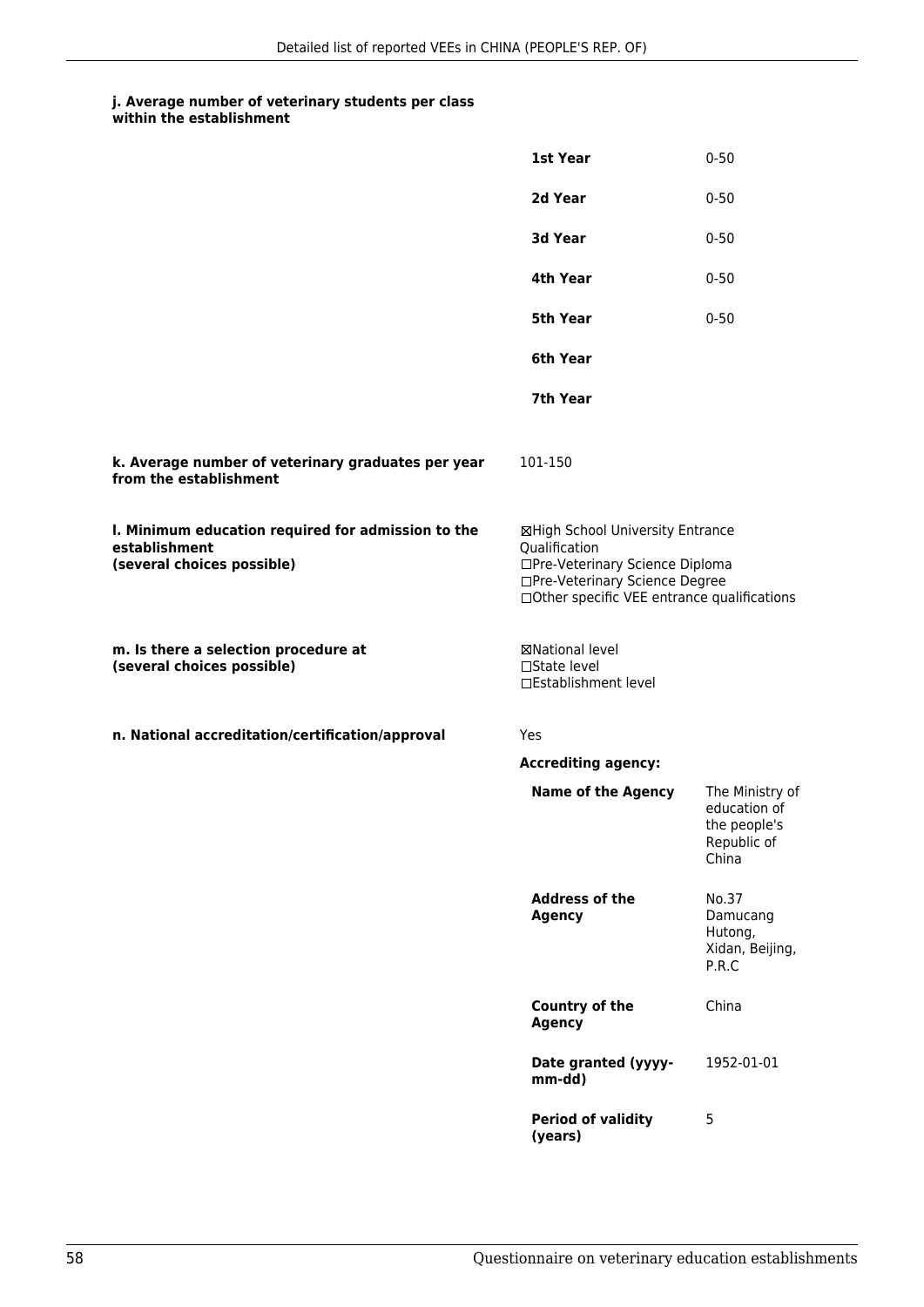## **o. Regional accreditation/certification/approval** Yes

| <b>Accrediting agency:</b>           |                                               |
|--------------------------------------|-----------------------------------------------|
| Name of the Agency                   | Fducation<br>Department of<br>Shanxi Province |
| Address of the<br>Agency             | 563 Changan<br>Nan<br>Rd,XiAn,710061          |
| Country of the<br>Agency             | <b>CHINA</b>                                  |
| Date granted (yyyy-<br>mm-dd)        | 1949-10-01                                    |
| <b>Period of validity</b><br>(vears) | 5                                             |

**p. Any form of other international accreditation/certification/approval?**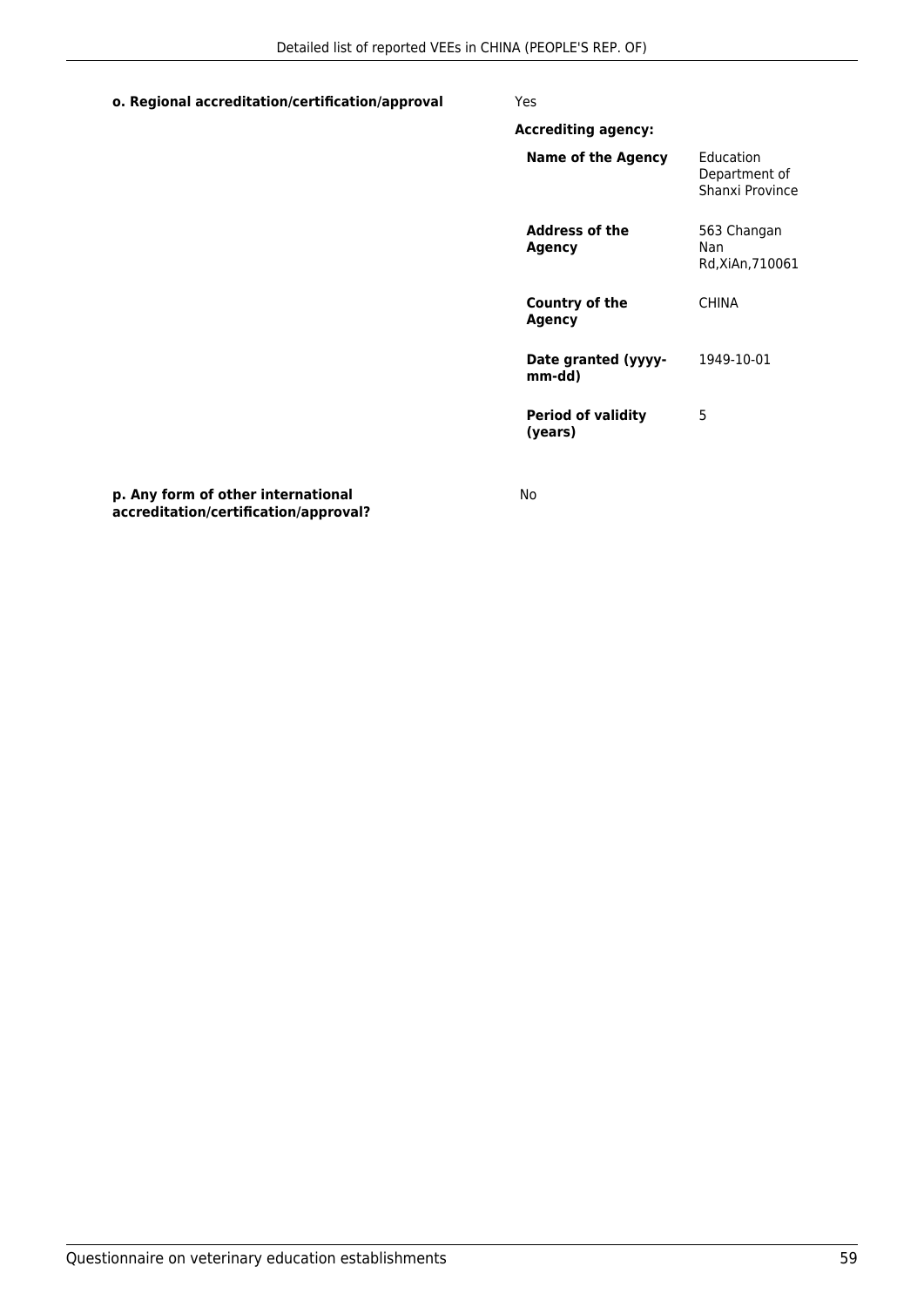## **Last modified on: 2015-01-30 12:13:28**

| a. Name of VEE                                                | College of Veterinary Medicine. Sicau                                                                        |
|---------------------------------------------------------------|--------------------------------------------------------------------------------------------------------------|
| b. Hosting Academic Institution<br>(when relevant)            | Sichuan Agriculture University                                                                               |
| c. Address of VEE<br>(street/city/state)                      | No.211 Huimin Road, Wenjiang District<br>Chengdu, Sichuan                                                    |
| d. Country of VEE                                             | CHINA (PEOPLE'S REP. OF)                                                                                     |
| e. Web-site (URL)                                             | http://dyy.sicau.edu.cn                                                                                      |
| f. Institution type                                           | public                                                                                                       |
| g. Year of creation                                           | 1912                                                                                                         |
| h. Veterinary degree(s) granted<br>(several choices possible) | □Specific Veterinary Diploma<br>⊠Bachelor<br>⊠Master<br>$\square$ Doctor<br>⊠PhD<br>□ Other (please explain) |

**i. Number of years of veterinary education required for VSB (or equivalent) registration**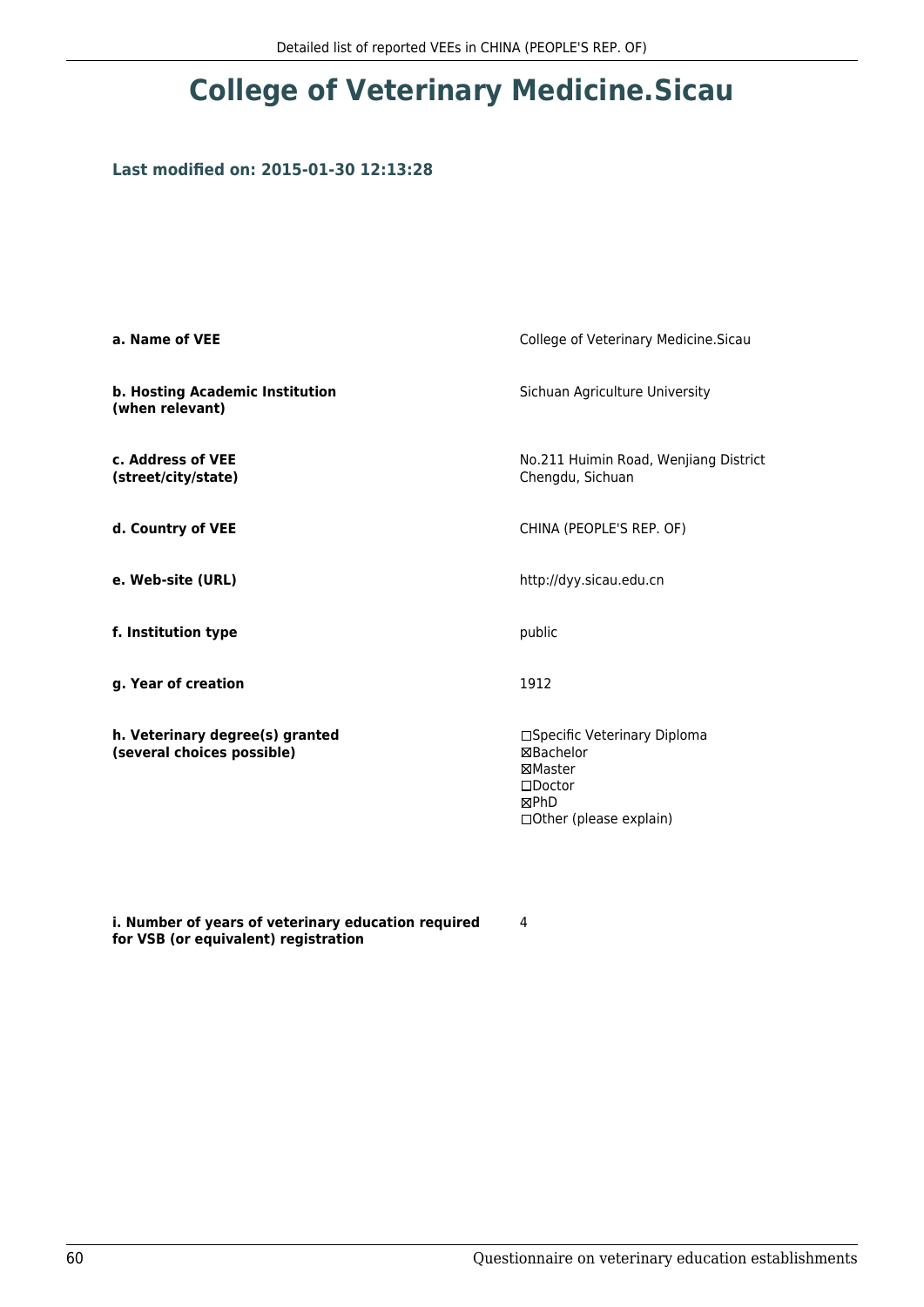|                                                                                                   | 1st Year                                                                                                                                                              | 151-200                                                                 |
|---------------------------------------------------------------------------------------------------|-----------------------------------------------------------------------------------------------------------------------------------------------------------------------|-------------------------------------------------------------------------|
|                                                                                                   | 2d Year                                                                                                                                                               | $+200$                                                                  |
|                                                                                                   | 3d Year                                                                                                                                                               | $+200$                                                                  |
|                                                                                                   | 4th Year                                                                                                                                                              | $+200$                                                                  |
|                                                                                                   | 5th Year                                                                                                                                                              |                                                                         |
|                                                                                                   | 6th Year                                                                                                                                                              |                                                                         |
|                                                                                                   | 7th Year                                                                                                                                                              |                                                                         |
| k. Average number of veterinary graduates per year<br>from the establishment                      | $+200$                                                                                                                                                                |                                                                         |
| I. Minimum education required for admission to the<br>establishment<br>(several choices possible) | ⊠High School University Entrance<br>Qualification<br>□Pre-Veterinary Science Diploma<br>□Pre-Veterinary Science Degree<br>□Other specific VEE entrance qualifications |                                                                         |
| m. Is there a selection procedure at<br>(several choices possible)                                | ⊠National level<br>□State level<br>□Establishment level                                                                                                               |                                                                         |
| n. National accreditation/certification/approval                                                  | Yes                                                                                                                                                                   |                                                                         |
|                                                                                                   | <b>Accrediting agency:</b>                                                                                                                                            |                                                                         |
|                                                                                                   | <b>Name of the Agency</b>                                                                                                                                             | The Ministry of<br>education of<br>the people's<br>Republic of<br>China |
|                                                                                                   | <b>Address of the</b><br><b>Agency</b>                                                                                                                                | No.37<br>Damucang<br>Hutong,<br>Xidan, Beijing,<br>P.R.C                |
|                                                                                                   | <b>Country of the</b><br><b>Agency</b>                                                                                                                                | China                                                                   |
|                                                                                                   | Date granted (yyyy-<br>mm-dd)                                                                                                                                         | 1952-01-01                                                              |
|                                                                                                   | <b>Period of validity</b><br>(years)                                                                                                                                  | $\pmb{0}$                                                               |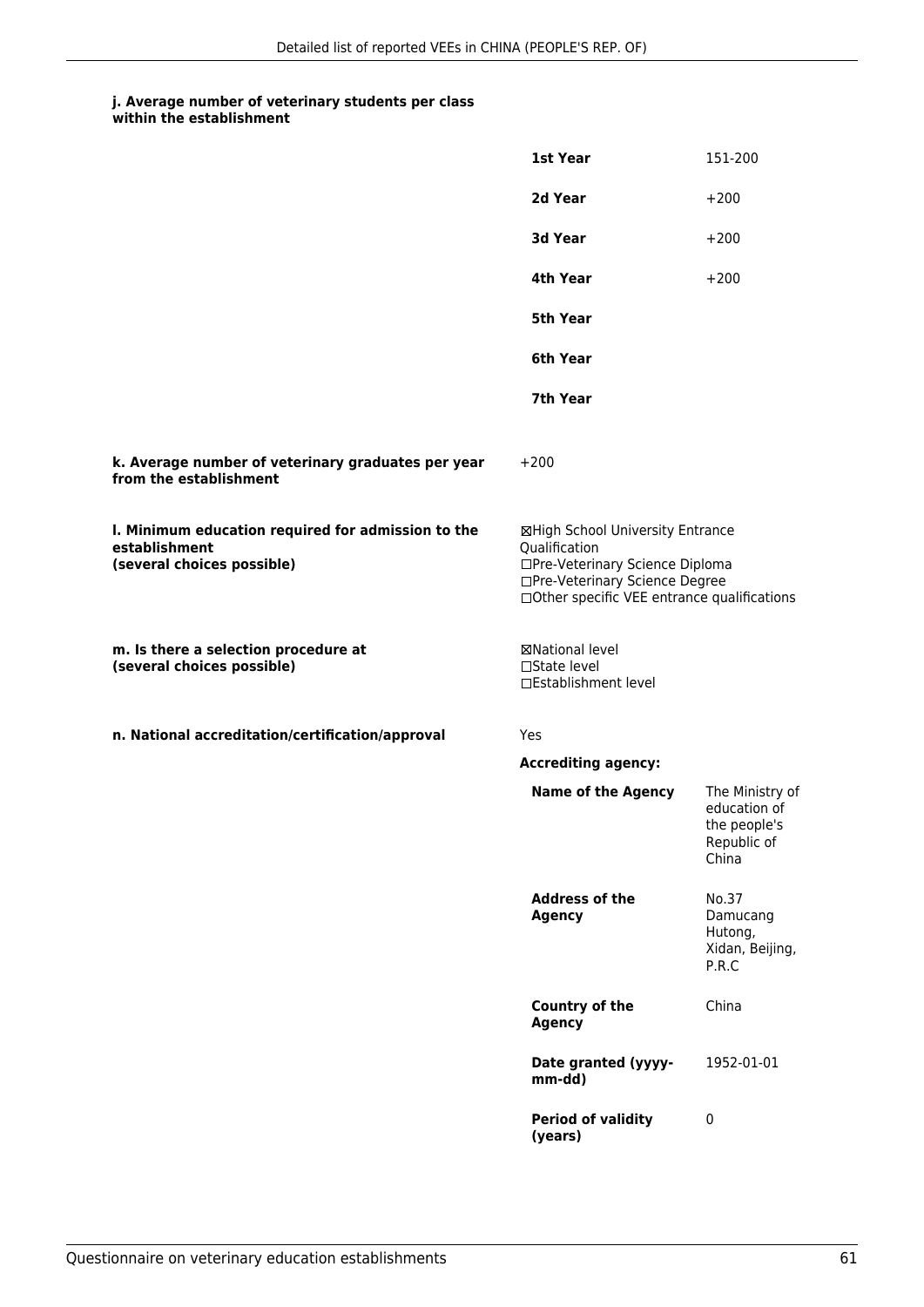#### **o. Regional accreditation/certification/approval** Yes

| <b>Accrediting agency:</b>           |                                             |
|--------------------------------------|---------------------------------------------|
| Name of the Agency                   | Veterinary<br>Medicine                      |
| Address of the<br>Agency             | Wenjiang<br>District<br>Chengdu,<br>Sichuan |
| Country of the<br>Agency             | China                                       |
| Date granted (yyyy-<br>mm-dd)        | 1952-01-01                                  |
| <b>Period of validity</b><br>(vears) | ი                                           |

**p. Any form of other international accreditation/certification/approval?**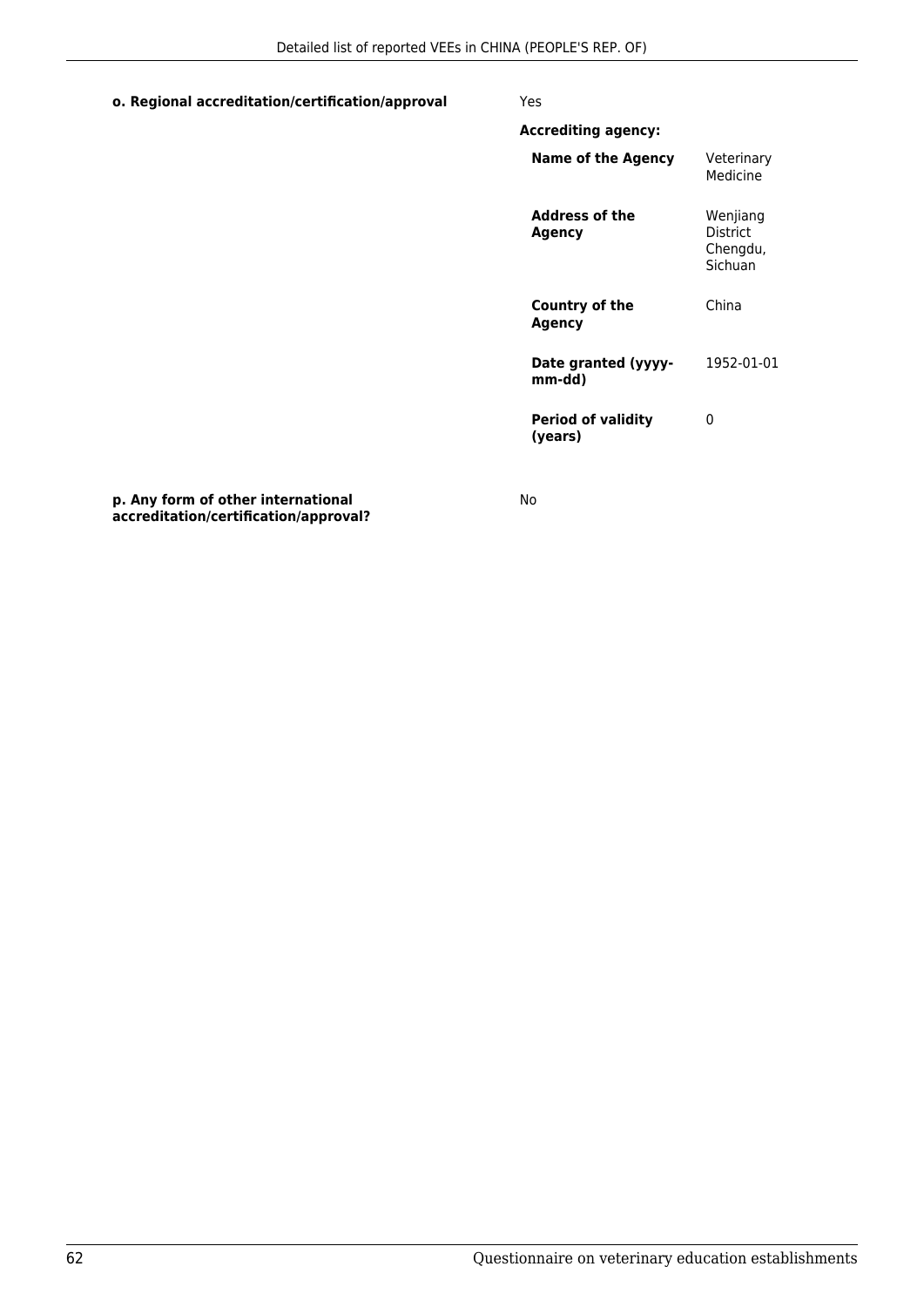# **College of Wildlife Resources**

## **Last modified on: 2015-01-30 09:44:25**

| a. Name of VEE                                                | College of Wildlife Resources                                                                                           |
|---------------------------------------------------------------|-------------------------------------------------------------------------------------------------------------------------|
| b. Hosting Academic Institution<br>(when relevant)            | <b>Animal Medicine</b>                                                                                                  |
| c. Address of VEE<br>(street/city/state)                      | No. 26, Hexing Road, Harbin, Heilongjiang<br>Province                                                                   |
| d. Country of VEE                                             | CHINA (PEOPLE'S REP. OF)                                                                                                |
| e. Web-site (URL)                                             | http://wildlife.nefu.edu.cn                                                                                             |
| f. Institution type                                           | public                                                                                                                  |
| g. Year of creation                                           | 2003                                                                                                                    |
| h. Veterinary degree(s) granted<br>(several choices possible) | □Specific Veterinary Diploma<br>⊠Bachelor<br>$\Box$ Master<br>$\square$ Doctor<br>DPhD<br>$\Box$ Other (please explain) |

**i. Number of years of veterinary education required for VSB (or equivalent) registration**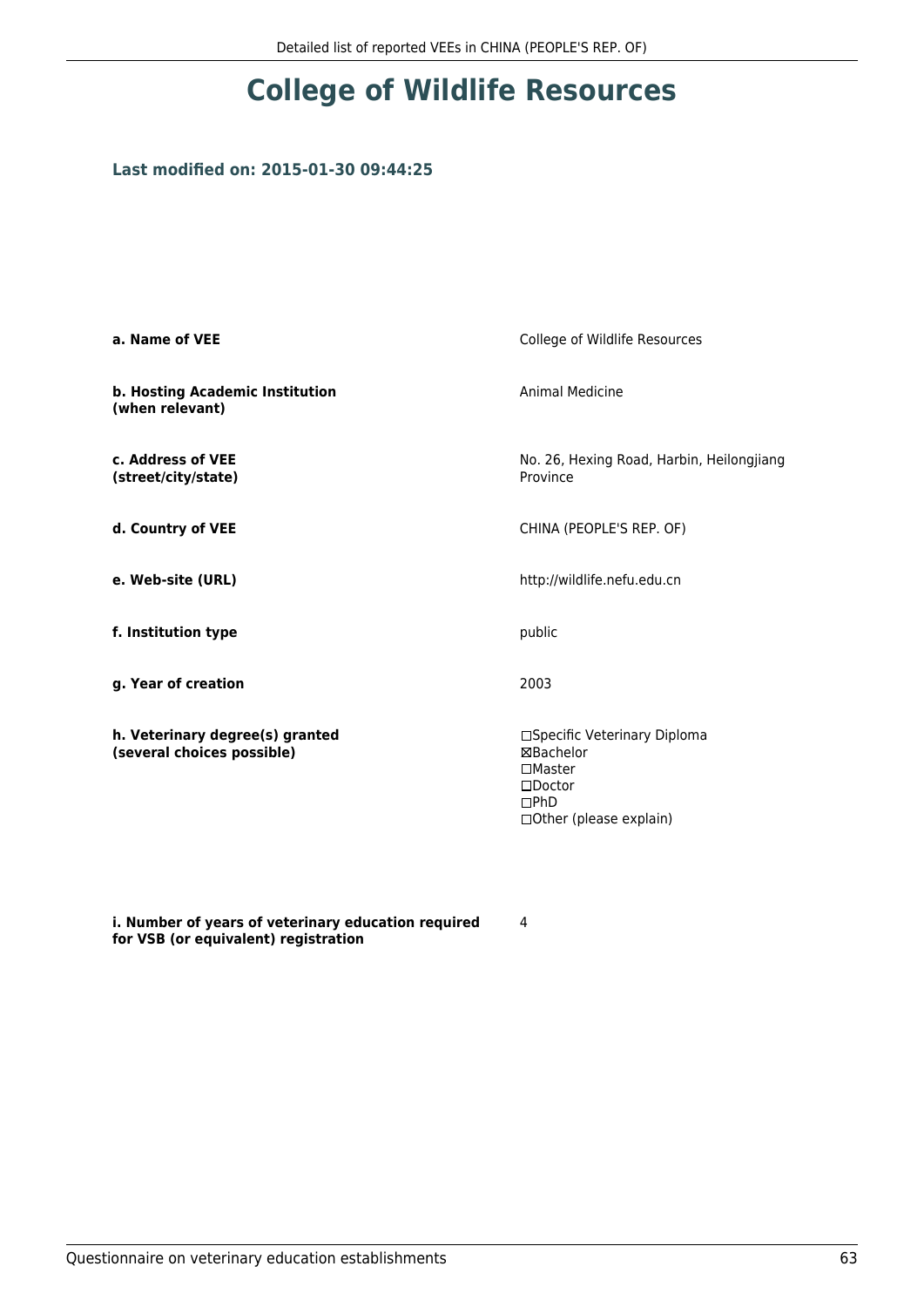|                                                                                                   | 1st Year                                                                                                                                                               | 51-100 |
|---------------------------------------------------------------------------------------------------|------------------------------------------------------------------------------------------------------------------------------------------------------------------------|--------|
|                                                                                                   | 2d Year                                                                                                                                                                | 51-100 |
|                                                                                                   | 3d Year                                                                                                                                                                | 51-100 |
|                                                                                                   | 4th Year                                                                                                                                                               | 51-100 |
|                                                                                                   | 5th Year                                                                                                                                                               |        |
|                                                                                                   | 6th Year                                                                                                                                                               |        |
|                                                                                                   | 7th Year                                                                                                                                                               |        |
| k. Average number of veterinary graduates per year<br>from the establishment                      | 51-100                                                                                                                                                                 |        |
| I. Minimum education required for admission to the<br>establishment<br>(several choices possible) | ⊠High School University Entrance<br>Qualification<br>□Pre-Veterinary Science Diploma<br>□Pre-Veterinary Science Degree<br>□ Other specific VEE entrance qualifications |        |
| m. Is there a selection procedure at<br>(several choices possible)                                | ⊠National level<br>⊠State level<br>⊠Establishment level                                                                                                                |        |
| n. National accreditation/certification/approval                                                  | No                                                                                                                                                                     |        |
| o. Regional accreditation/certification/approval                                                  | No                                                                                                                                                                     |        |
| p. Any form of other international<br>accreditation/certification/approval?                       | No                                                                                                                                                                     |        |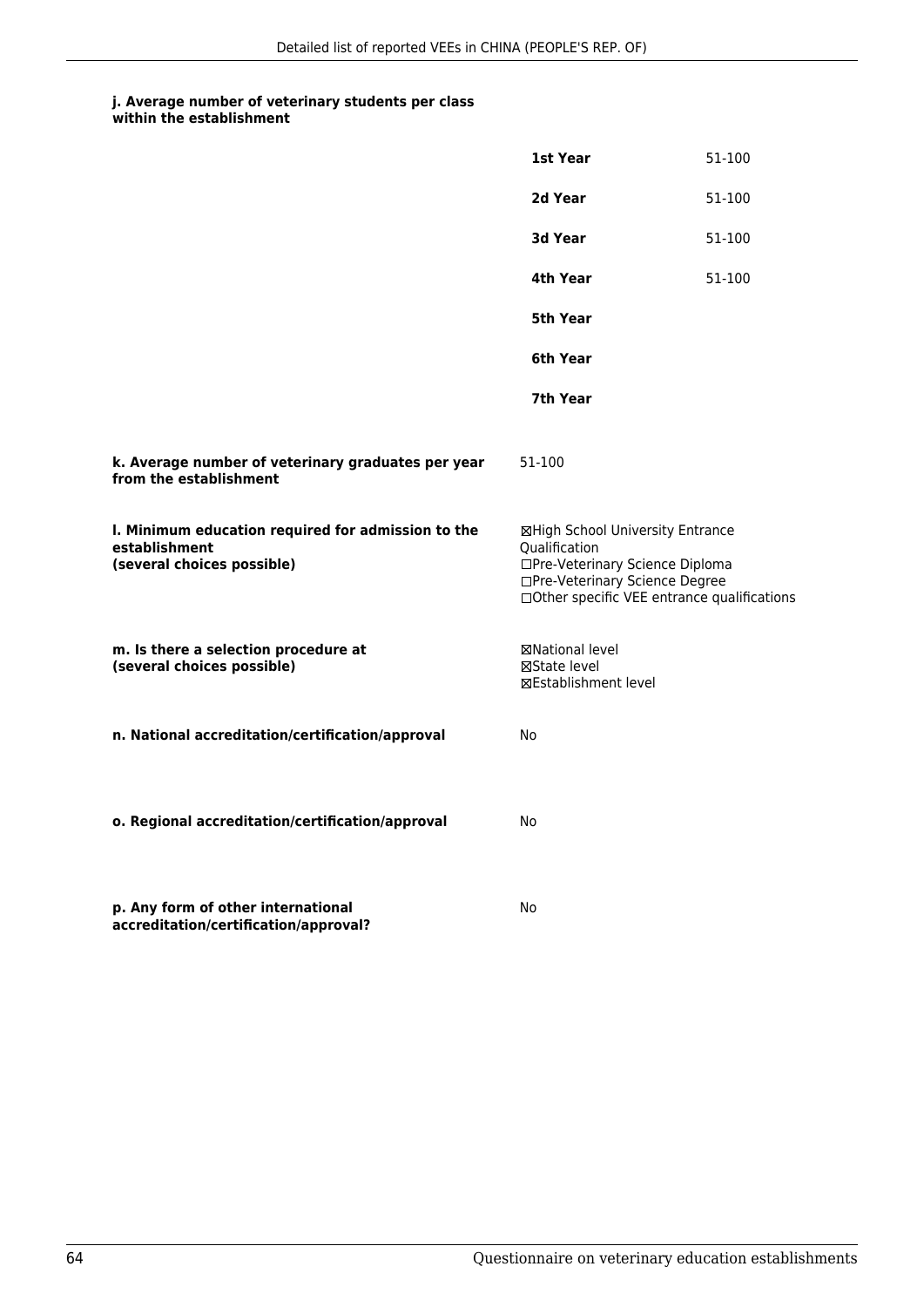# **Department of Animal Medicine**

## **Last modified on: 2015-01-30 11:39:35**

| a. Name of VEE                                                | Department of Animal Medicine                                                                               |
|---------------------------------------------------------------|-------------------------------------------------------------------------------------------------------------|
| b. Hosting Academic Institution<br>(when relevant)            | Agricultural college of Yanbian Uniweisity                                                                  |
| c. Address of VEE<br>(street/city/state)                      | Gongyuan Rd 977, Yanji City, Jilin                                                                          |
| d. Country of VEE                                             | CHINA (PEOPLE'S REP. OF)                                                                                    |
| e. Web-site (URL)                                             |                                                                                                             |
| f. Institution type                                           | public                                                                                                      |
| g. Year of creation                                           | 1949                                                                                                        |
| h. Veterinary degree(s) granted<br>(several choices possible) | □Specific Veterinary Diploma<br>⊠Bachelor<br>⊠Master<br>$\square$ Doctor<br>DPhD<br>□Other (please explain) |

**i. Number of years of veterinary education required for VSB (or equivalent) registration**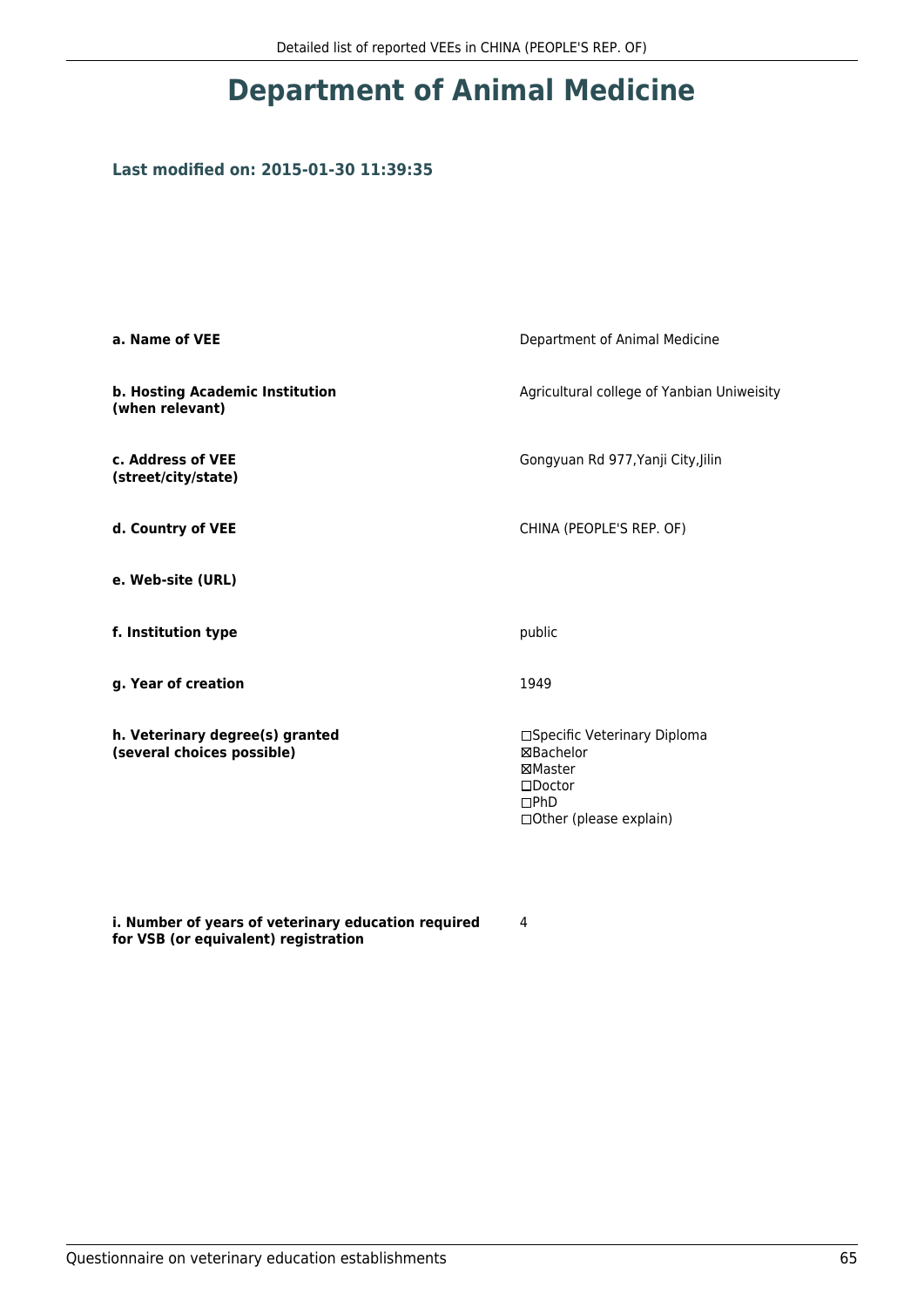#### **j. Average number of veterinary students per class within the establishment**

|                                                                                                   | 1st Year                                                                                                                                                              | $0 - 50$                                                                |
|---------------------------------------------------------------------------------------------------|-----------------------------------------------------------------------------------------------------------------------------------------------------------------------|-------------------------------------------------------------------------|
|                                                                                                   | 2d Year                                                                                                                                                               | $0 - 50$                                                                |
|                                                                                                   | 3d Year                                                                                                                                                               | $0 - 50$                                                                |
|                                                                                                   | 4th Year                                                                                                                                                              | $0 - 50$                                                                |
|                                                                                                   | <b>5th Year</b>                                                                                                                                                       |                                                                         |
|                                                                                                   | 6th Year                                                                                                                                                              |                                                                         |
|                                                                                                   | 7th Year                                                                                                                                                              |                                                                         |
| k. Average number of veterinary graduates per year<br>from the establishment                      | $0 - 50$                                                                                                                                                              |                                                                         |
| I. Minimum education required for admission to the<br>establishment<br>(several choices possible) | ⊠High School University Entrance<br>Qualification<br>□Pre-Veterinary Science Diploma<br>□Pre-Veterinary Science Degree<br>□Other specific VEE entrance qualifications |                                                                         |
| m. Is there a selection procedure at<br>(several choices possible)                                | <b>⊠National level</b><br>$\Box$ State level<br>□Establishment level                                                                                                  |                                                                         |
| n. National accreditation/certification/approval                                                  | Yes                                                                                                                                                                   |                                                                         |
|                                                                                                   | <b>Accrediting agency:</b>                                                                                                                                            |                                                                         |
|                                                                                                   | <b>Name of the Agency</b>                                                                                                                                             | The Ministry of<br>education of<br>the people's<br>Republic of<br>China |
|                                                                                                   | <b>Address of the</b><br><b>Agency</b>                                                                                                                                | No.37<br>Damucang<br>Hutong,<br>Xidan, Beijing,<br>P.R.C                |
|                                                                                                   | Country of the<br><b>Agency</b>                                                                                                                                       | China                                                                   |
|                                                                                                   | Date granted (yyyy-<br>mm-dd)                                                                                                                                         | 1952-01-01                                                              |
|                                                                                                   | <b>Period of validity</b><br>(years)                                                                                                                                  | 0                                                                       |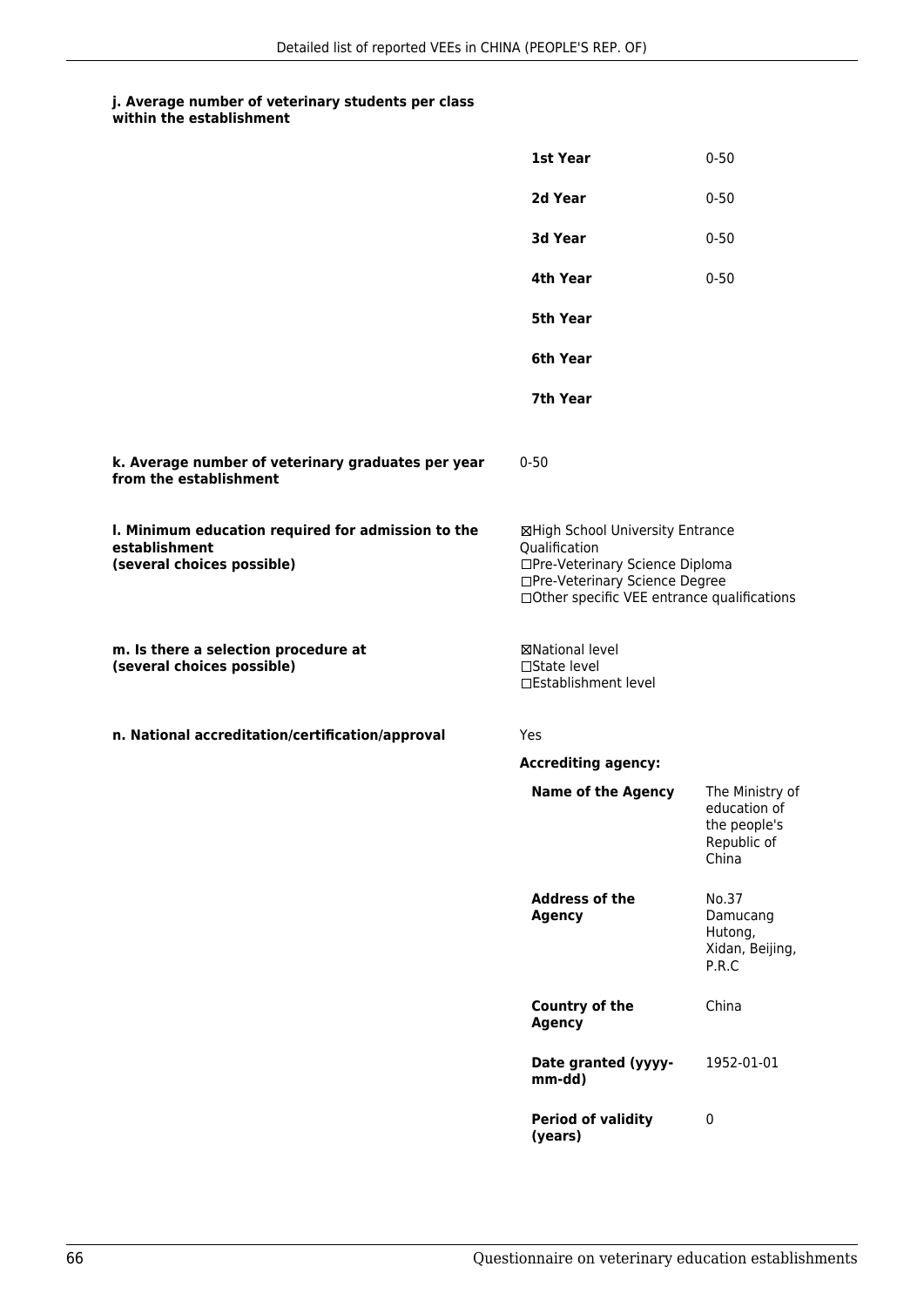### **o. Regional accreditation/certification/approval** No

**p. Any form of other international accreditation/certification/approval?**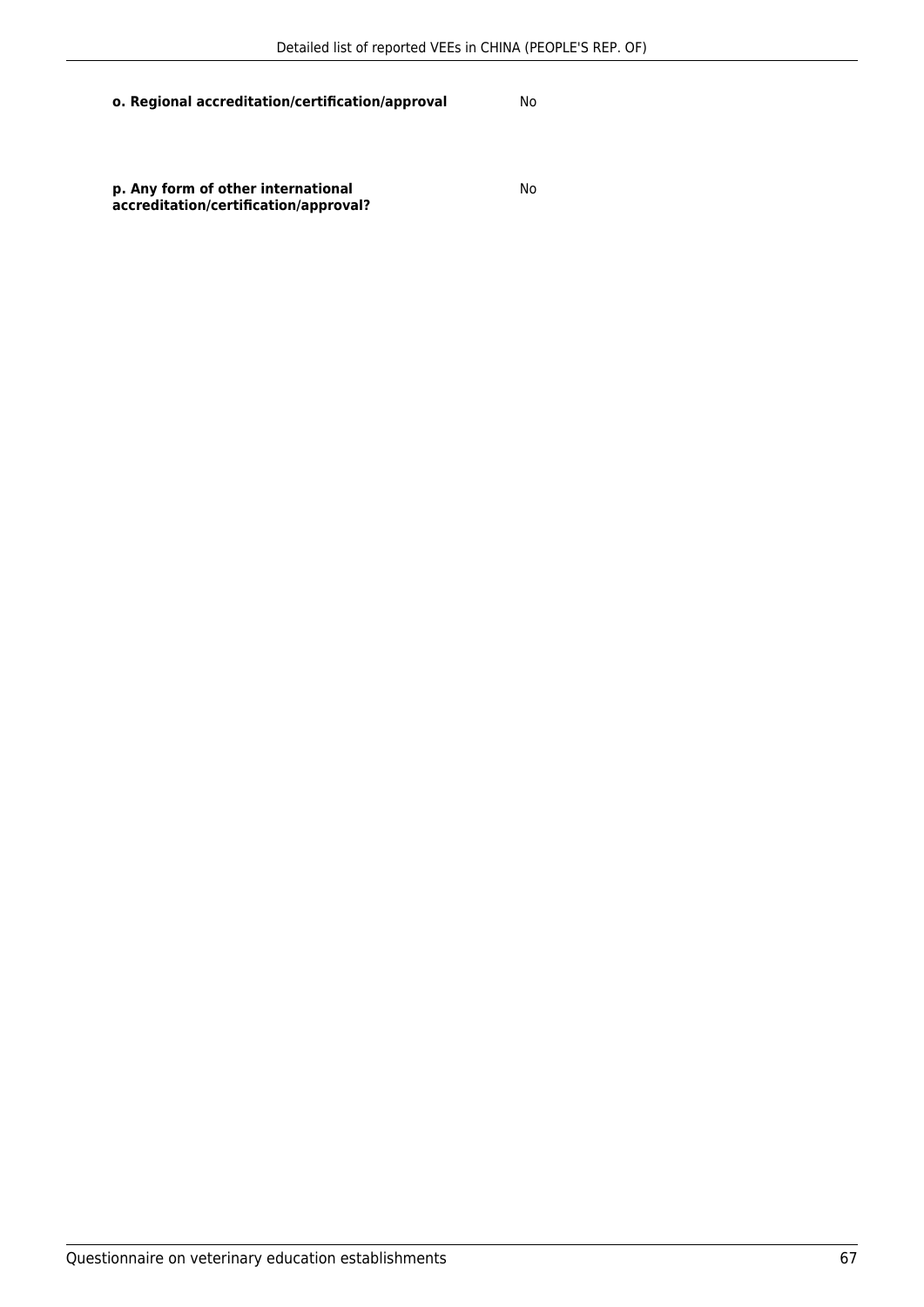# **Department of Veterinary Medicine**

## **Last modified on: 2015-01-30 10:17:29**

| a. Name of VEE                                                | Department of Veterinary Medicine                                                                            |
|---------------------------------------------------------------|--------------------------------------------------------------------------------------------------------------|
| b. Hosting Academic Institution<br>(when relevant)            | Zhejiang University                                                                                          |
| c. Address of VEE<br>(street/city/state)                      | No.866, Yuhangtang road, Hangzhou city                                                                       |
| d. Country of VEE                                             | CHINA (PEOPLE'S REP. OF)                                                                                     |
| e. Web-site (URL)                                             | http://www.cas.zju.edu.cn/english                                                                            |
| f. Institution type                                           | public                                                                                                       |
| g. Year of creation                                           | 1918                                                                                                         |
| h. Veterinary degree(s) granted<br>(several choices possible) | □Specific Veterinary Diploma<br>⊠Bachelor<br>⊠Master<br>$\square$ Doctor<br>⊠PhD<br>□ Other (please explain) |

**i. Number of years of veterinary education required for VSB (or equivalent) registration**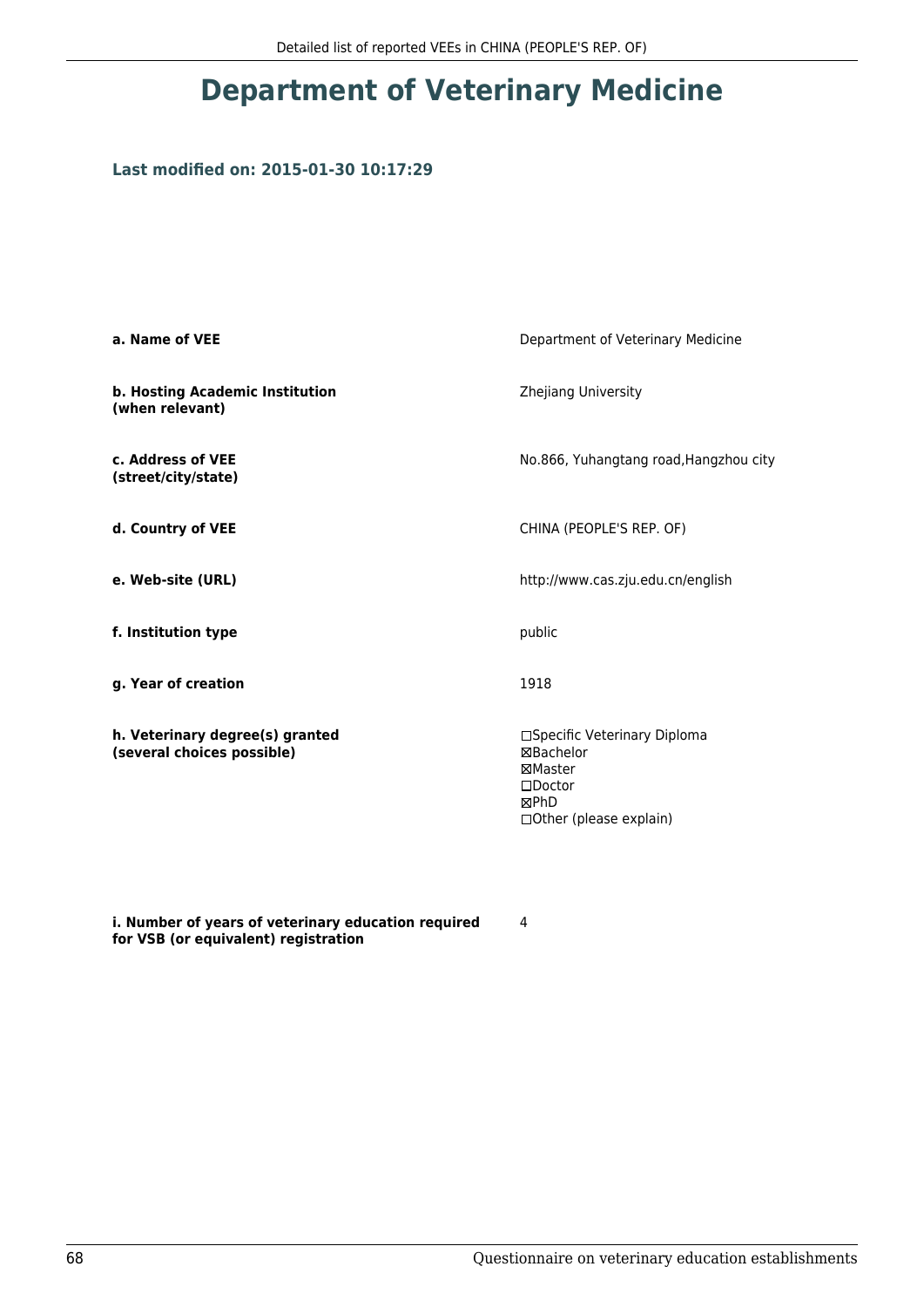| within the establishment |  |
|--------------------------|--|
|--------------------------|--|

|                                                                                                   | 1st Year                                                                                                                                                              | $0 - 50$ |
|---------------------------------------------------------------------------------------------------|-----------------------------------------------------------------------------------------------------------------------------------------------------------------------|----------|
|                                                                                                   | 2d Year                                                                                                                                                               | 51-100   |
|                                                                                                   | 3d Year                                                                                                                                                               | 101-150  |
|                                                                                                   | 4th Year                                                                                                                                                              | 151-200  |
|                                                                                                   | 5th Year                                                                                                                                                              |          |
|                                                                                                   | 6th Year                                                                                                                                                              |          |
|                                                                                                   | 7th Year                                                                                                                                                              |          |
| k. Average number of veterinary graduates per year<br>from the establishment                      | $0 - 50$                                                                                                                                                              |          |
| I. Minimum education required for admission to the<br>establishment<br>(several choices possible) | ⊠High School University Entrance<br>Oualification<br>□Pre-Veterinary Science Diploma<br>□Pre-Veterinary Science Degree<br>□Other specific VEE entrance qualifications |          |
| m. Is there a selection procedure at<br>(several choices possible)                                | □National level<br>⊠State level<br>□Establishment level                                                                                                               |          |
| n. National accreditation/certification/approval                                                  | No                                                                                                                                                                    |          |
| o. Regional accreditation/certification/approval                                                  | No                                                                                                                                                                    |          |
| p. Any form of other international<br>accreditation/certification/approval?                       | No                                                                                                                                                                    |          |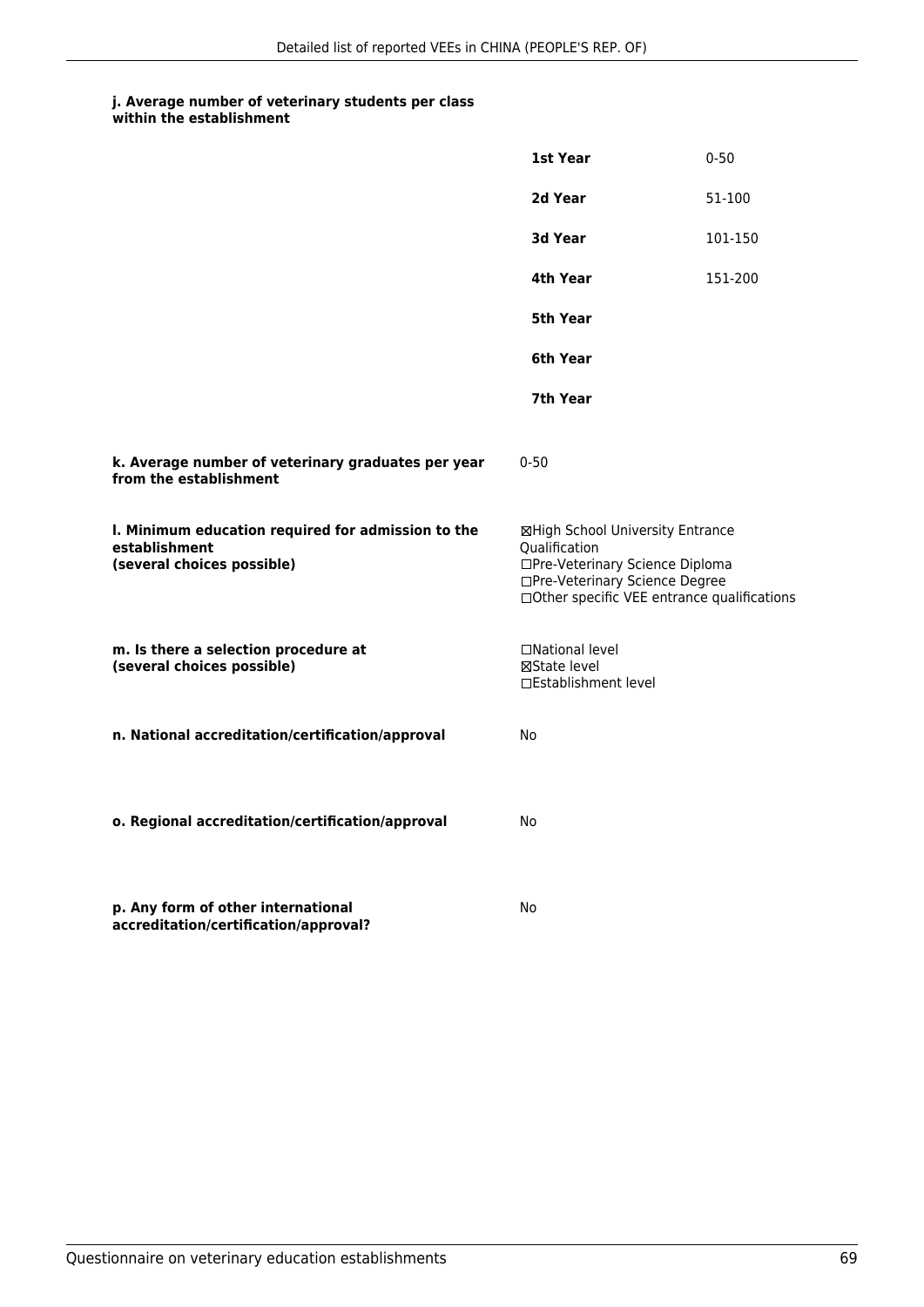# **Life Science and Engineering College**

## **Last modified on: 2015-01-30 10:43:58**

| a. Name of VEE                                                | Life Science and Engineering College                                                                         |
|---------------------------------------------------------------|--------------------------------------------------------------------------------------------------------------|
| b. Hosting Academic Institution<br>(when relevant)            | Northwest University for Nationalities                                                                       |
| c. Address of VEE<br>(street/city/state)                      | No. 1, Northwest Village, Chengguan<br>District, LanZhou, GanSu                                              |
| d. Country of VEE                                             | CHINA (PEOPLE'S REP. OF)                                                                                     |
| e. Web-site (URL)                                             | http://www.xbmu.edu.cn                                                                                       |
| f. Institution type                                           | public                                                                                                       |
| g. Year of creation                                           | 1950                                                                                                         |
| h. Veterinary degree(s) granted<br>(several choices possible) | □Specific Veterinary Diploma<br>⊠Bachelor<br>⊠Master<br>$\square$ Doctor<br>DPhD<br>□ Other (please explain) |

**i. Number of years of veterinary education required for VSB (or equivalent) registration**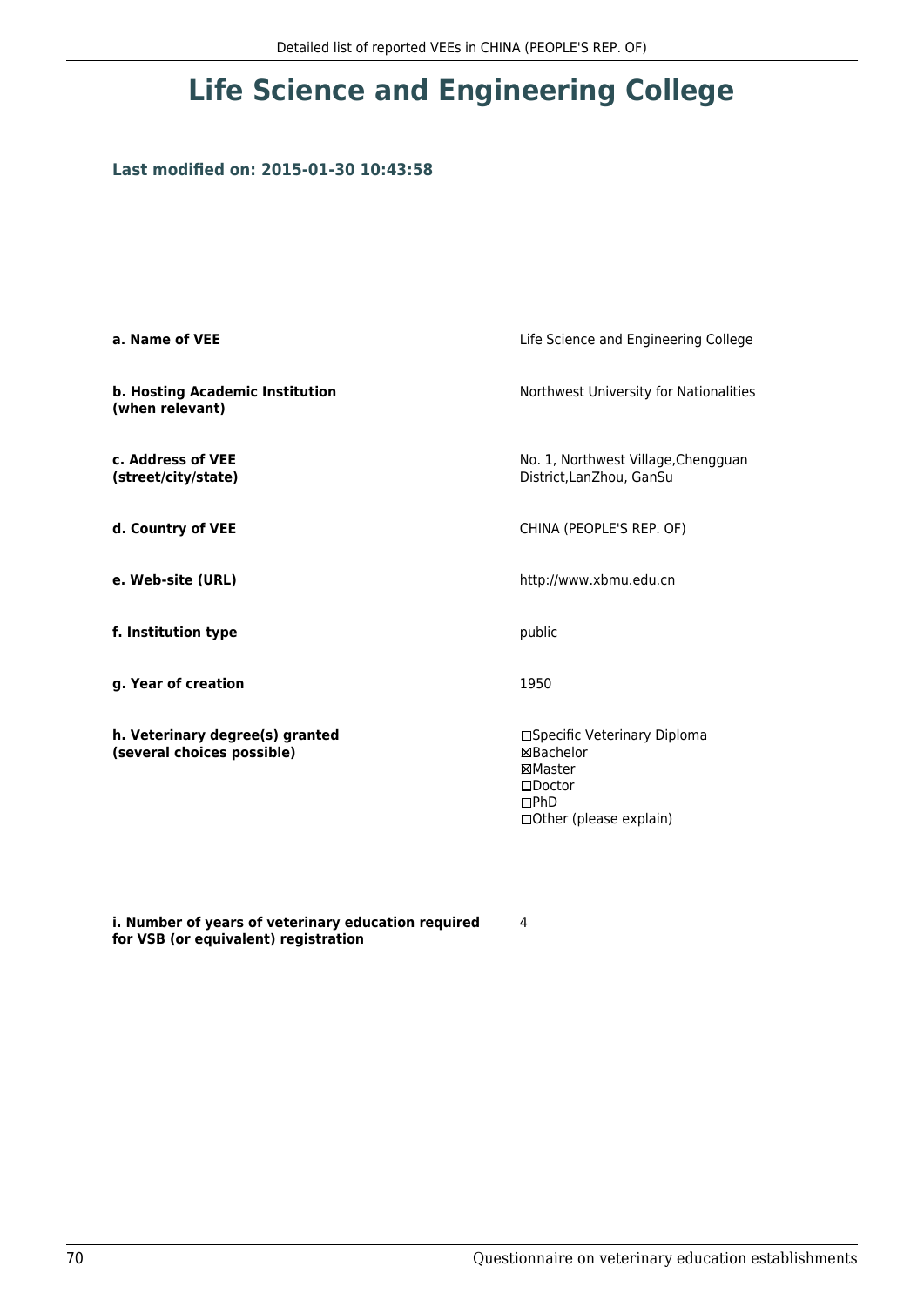|                                                                                                   | 1st Year                                                                                                                                                              | 51-100                                                                  |
|---------------------------------------------------------------------------------------------------|-----------------------------------------------------------------------------------------------------------------------------------------------------------------------|-------------------------------------------------------------------------|
|                                                                                                   | 2d Year                                                                                                                                                               | 51-100                                                                  |
|                                                                                                   | 3d Year                                                                                                                                                               | 51-100                                                                  |
|                                                                                                   | 4th Year                                                                                                                                                              | 51-100                                                                  |
|                                                                                                   | 5th Year                                                                                                                                                              |                                                                         |
|                                                                                                   | 6th Year                                                                                                                                                              |                                                                         |
|                                                                                                   | 7th Year                                                                                                                                                              |                                                                         |
| k. Average number of veterinary graduates per year<br>from the establishment                      | 51-100                                                                                                                                                                |                                                                         |
| I. Minimum education required for admission to the<br>establishment<br>(several choices possible) | ⊠High School University Entrance<br>Qualification<br>□Pre-Veterinary Science Diploma<br>□Pre-Veterinary Science Degree<br>□Other specific VEE entrance qualifications |                                                                         |
| m. Is there a selection procedure at<br>(several choices possible)                                | <b>⊠National level</b><br>□State level<br>□Establishment level                                                                                                        |                                                                         |
| n. National accreditation/certification/approval                                                  | Yes                                                                                                                                                                   |                                                                         |
|                                                                                                   | <b>Accrediting agency:</b>                                                                                                                                            |                                                                         |
|                                                                                                   | <b>Name of the Agency</b>                                                                                                                                             | The Ministry of<br>education of<br>the people's<br>Republic of<br>China |
|                                                                                                   | <b>Address of the</b><br><b>Agency</b>                                                                                                                                | No.37<br>Damucang<br>Hutong,<br>Xidan, Beijing,<br>P.R.C                |
|                                                                                                   | <b>Country of the</b><br><b>Agency</b>                                                                                                                                | China                                                                   |
|                                                                                                   | Date granted (yyyy-<br>mm-dd)                                                                                                                                         | 1952-01-01                                                              |
|                                                                                                   | <b>Period of validity</b><br>(years)                                                                                                                                  | $\mathbf 0$                                                             |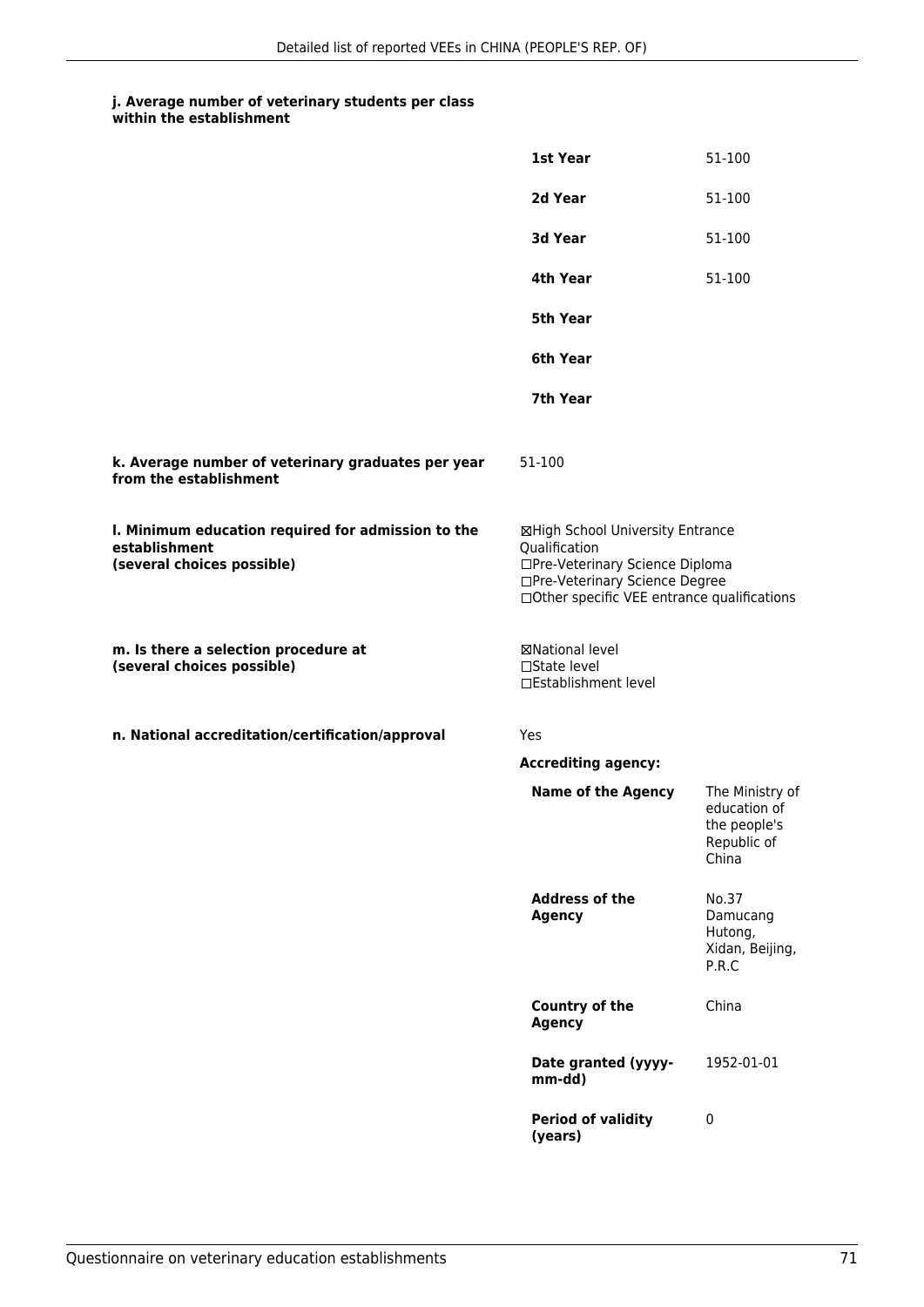## **o. Regional accreditation/certification/approval** No

**p. Any form of other international accreditation/certification/approval?**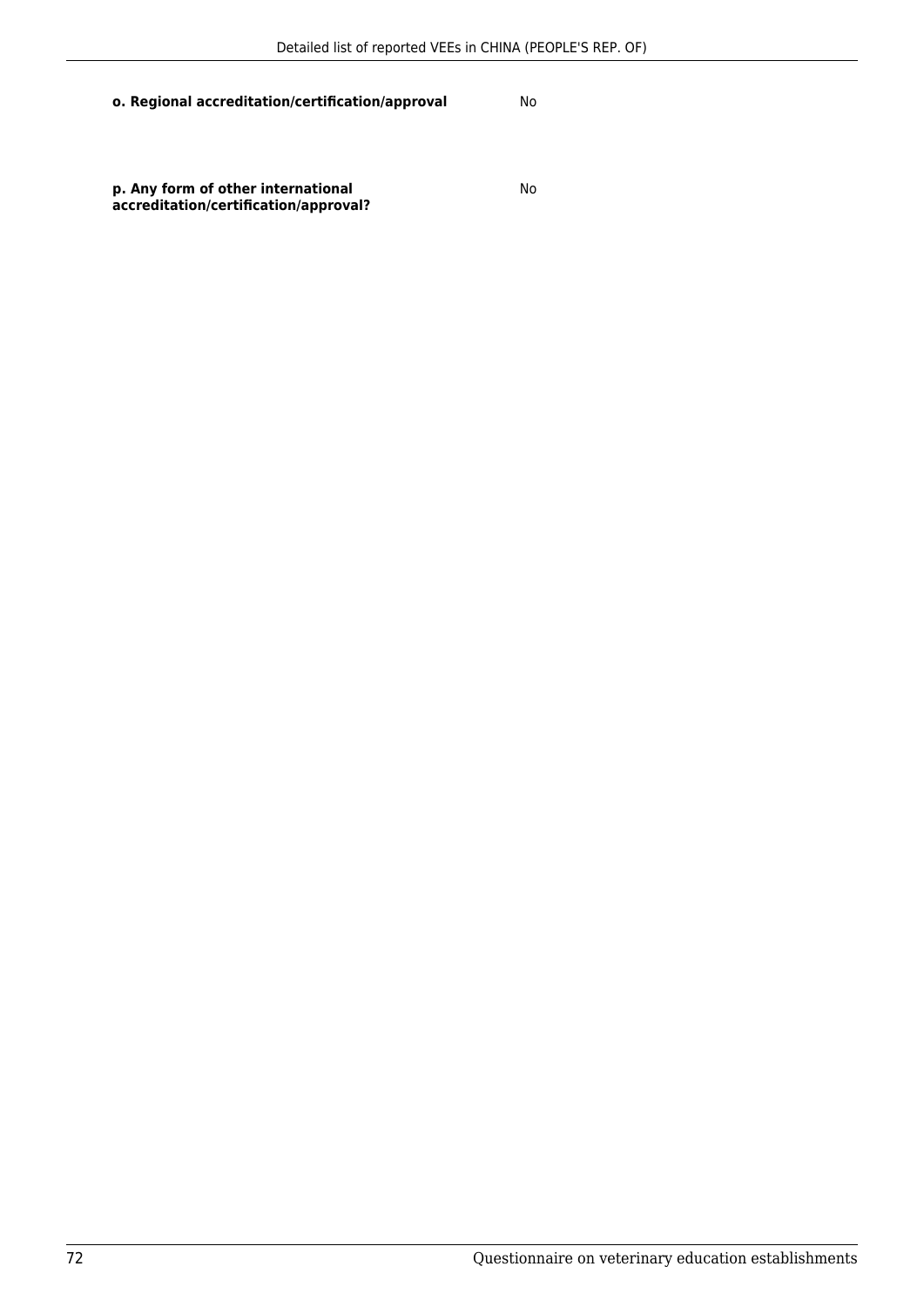## **Veterinary College**

#### **Last modified on: 2015-01-30 10:31:20**

| a. Name of VEE                                                | <b>Veterinary College</b>                                                                           |  |
|---------------------------------------------------------------|-----------------------------------------------------------------------------------------------------|--|
| b. Hosting Academic Institution<br>(when relevant)            | Northeast Agricultural University                                                                   |  |
| c. Address of VEE<br>(street/city/state)                      | 59 Mucai Street, Xiangfang District, Gongbin<br>Road, Harbin, Heilongjiang Province                 |  |
| d. Country of VEE                                             | CHINA (PEOPLE'S REP. OF)                                                                            |  |
| e. Web-site (URL)                                             |                                                                                                     |  |
| f. Institution type                                           | public                                                                                              |  |
| g. Year of creation                                           | 1948                                                                                                |  |
| h. Veterinary degree(s) granted<br>(several choices possible) | □Specific Veterinary Diploma<br>⊠Bachelor<br>⊠Master<br>⊠Doctor<br>⊠PhD<br>□ Other (please explain) |  |

**i. Number of years of veterinary education required for VSB (or equivalent) registration**

5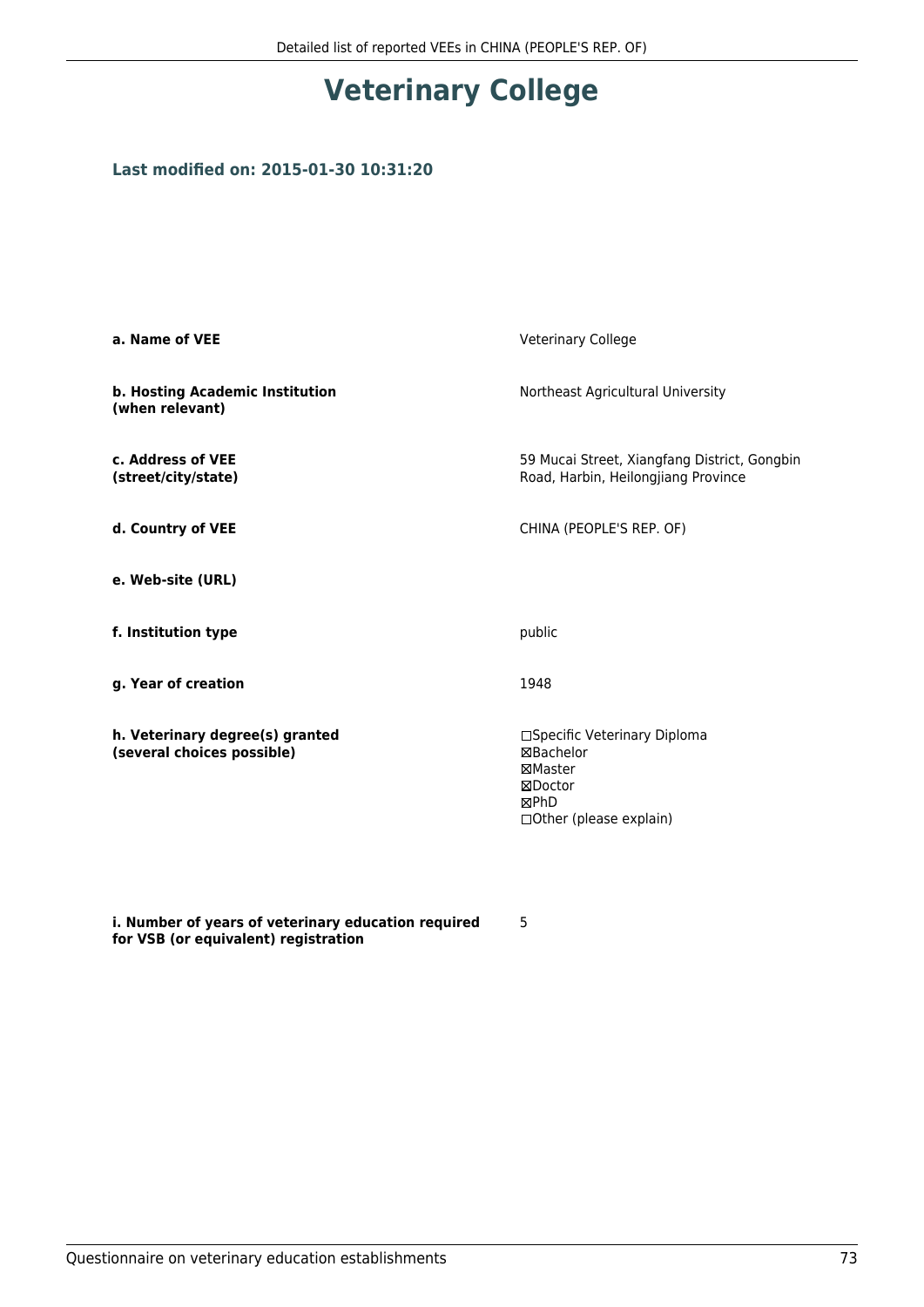### **j. Average number of veterinary students per class**

|                                                                                                   | 1st Year                                                                                                                                                              | $0 - 50$                                                                              |
|---------------------------------------------------------------------------------------------------|-----------------------------------------------------------------------------------------------------------------------------------------------------------------------|---------------------------------------------------------------------------------------|
|                                                                                                   | 2d Year                                                                                                                                                               | $0 - 50$                                                                              |
|                                                                                                   | 3d Year                                                                                                                                                               | $0 - 50$                                                                              |
|                                                                                                   | 4th Year                                                                                                                                                              | $0 - 50$                                                                              |
|                                                                                                   | 5th Year                                                                                                                                                              | $0 - 50$                                                                              |
|                                                                                                   | 6th Year                                                                                                                                                              |                                                                                       |
|                                                                                                   | 7th Year                                                                                                                                                              |                                                                                       |
| k. Average number of veterinary graduates per year<br>from the establishment                      | 101-150                                                                                                                                                               |                                                                                       |
| I. Minimum education required for admission to the<br>establishment<br>(several choices possible) | ⊠High School University Entrance<br>Qualification<br>□Pre-Veterinary Science Diploma<br>□Pre-Veterinary Science Degree<br>□Other specific VEE entrance qualifications |                                                                                       |
| m. Is there a selection procedure at<br>(several choices possible)                                | □National level<br>□State level<br>□Establishment level                                                                                                               |                                                                                       |
| n. National accreditation/certification/approval                                                  | Yes                                                                                                                                                                   |                                                                                       |
|                                                                                                   | <b>Accrediting agency:</b>                                                                                                                                            |                                                                                       |
|                                                                                                   | <b>Name of the Agency</b>                                                                                                                                             | The Education<br>Department of<br>Heilongjiang<br>Province                            |
|                                                                                                   | <b>Address of the</b><br><b>Agency</b>                                                                                                                                | 75 Red Army<br>Street,<br>Nangang<br>District,<br>Harbin,<br>Heilongjiang<br>Province |
|                                                                                                   | Country of the<br><b>Agency</b>                                                                                                                                       | China                                                                                 |
|                                                                                                   | Date granted (yyyy-<br>mm-dd)                                                                                                                                         | 1948-08-01                                                                            |
|                                                                                                   | <b>Period of validity</b><br>(years)                                                                                                                                  | 0                                                                                     |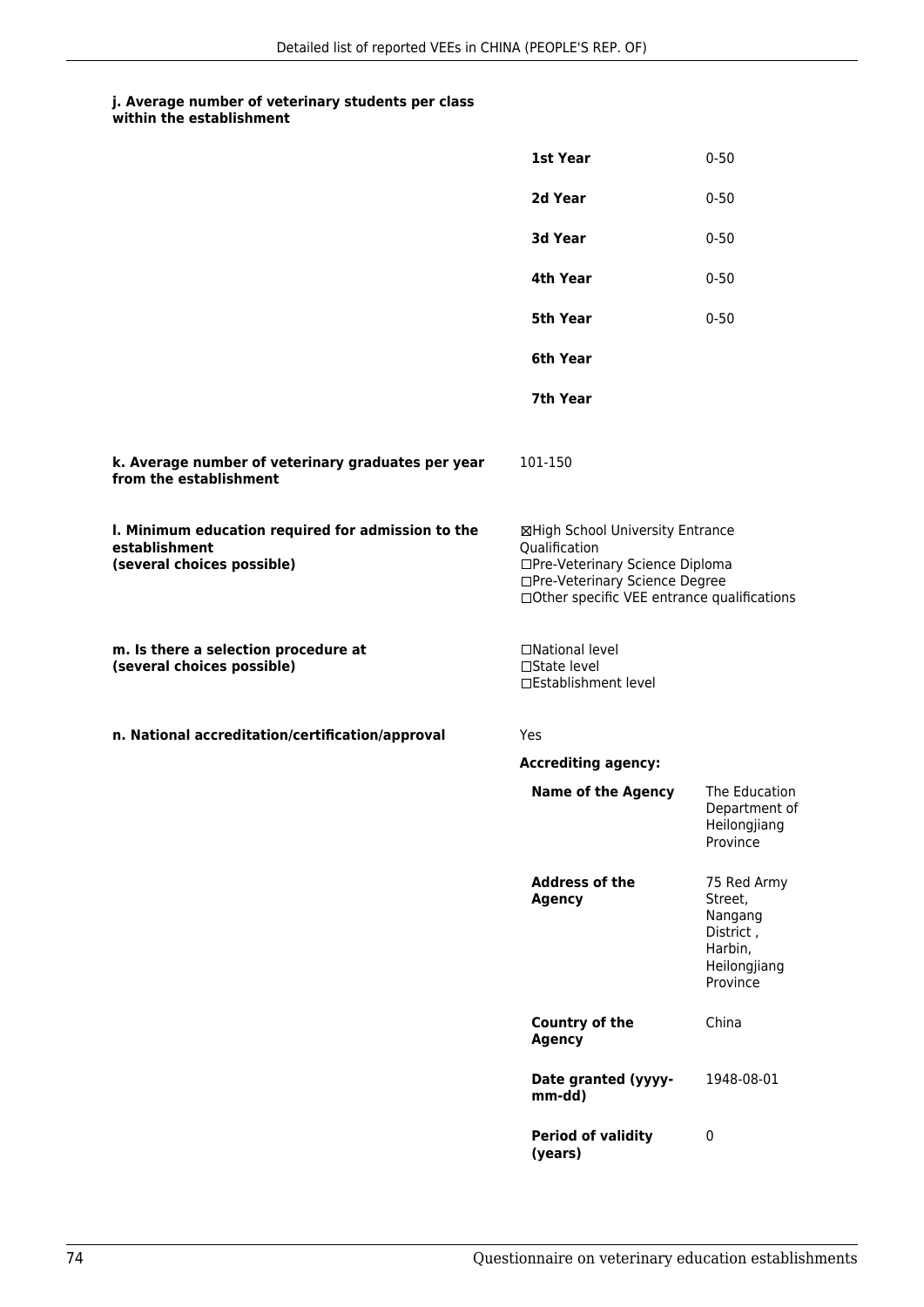#### **o. Regional accreditation/certification/approval** No

**p. Any form of other international accreditation/certification/approval?** No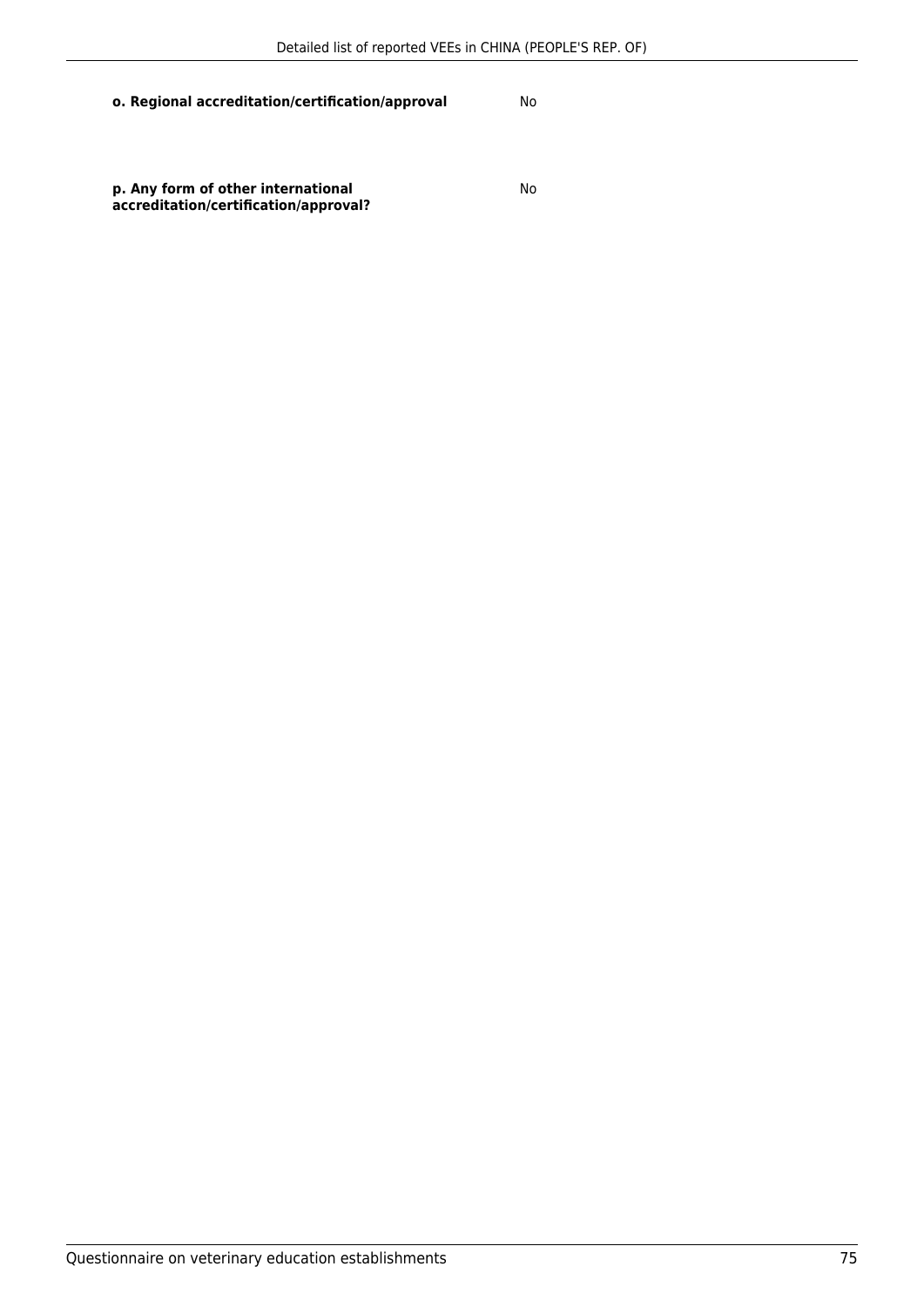# **Veterinary Medicine Department, College of Life Science and Technology**

**Last modified on: 2015-12-02 09:40:38**

| a. Name of VEE                                                | Veterinary Medicine Department, College of<br>Life Science and Technology                                          |
|---------------------------------------------------------------|--------------------------------------------------------------------------------------------------------------------|
| b. Hosting Academic Institution<br>(when relevant)            | Southwest University for nationalities                                                                             |
| c. Address of VEE<br>(street/city/state)                      | No.16, South 4 section of 1st Ring Road,<br>Chengdu City, Sichuan Province <sup>[610041</sup> ]                    |
| d. Country of VEE                                             | CHINA (PEOPLE'S REP. OF)                                                                                           |
| e. Web-site (URL)                                             | http://www.swun.edu.cn                                                                                             |
| f. Institution type                                           | public                                                                                                             |
| g. Year of creation                                           | 1977                                                                                                               |
| h. Veterinary degree(s) granted<br>(several choices possible) | □Specific Veterinary Diploma<br>⊠Bachelor<br>⊠Master<br>$\square$ Doctor<br>$\Box$ PhD<br>□ Other (please explain) |

4

**i. Number of years of veterinary education required for VSB (or equivalent) registration**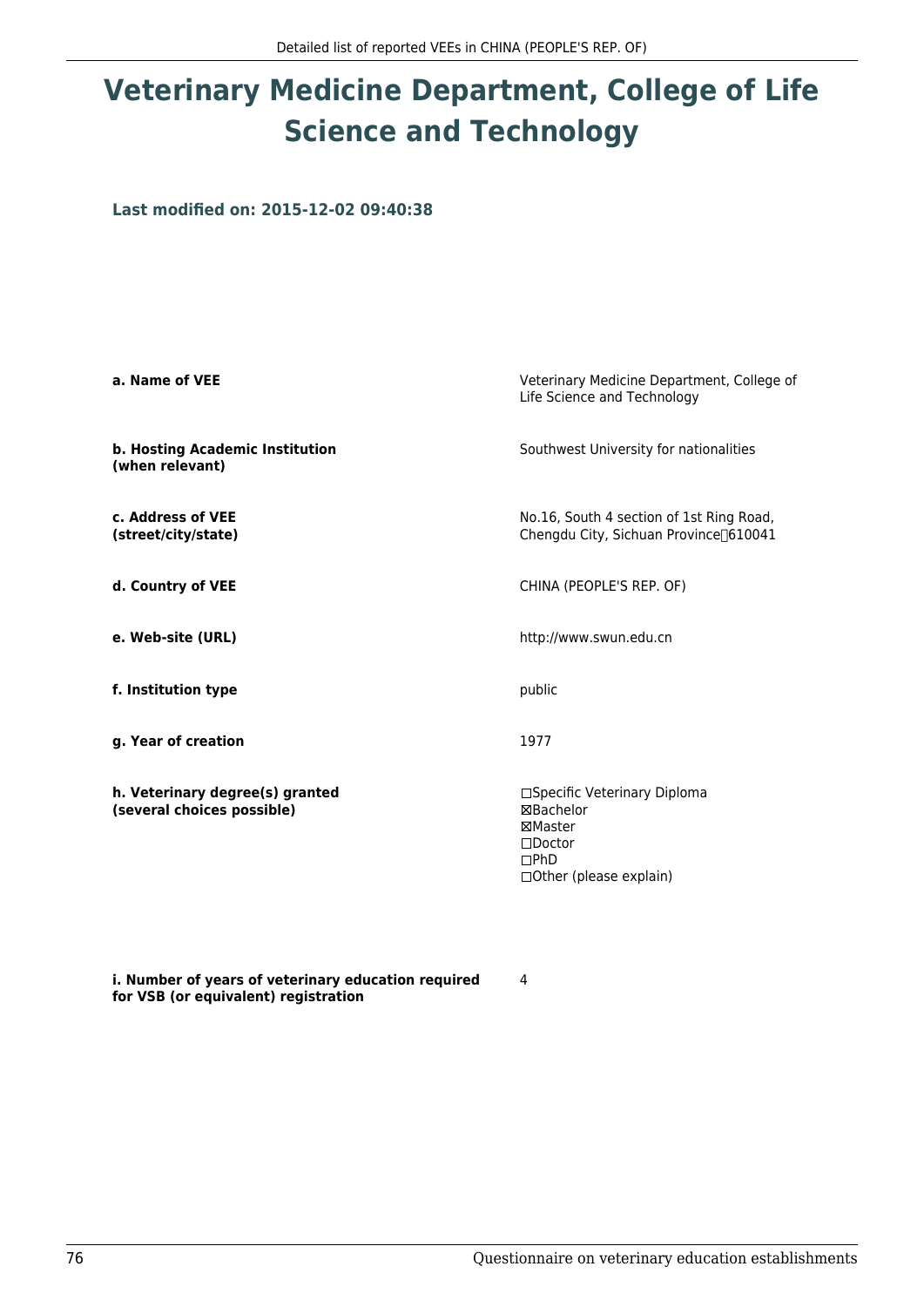#### **j. Average number of veterinary students per class within the establishment**

|                                                                                                   | 1st Year                                                                                                                                                              | $0 - 50$                                                                |
|---------------------------------------------------------------------------------------------------|-----------------------------------------------------------------------------------------------------------------------------------------------------------------------|-------------------------------------------------------------------------|
|                                                                                                   | 2d Year                                                                                                                                                               | $0 - 50$                                                                |
|                                                                                                   | 3d Year                                                                                                                                                               | $0 - 50$                                                                |
|                                                                                                   | 4th Year                                                                                                                                                              | $0 - 50$                                                                |
|                                                                                                   | 5th Year                                                                                                                                                              |                                                                         |
|                                                                                                   | 6th Year                                                                                                                                                              |                                                                         |
|                                                                                                   | 7th Year                                                                                                                                                              |                                                                         |
| k. Average number of veterinary graduates per year<br>from the establishment                      | 51-100                                                                                                                                                                |                                                                         |
| I. Minimum education required for admission to the<br>establishment<br>(several choices possible) | ⊠High School University Entrance<br>Qualification<br>□Pre-Veterinary Science Diploma<br>□Pre-Veterinary Science Degree<br>□Other specific VEE entrance qualifications |                                                                         |
| m. Is there a selection procedure at<br>(several choices possible)                                | ⊠National level<br>$\Box$ State level<br>□Establishment level                                                                                                         |                                                                         |
| n. National accreditation/certification/approval                                                  | Yes                                                                                                                                                                   |                                                                         |
|                                                                                                   | <b>Accrediting agency:</b>                                                                                                                                            |                                                                         |
|                                                                                                   | <b>Name of the Agency</b>                                                                                                                                             | The Ministry of<br>education of<br>the people's<br>Republic of<br>China |
|                                                                                                   | <b>Address of the</b><br><b>Agency</b>                                                                                                                                | No.37<br>Damucang<br>Hutong,<br>Xidan, Beijing,<br>P.R.C                |
|                                                                                                   | <b>Country of the</b><br><b>Agency</b>                                                                                                                                | China                                                                   |
|                                                                                                   | Date granted (yyyy-<br>mm-dd)                                                                                                                                         | 1952-01-01                                                              |
|                                                                                                   | <b>Period of validity</b><br>(years)                                                                                                                                  | 0                                                                       |